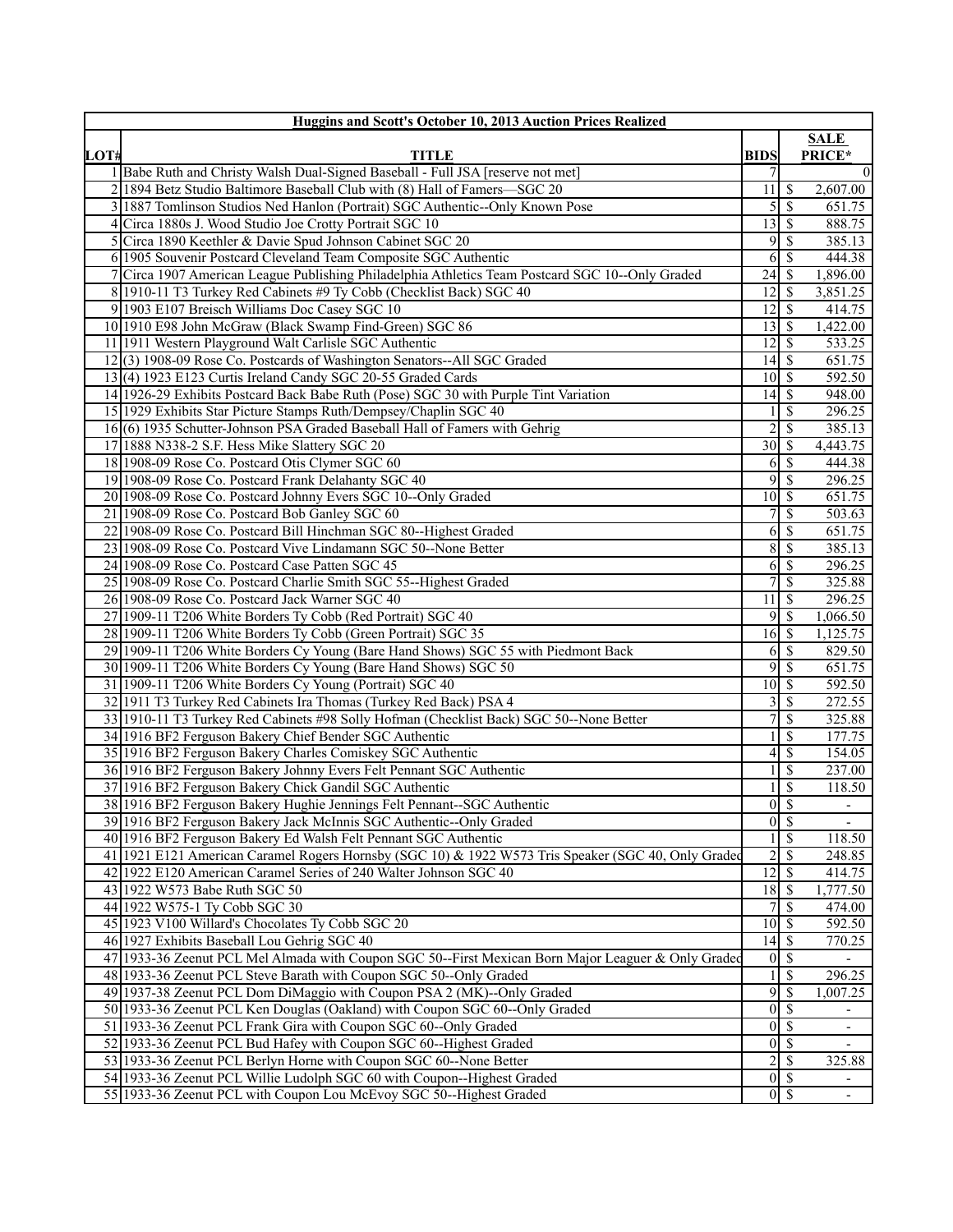| 56 1933-36 Zeenut PCL Roy Mort (Throwing) with Coupon SGC 50--None Better                               |                                  | $0 \mid S$                          |           |
|---------------------------------------------------------------------------------------------------------|----------------------------------|-------------------------------------|-----------|
| 57 1933-36 Zeenut PCL Kenny Sheehan (White Sleeve) with Coupon SGC 60--Highest Graded                   | 11                               | $\overline{\mathcal{S}}$            | 296.25    |
| 58 1933-36 Zeenut PCL Jigger Statz with Coupon SGC 50--None Better                                      |                                  | $3 \overline{\smash{)}\, \text{S}}$ | 355.50    |
| 59 1932 U.S. Caramel R328 #12 Mickey Cochrane - BVG 6                                                   | $\mathfrak{S}$                   | \$                                  | 414.75    |
| 60 1933 Sport Kings Gum #2 Babe Ruth SGC 10                                                             |                                  |                                     | 888.75    |
| 61 1933 Goudey Baseball #53 Babe Ruth PSA 1                                                             |                                  |                                     | 711.00    |
| 62 1933 Goudey Baseball #144 Babe Ruth SGC 40                                                           | $16 \mid$ \$                     |                                     | 1,896.00  |
| 63 1933 Goudey Baseball #144 Babe Ruth SGC 30                                                           | 221S                             |                                     | 1,540.50  |
| 64 1933 Goudey Baseball #181 Babe Ruth PSA 4                                                            | $10 \mid S$                      |                                     | 2,725.50  |
| 65 1946-47 Propaganda Montiel #64 Stan Musial Rookie--SGC Authentic                                     | $5\vert$                         | \$                                  | 225.15    |
| 66 1948-49 Leaf Baseball #1 Joe DiMaggio PSA 1                                                          | 9                                | \$                                  | 272.55    |
| 67 1948-49 Leaf Gum Co. #79 Jackie Robinson Rookie SGC 45                                               | $\overline{21}$                  | l \$                                | 1,422.00  |
| 68 1953 Topps & Bowman Color Mickey Mantle Cards--Both SGC 40                                           | 7 <sup>1</sup>                   | \$                                  | 948.00    |
| 69 1953 Bowman Baseball Color: #32 Musial (SGC 60) & #117 Snider (SGC 55)                               | 7                                | \$                                  | 355.50    |
| 70 1955 Topps Baseball #123 Sandy Koufax Rookie SGC 70                                                  | $\overline{7}$                   | \$                                  | 444.38    |
| 71 1959 Topps Baseball #514 Bob Gibson RC SGC 88                                                        | 9                                | \$                                  | 770.25    |
| 72 1960 Topps Baseball #350 Mickey Mantle PSA 7.5                                                       | $10 \mid$ \$                     |                                     | 888.75    |
| 73 1960 Fleer Greats #80 Lefty Grove (Front)/Pepper Martin (Back) Proof SGC Authentic--Only Graded      | 11                               | <sup>\$</sup>                       | 2,133.00  |
| 74(31) 1949 Bowman Baseball Cards with (15) PSA Graded--Mostly High Numbers                             | 7 <sup>1</sup>                   | \$                                  | 829.50    |
| 75 (107) 1950-1952 Topps & Bowman Baseball PSA Graded Cards                                             | 12                               | \$                                  | 711.00    |
| 76(61) 1960 Fleer Baseball Greats SGC 86-96 Graded Cards with Cobb & Gehrig                             | $15\overline{\smash{)}\,}$       |                                     | 829.50    |
| 77 (93) 1961 Fleer Baseball Greats SGC 86-98 Singles with (14) Lionel Carter Collection                 | $20 \mid$ \$                     |                                     | 1,303.50  |
| 78 (63) 1951-1975 Baseball PSA Graded Cards with (5) Banks                                              | 111S                             |                                     | 770.25    |
| 79(7) 1955-1969 Roberto Clemente, Sandy Koufax & Mickey Mantle Graded Cards                             | $10 \mid$ \$                     |                                     | 711.00    |
| 80 1962 Sugardale Wieners Roberto Clemente SGC 20                                                       | $\overline{5}$                   | \$                                  | 414.75    |
| 81 1966 Topps Rub-Offs #57 Mickey Mantle Graded BVG-9.5--Gem Mint                                       | $\overline{3}$                   | \$                                  | 260.70    |
| 82 1967 Topps Baseball #581 Tom Seaver RC SGC 82                                                        |                                  | $\overline{4}\overline{\smash{5}}$  | 414.75    |
| 83 1980 Charlotte O's Police Orange Border Cal Ripken Jr. PSA 4—The Holy Grail of Modern Minor League O | 22                               | <sup>\$</sup>                       | 11,850.00 |
| 84 1953-1972 Hoyt Wilhelm PSA Graded Partial Master Set of (37/51) Cards                                | $12 \mid$ \$                     |                                     | 948.00    |
| 85(23) 1954-1975 Ernie Banks PSA Graded Cards with PSA 6 1954 Topps Rookie                              | $14$ S                           |                                     | 1,422.00  |
| 86(2) Cal Ripken Rochester Red Wings Minor League Cards with 1981 WTF (SGC 88) & 1981 TCMA (BGS 8       | 11                               | $\overline{\mathbf{s}}$             | 711.00    |
| 87 1990 Topps Baseball #USA 1 George Bush PSA 7                                                         | $19\overline{3}$                 |                                     | 3,555.00  |
| 88 1990 Topps Baseball #USA1 George Bush (White House Only) PSA Authentic                               | 12 <sup>1</sup>                  | <sup>\$</sup>                       | 9,480.00  |
| 89 1931 Washington Senators Picture Pack Near Set of (29/30) Photos                                     | $10 \mid S$                      |                                     | 325.88    |
| 90 1936 Goudey Baseball Complete Set of (25) Cards                                                      |                                  | $5$   \$                            | 711.00    |
| 91 1948 Bowman Baseball Complete Set (48/48)                                                            | $13 \mid$ \$                     |                                     | 1,303.50  |
| 92 1949 Bowman Baseball Master Set (252/252) with (8) SGC Graded Keys                                   |                                  |                                     | 5,925.00  |
| 93 High-Grade 1951 Topps Red Backs Complete Set of (52) SGC Graded Cards                                | $12 \mid$ \$                     |                                     | 2,133.00  |
| 94(8) 1930s-1980s Baseball Pin & Mini-Pennant Complete/Near Sets Plus (41) Felts                        | $18 \overline{\smash{\big)} }$   |                                     | 829.50    |
| 95 1952 Red Man Tobacco Complete Set of (52/52) with No Tabs                                            | 12                               | $\overline{\mathcal{S}}$            | 888.75    |
| 96 1953 Red Man Tobacco Complete Set (52/52) with No Tabs                                               |                                  | $6 \overline{\smash{)}\,}$          | 474.00    |
| 97 1954 Red Man Tobacco Complete Set (54/54) with No Tabs                                               |                                  | $4\sqrt{3}$                         | 385.13    |
| 98 1955 Red Man Tobacco Complete Set of (50) Cards with No Tabs                                         | $10\sqrt{5}$                     |                                     | 651.75    |
| 99 1959 Fleer Ted Williams Near Set (79/80)                                                             | $25 \overline{\smash{\big)}\ 5}$ |                                     | 1,303.50  |
| 100 1960 Leaf Baseball Complete Set (144/144) with Both #25 Grant Variations                            | $30 \mid$ \$                     |                                     | 1,540.50  |
| 101 1961 Topps Baseball Stamp Panels Partial Set (143/182), Singles Near Set (205/208) Plus (2) Albums  | $16 \overline{\smash{\big)} }$   |                                     | 1,303.50  |
| 102(4) 1962 Auravision Baseball Records Complete Sets of (8/8) Plus Extras                              | $10 \mid$ \$                     |                                     | 711.00    |
| 103 1954 Topps Baseball Complete Set of (250/250) Cards                                                 |                                  |                                     | 4,443.75  |
| 104 1955 Topps Baseball Near Set (204/206)                                                              |                                  |                                     | 2,725.50  |
| 105 1956 Topps Baseball Complete Set of (340) Cards with SGC 50 Mantle (White Back) & Checklist         | $11 \overline{\smash{\big)}\,}$  |                                     | 1,777.50  |
| 106 1956 Topps Baseball Complete Set (340/340) Plus Both Checklists & (2) Dated Team Cards              | $20\overline{\smash{)}\,}$       |                                     | 3,851.25  |
| 107 1957 Topps Baseball Complete Set of (407) Cards                                                     | $16 \mid$ \$                     |                                     | 1,896.00  |
| 108 1959 Topps Baseball Partial Set of (479/572) Cards with Most Key Stars                              | 15S                              |                                     | 1,896.00  |
| 109 Sharp 1960 Topps Baseball Complete Set of (572/572) Cards                                           | $30 \mid$ \$                     |                                     | 5,332.50  |
| 110 1960 Topps Baseball Complete Set of (572/572)                                                       |                                  | $9$ \ $\frac{1}{3}$                 | 1,303.50  |
| 111 1961 Post Cereal Baseball Near Master Set of (355/357) Cards                                        | $14 \mid$ \$                     |                                     | 1,777.50  |
| 112 1961 Topps Baseball Near Set of (570/587) Cards Plus Checklist Variation                            | $17 \overline{\smash{\big)}\ 5}$ |                                     | 1,659.00  |
| 113 1962 Post Cereal Baseball Complete Set (200/200) Plus One Variation & SGC 80 Mantle                 | $10 \mid$ \$                     |                                     | 1,185.00  |
|                                                                                                         |                                  |                                     |           |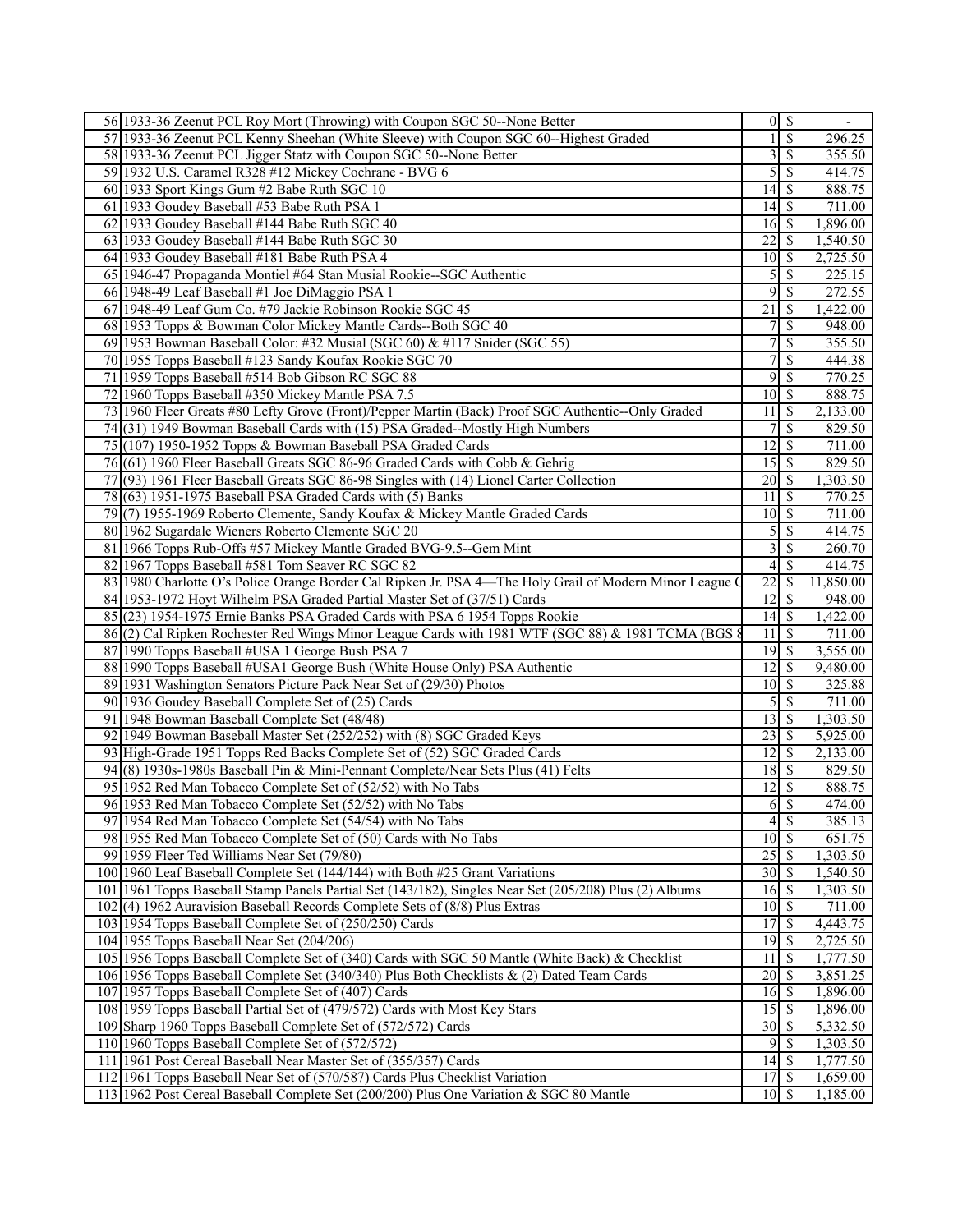| 114 1962 Topps Baseball Complete Set (598/598) with (2) PSA Graded Plus (2) Variations                     |                                  |                          | 2,251.50             |
|------------------------------------------------------------------------------------------------------------|----------------------------------|--------------------------|----------------------|
| 115 1963 Post Cereal Baseball Near Master Set of (206/208) Cards with SGC 84 Mantle                        | $18 \mid$ \$                     |                          | 2,844.00             |
| 116 1963 Topps Baseball Complete Set of (576) Cards Plus Variation                                         | $22 \mid$ \$                     |                          | 3,258.75             |
| 117 1963 Topps Baseball Near Set of (542/576) Plus (874) Dupes                                             |                                  |                          | 2,133.00             |
| 118 1964 Topps Baseball Complete Set of (587/587) with (2) PSA Graded Stars                                | $20$   \$                        |                          | 2,133.00             |
| 119 1966 Topps Baseball Complete Set (598/598) with (11) Signed Including Tovar                            | $20\vert \sqrt{5}$               |                          | 3,851.25             |
| 120 1968 Topps Baseball Complete Set (598/598) Cards                                                       | $13 \mid$ \$                     |                          | 888.75               |
| $121(4) 1967-1972$ Topps Baseball Posters Sets                                                             |                                  |                          | 770.25               |
| 122 1971 Topps Baseball Complete Set of (752) Cards                                                        | $12 \mid$ \$                     |                          | 888.75               |
| 123 1971 Milk Duds Near Set of (71/72) Complete Boxes                                                      | 27                               | \$                       | 1,777.50             |
| 124 1971 Topps Baseball Complete Set (752/752)                                                             | $8 \mid S$                       |                          | 533.25               |
| 125 1972 Topps Baseball Complete Set (787/787) with Signed #49 Mays & #50 Mays IA                          |                                  |                          | 1,066.50             |
| 126(4) 1970-1974 Topps Baseball Near/Partial Sets                                                          | 11                               | l \$                     | 355.50               |
| 127 1975 & 1976 Topps Baseball Complete Sets                                                               | $14 \mid$ \$                     |                          | 444.38               |
| 128 1975-1978 Hostess Baseball Panels Complete/Starter Sets Plus (73) Dupes                                | $22 \mid$ \$                     |                          | 770.25               |
| 129 1911 T205 Gold Border Starter Set of (112/208) with (16) Hall of Famers Including Cobb & Mathewson     | 21                               | \$                       | 2,962.50             |
| 130 1909-11 T206 White Borders Partial Set of (282/525) Cards with (34) Hall of Famers & Southern Leaguers | $19$ \$                          |                          | 8,887.50             |
| 131 1909-11 T206 White Borders Starter Set of (250/525) Cards with (43) Hall of Famers/Southern Leaguers   | $19$ $\overline{\text{S}}$       |                          | 7,110.00             |
| 132 (77) 1909-11 T206 White Borders Glued on Scrapbook Sheets with (18) Hall of Famers Including Mathewsc  | 22                               | $\overline{\mathcal{S}}$ | 5,036.25             |
| 133(32) 1909-11 T206 White Borders with Vintage Baseball Game Themed Tape Including (8) Hall of Famers     | 27                               | S                        | 1,422.00             |
| 134 (56) 1914 B18 Baseball Blankets with (10) Hall of Famers/Tough Variations                              | $26 \mid$ \$                     |                          | 1,422.00             |
| 135 1922 E120 American Caramel Series of (240) Starter Set of (97) Different with (19) Hall of Famers      |                                  |                          | 2,133.00             |
| 136(71) 1922 W573 Baseball Strip Cards with (5) Hall of Famers                                             | $18 \mid$ \$                     |                          | 770.25               |
| 137(51) 1921-1923 Baseball Caramel Cards with (9) Hall of Famers                                           | $13 \mid$ \$                     |                          | 592.50               |
| 138 (22) 1935 Goudey Four-In-One Baseball Cards with Each Displaying Hall of Famers Including Ruth         | $12 \mid$ \$                     |                          | 1,066.50             |
| 139 1907 H.M Taylor Detroit Tigers Club Postcard with Cobb                                                 |                                  | $\overline{\mathcal{S}}$ | 296.25               |
| 140 1880s-1923 Baseball Card & Related Grab Bag with Set & (35) Cards                                      |                                  |                          | 503.63               |
| 141 1926 M101-7 Sporting News Supplement Babe Ruth                                                         | $6 \mid$ \$                      |                          | 355.50               |
| 142 (66) 1909-1941 Pre-War Baseball Grab Bag with (20) Hall of Famers Including Williams                   | $\overline{12}$ \$               |                          | 1,540.50             |
| 143 1925-31 W590 Uncut Strip with (7) Hall of Famers Including Alexander & Speaker                         | $9$ \ $\frac{1}{2}$              |                          | 385.13               |
| 144 (141) 1933-1936 Goudey & Diamond Stars with (25) Hall of Famers                                        | 11                               | l \$                     | 1,007.25             |
| 145 1935 Goudey Baseball Four-In-One Uncut Six-Card Panel with (6) Hall of Famers                          | $14 \mid$ \$                     |                          | 1,896.00             |
| 146(30) 1933-1941 Pre-War Baseball Grab Bag with (11) Hall of Famers                                       | $6$ \ $\frac{1}{2}$              |                          | 592.50               |
| 147(11) 1938 Goudey Baseball Hall of Famers with (3) PSA Graded                                            |                                  |                          | 1,007.25             |
| 148 1939-43 Hall of Fame Sepia Postcards Type 1 Partial Set (22/35)                                        | $\overline{c}$                   | S                        | 325.88               |
| 149 1949 Bowman Baseball First Series Uncut Sheet with Feller, Musial & Spahn                              | 8S                               |                          | 503.63               |
| $150(103)$ 1952 Bowman Baseball Singles with (2) #101 Mantle                                               | 11                               | $\overline{\mathbf{s}}$  | 829.50               |
| 151 (113) 1952 Topps Baseball Singles—All Different                                                        | 9S                               |                          | 1,422.00             |
| 152(3) 1953-54 Briggs Meats Senators Oldis, Runnels & Terwilliger                                          |                                  | \$                       | 237.00               |
| 153(3) 1953-54 Briggs Meats Senators Porterfield, Shea & Stobbs                                            |                                  | $\overline{\mathcal{S}}$ | 237.00               |
| 154 (25) 1954-1955 New York Journal-American & Stahl-Meyer Regional Cards with Mantle                      | 35S                              |                          | 2,962.50             |
| 155 1953 Bowman Baseball Color Starter Set of (98/160) with Mantle                                         | $18 \mid$ \$                     |                          | 888.75               |
| 156 (356) 1954 Bowman Baseball Shoebox Collection with Ford & Reese                                        | $15 \overline{\smash{\big)}\ 5}$ |                          | 651.75               |
| 157 1927 Baseball Exhibits Ty Cobb                                                                         | $0\sqrt{s}$                      |                          |                      |
| 158 Ty Cobb 1914 B18 "White Infield" Blanket                                                               | 9                                | \$                       | 213.30               |
| 159(5) 1952 Berk Ross Baseball Singles with Mantle                                                         | 17S                              |                          | 651.75               |
| 160 (204) 1906-Modern Washington Senators Oddball Collection with 1933 DeLong Goslin PSA 3                 | 11                               | l \$                     | 1,303.50             |
| 161 (617) 1948-1974 Topps, Bowman & Leaf Washington Senators Cards with Killebrew RC                       | $5$ \ $\sqrt{3}$                 |                          | 1,659.00             |
| 162(422) 1911-1957 Baseball Shoebox Collection with Mantle & (3) Williams                                  | $16 \mid$ \$                     |                          | 1,422.00             |
| 163 1952-1959 Topps Baseball Shoebox Collection of (1397) Cards with Aaron, Clemente & Mays                | $19$ $\overline{\text{S}}$       |                          | 2,251.50             |
| 164 (593) 1952-1960 Topps Baseball Shoebox Collection with Aaron RC Plus 1960 Fleer Greats Set (79/79)     | $\overline{19}$ \$               |                          | 2,014.50             |
| 165 (1187) 1949-1958 Topps & Bowman Baseball Shoebox Collection—Loaded with Stars Including Mantle         | 21                               | \$                       | 2,014.50             |
| 166 (208) 1952-1955 Topps & Bowman Baseball Shoebox Collection with Aaron, Mantle & Williams               | $13 \mid$ \$                     |                          | 948.00               |
| 167 (297) 1953-1955 Bowman Baseball Singles with Aaron, Mantle & Mays                                      | $13 \mid$ \$                     |                          | 1,185.00             |
| 168 (134) 1953-1955 Topps Baseball Cards—Sharp                                                             | $16 \mid$ \$<br>$13 \mid$ \$     |                          | 1,777.50             |
| 169 1955 Topps Baseball Partial Set of (151/206) Cards with SGC 55 Clemente & Ungraded Koufax & Killebrev  |                                  |                          | 1,422.00<br>1,185.00 |
| 170 (8) 1956 Topps Baseball Pins Plus Original Boxes<br>171 (1487) 1959-1961 Topps Baseball Singles        | $18 \mid$ \$                     |                          | 829.50               |
|                                                                                                            |                                  |                          |                      |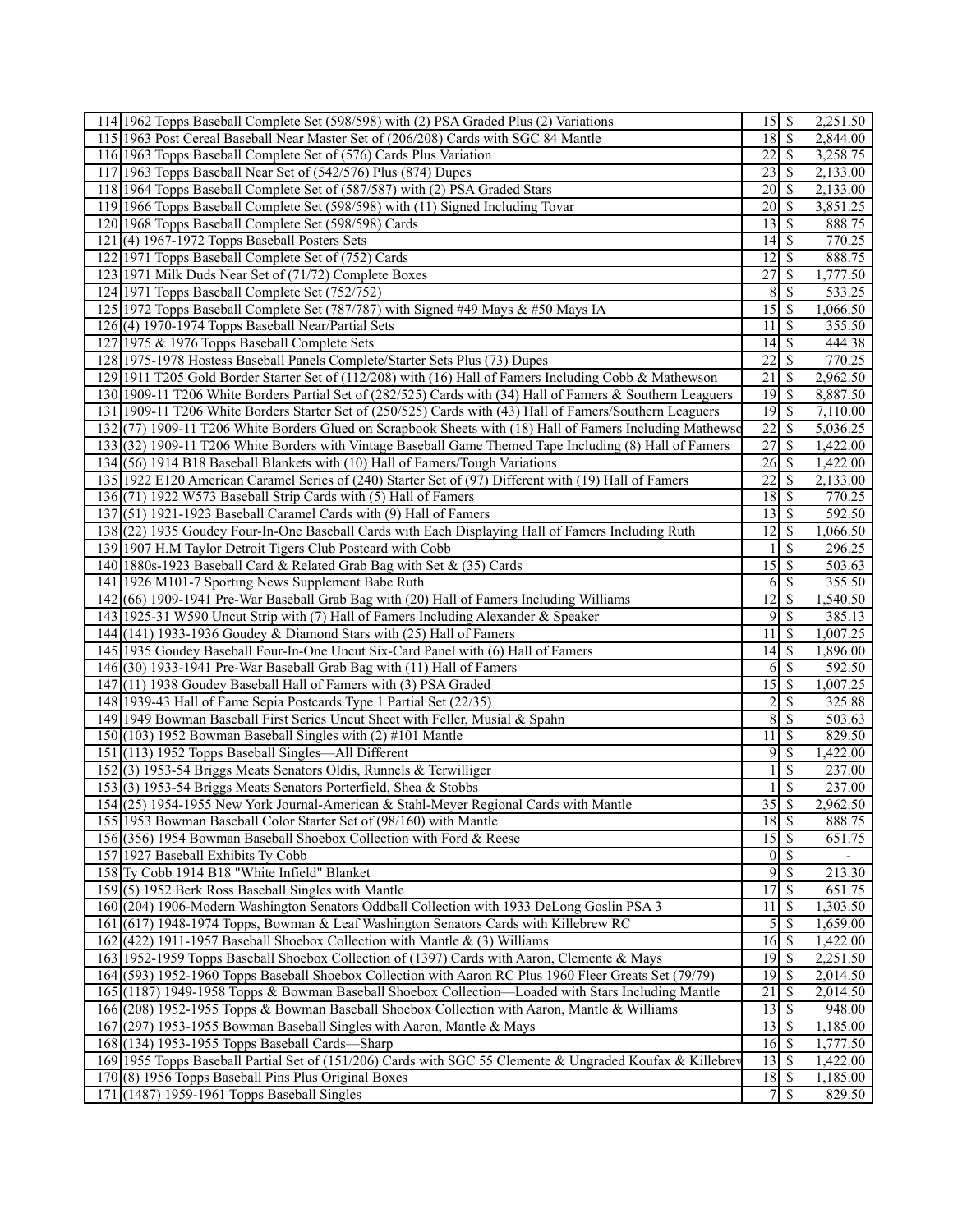| 172 (383) 1959-1963 Fleer Baseball Card Group with Koufax & Mays                                                                                                                       | 11                          | \$                       | 711.00           |
|----------------------------------------------------------------------------------------------------------------------------------------------------------------------------------------|-----------------------------|--------------------------|------------------|
| 173 1961 Topps Baseball Partial Set of (377/587) with (5) Mantle Plus (307) Dupes                                                                                                      | $\overline{12}$ \$          |                          | 888.75           |
| 174 1962 Topps Baseball Partial Set of (406/598) Cards with Stars                                                                                                                      | $10\overline{\smash{)}\,}$  |                          | 770.25           |
| 175 1962 Topps Baseball High Number Proof Sheet of (33) Cards                                                                                                                          | 7                           | <sup>\$</sup>            | 355.50           |
| 176 (4100+) 1961-1963 Topps Baseball Cards                                                                                                                                             | 19                          | - \$                     | 2,014.50         |
| 177 (2358) 1962-1964 Topps Baseball Cards with Stars                                                                                                                                   | 12                          | l \$                     | 1,303.50         |
| 178 (8) 1963 Post Cereal Baseball Uncut Back Panels with (5) Hall of Famers                                                                                                            | 12                          | $\overline{\mathbf{s}}$  | 651.75           |
| 179 1964-1967 Topps Baseball Collection of (5200+) Cards                                                                                                                               | 17                          | \$                       | 1,896.00         |
| 180 1965-1969 Topps Baseball Singles Collection of (2703) Cards with Stars                                                                                                             | $9\sqrt{5}$                 |                          | 888.75           |
| 181 (2793) 1961, 1967-1969 Topps Baseball Cards                                                                                                                                        |                             | \$                       | 948.00           |
| 182(21) 1969 Transogram Baseball Full Boxes with (4) Hall of Famers                                                                                                                    | $16 \mid$ \$                |                          | 711.00           |
| 183 (2661) 1909-1979 Baseball Shoebox Collection with Numerous Hall of Famers                                                                                                          | $\overline{20}$ \$          |                          | 2,607.00         |
| 184 (2500+) 1905-1990s Baseball Card & Postcard Collection with Many Oddball & Regional Issues                                                                                         | 17                          | $\overline{\mathbf{s}}$  | 2,962.50         |
| 185 (1523) 1948-1975 Topps & Bowman Boston Red Sox, Brooklyn Dodgers & New York Yankees Singles with                                                                                   |                             |                          | 2,607.00         |
| 186 (25) 1954-1969 Topps, Bowman & Post Cereal Mickey Mantle Cards                                                                                                                     | $15 \overline{\smash{)}\,}$ |                          | 1,185.00         |
| 187 (18) 1962 Post Cereal Baseball Uncut Back Panels with Clemente, Koufax, Mantle & Shortprints                                                                                       | $13 \mid$ \$                |                          | 2,844.00         |
| 188 1966 Topps Baseball Series 2 Blank Backed Uncut Sheet with (2) Palmer RC                                                                                                           | 7                           | S                        | 444.38           |
| 189 Massive 1954-1995 Baltimore Orioles Team Set Run of (3347) Cards                                                                                                                   | $13 \mid$ \$                |                          | 1,007.25         |
| 190 (956) 1958-1968 Topps Baseball Shoebox Collection with (3) Mantle, (10) Mays & Rose RC                                                                                             | $16\overline{3}$            |                          | 1,659.00         |
| 191 (2048) 1959-1971 Topps Baseball Shoebox Collection with Many Stars Plus 1980 Topps Set                                                                                             | $20$ $\sqrt{5}$             |                          | 1,896.00         |
| 192 (81) 1961-1969 Topps Baseball Stars with (14) PSA Graded Including (24) Mantle                                                                                                     | 9S                          |                          | 1,303.50         |
| 193 (5890) 1962-1979 Topps Baseball Shoebox Collection with Many Stars                                                                                                                 |                             |                          | 888.75           |
| 194 (376) 1967-1972 Topps Baseball Posters with Many Sets/Near Sets                                                                                                                    |                             |                          | 770.25           |
| 195 1939-1981 Baseball Oddball Shoebox Collection of (1003) Cards with 1955 Topps Doubleheaders                                                                                        | $12 \mid$ \$                |                          | 1,066.50         |
| 196 (512) 1951-1983 Topps Baseball Shoebox Collection with White Sox Concentration                                                                                                     | 11                          | $\overline{\mathcal{S}}$ | 444.38           |
| 197 (9850+) 1954-1974 Baseball Singles with Hundreds of League Leaders                                                                                                                 | 21                          | S                        | 1,007.25         |
| 198 (76) 1949-1994 Philadelphia Phillies/Athletics Singles with (12) PSA Graded                                                                                                        | $10\overline{\smash{)}\,}$  |                          | 592.50           |
| 199 (2178) 1960-1975 Topps Baseball Shoebox Collection with Many Stars                                                                                                                 |                             |                          | 1,066.50         |
| 200 (201) 1952-1970s Baseball Oddball Group Including 1961 Golden Press Set (33/33)                                                                                                    | $\overline{19}$ \$          |                          | 592.50           |
| 201 (2050) 1961-1970 Topps Baseball Singles with Majority from Vending                                                                                                                 | 22                          | S                        | 2,370.00         |
| 202 (8000+) 1968 & 1969 Topps Baseball Card Hoard                                                                                                                                      | $\overline{29}$             | $\mathcal{S}$            | 2,962.50         |
| 203 (2685) 1967-1973 Topps Baseball Card Collection with Stars & High Numbers                                                                                                          | 7                           | \$                       | 711.00           |
| 204 (2) 1970 Topps Baseball Partial Sets with (2) Clemente                                                                                                                             | $12 \mid$ \$                |                          | 533.25           |
| 205 1973 Topps Baseball Partial Uncut Sheet of (90) Cards with (2) Schmidt Rookies                                                                                                     | 11                          | $\mathbb{S}$             | 503.63           |
| 206(3) 1975 Topps Baseball Uncut Sheets with Brett & Yount RC                                                                                                                          | 42                          | S                        | 6,517.50         |
| $207$ (12000+) 1975 Topps Baseball Singles Hoard with (12) #660 Aaron                                                                                                                  | $9$ \ $\frac{1}{3}$         |                          | 1,007.25         |
| 208 Near Impossible 1980 Charlotte O's Police Orange Borders Partial Set of (15/25) Cards                                                                                              | 11                          | \$                       | 651.75           |
| 209 (933) 1981-1989 Baseball Hall of Fame Metallic Plaque Card Hoard with (17) Signed Schoendienst                                                                                     | $18 \mid$ \$                |                          | 651.75           |
| 210 (1229) Modern New York Yankee Joe DiMaggio, Derek Jeter & Mickey Mantle Singles with Inserts                                                                                       | 17                          | $\overline{\mathcal{S}}$ | 1,185.00         |
| 211 (4) 1934-1938 Goudey Baseball Gum Wrappers Plus 1937 Thum-Movies Window Display                                                                                                    | $11 \overline{\smash{)}\,}$ |                          | 533.25           |
| 212 1953 Bowman Color Baseball Five-Cent Wrapper                                                                                                                                       | $2 \mid$ \$                 |                          | 189.60           |
| 213(6) 1960 Topps Baseball Christmas Rack Packs                                                                                                                                        | $\overline{7}$              | $\overline{\mathcal{S}}$ | 474.00           |
| 214(7) 1974 Topps Baseball "Baltimore Regional" Rack Packs                                                                                                                             | 23                          | \$                       | 1,422.00         |
| 215 1976 Topps Baseball Unopened Wax Box of (36) Packs                                                                                                                                 |                             |                          | 3,258.75         |
| 216 1995 IMT T206 Honus Wagner Sealed Reprint Case of (9000) Cards                                                                                                                     |                             | $\mathbf{\$}$            | 474.00           |
| 217 (879) Modern Multi-Sport Certified Auto/Game-Used/Insert Collection with Harper, Jeter                                                                                             |                             |                          | 2,133.00         |
| 218 (110) Multi/Non-Sport Modern Certified Autograph & Game-Used Inserts with Harper, Jeter & Machado                                                                                  | $\overline{12}$ \$          |                          | 711.00           |
| 219 (665) Modern Baseball Certified Autographs Loaded with Superstars Including SPX Pujols RC                                                                                          | 23                          | l \$                     | 3,555.00         |
| 220 (286) Baseball Hall of Fame Game-Used Insert Cards from (80) Different Players                                                                                                     |                             |                          | 2,133.00         |
| 221 (47) Modern Baseball Multi-Color Patches/Tags with Hall of Famers & Stars                                                                                                          | 8                           | $\sqrt{S}$               | 770.25           |
| 222 (2362) 1970s-Modern Baseball Singles Treasure Chest with Many Inserts                                                                                                              |                             |                          | 4,443.75         |
| 223 1996 Leaf Signature Derek Jeter SP & Mariano Rivera Certified Autos--Both BGS                                                                                                      | $16 \mid$ \$                |                          | 651.75           |
| 224 (3) 1996-1998 Donruss/Leaf Signature Baseball Certified Autograph Near & Partial Sets                                                                                              | $14 \overline{\smash{3}}$   |                          | 770.25           |
| 225 (373) 1996-1998 Donruss/Leaf Signature Series Certified Autographs with Many Stars                                                                                                 | $16 \mid$ \$                |                          | 829.50<br>770.25 |
| 226 1997 & 1998 Donruss Signature Series Millennium Marks Certified Autograph Partial Sets<br>227 (30) 1997-1998 Donruss Signature Century Marks & Preview Certified Autos with Ripken | $11 \mid$ \$                |                          | 1,007.25         |
| 228 (32) 2001-2005 Sweet Spot Baseball Certified Autographs with (11) Hall of Famers                                                                                                   | $8\sqrt{5}$                 |                          | 474.00           |
| 229 (56) 2001-2003 Topps Tribute Baseball Relics & Autos with Cobb and Ruth                                                                                                            |                             |                          | 888.75           |
|                                                                                                                                                                                        |                             |                          |                  |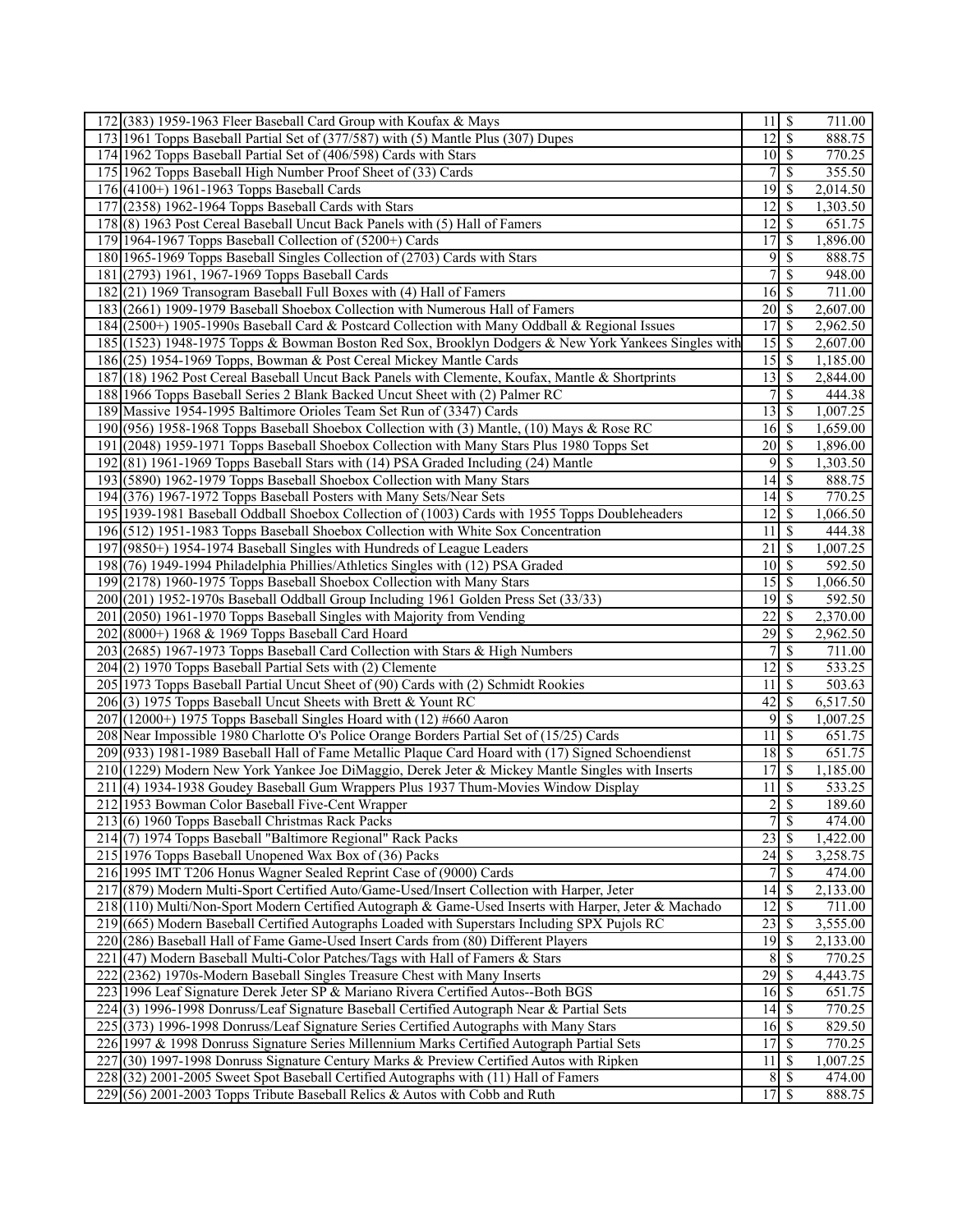| 230 (940) Modern Baseball Game-Used Insert Cards with Many Stars                                            | 17S                        |                           | 1,777.50 |
|-------------------------------------------------------------------------------------------------------------|----------------------------|---------------------------|----------|
| 231 (3) 2007-2009 Topps & Bowman Baseball Auto Refractor & Superfractor Uncut Sheets                        | 12                         | $\sqrt{s}$                | 770.25   |
| 232(3) 2009 Bowman Chrome Prospects Refractor Autograph Uncut Sheets with Red, Blue & Orange                |                            | $5\overline{\smash{)}\,}$ | 414.75   |
| 233(4) 2008-2009 Topps Baseball Uncut Insert Sheets with Allen & Ginter Mini & 2009 National Convention     | 8                          | $\overline{\mathcal{S}}$  | 355.50   |
| 234 (7) New York Yankee Legends Game-Used Insert Cards with (2) Ruth & (2) Gehrig                           | $\overline{19}$ \$         |                           | 948.00   |
| 235 (165) New York Yankee Game-Used Inserts with (43) Hall of Famers and (9) Jeter                          |                            |                           | 1,007.25 |
| 236 (68) Baseball Hall of Fame Certified Autographs with Mays                                               | 13                         | $\sqrt{s}$                | 1,422.00 |
| 237 2012 Topps Triple Threads #120 Robert Griffin III Triple Jersey/Auto--#1/1                              | $15\overline{3}$           |                           | 770.25   |
|                                                                                                             |                            |                           |          |
| 238 (100) Modern Multi-Sport Certified Auto/Game-Used Cards with Several Stars                              | 11                         | \$                        | 592.50   |
| 239 (230) Modern Multi-Sport Certified Auto/Game-Used/Insert Collection                                     | 7                          | $\mathcal{S}$             | 888.75   |
| 240 1894 Baltimore Orioles B.B.C. Championship Pin and Ribbon Hanger                                        | 15                         | \$                        | 1,659.00 |
| 241 1906 Baltimore Orioles Celluloid Pin of 1896 "Our Old Champions"                                        | $26 \mid$ \$               |                           | 5,628.75 |
| 242 1944 Baltimore Orioles Junior World Series Game 4 Program and Municipal Stadium Trophy Ball             | 29                         | \$                        | 1,896.00 |
| 243 Elio Chacon 1961 Cincinnati Reds National League Championship Ring                                      | $19$ $\overline{\text{S}}$ |                           | 3,555.00 |
| 244 1887 Philadelphia Athletics Stock Certificate                                                           | $12 \mid$ \$               |                           | 651.75   |
| 245 Circa 1880s New York vs. Cleveland Polo Grounds Game Die-Cut Advertisement                              | 11                         | $\mathcal{S}$             | 829.50   |
| 246 Late-1800s 8"-Diameter Early "Figure 8" Baseball                                                        |                            | $0\vert$ \$               |          |
| 247 1923 Baltimore Orioles Team Cut-Out Display Lot of (2)                                                  | 5                          | $\overline{\mathcal{S}}$  | 225.15   |
| 248 1936-1937 Baseball Beanie Panels Lot of (6) With Gehrig and Foxx                                        | $\overline{15}$            | $\overline{\mathcal{S}}$  | 444.38   |
| 249 1937 Handwritten Letter to Shoeless Joe Jackson - Incredible Baseball Content!                          | 4                          | $\overline{\mathcal{S}}$  | 248.85   |
| 250 "Lou Gehrig: Baseball's Iron Man" 1940 Original Printing Plates Lot of (13)                             | 9                          | $\overline{\mathcal{S}}$  | 213.30   |
| 251 Ray Mueller 1940 Rochester Red Wings International League Championship Ring                             | 15                         | \$                        | 562.88   |
|                                                                                                             |                            |                           |          |
| 252 New York Yankees Collection with Ruth, Gehrig & Mantle Items and Torre Autographs                       | $16 \mid$ \$               |                           | 444.38   |
| 253 Phil Rizzuto 1952 Yankees "Golden Jubilee" All-Time Team Plaque                                         | 6                          | $\mathcal{S}$             | 260.70   |
| 254 Roy Campanella 1965 Yankee Stadium "Old Timers Day" Plaque                                              | 6                          | $\mathcal{S}$             | 272.55   |
| 255 Baseball Apparel/Equipment Lot With Al Kaline Signed Tigers Cap                                         | $\overline{7}$             | $\overline{\mathcal{S}}$  | 296.25   |
| 256 1984 Baseball All-Star Game Ring and (8) Piece Goblet Set Presented to Umpire Fred Brocklander          | 5                          | \$                        | 592.50   |
| 257 (24) Bobby Brown Official OAL "Rubbed" Baseballs Unused in Original Boxes                               |                            | \$                        | 237.00   |
| 258 1950s-2000s Lot of (31) Baseballs With (18) Mint-In-Box OAL and ONL and (4) All-Star Game Balls         | 4                          | $\overline{\mathcal{S}}$  | 296.25   |
| 259 1898 Pittsburgh Baseball Pinback                                                                        | $\overline{12}$            | $\mathcal{S}$             | 296.25   |
| 260 One-of-a-Kind Gabby Street 1938 Artwork With Family LOA                                                 |                            | $\mathbb{S}$              | 118.50   |
| 261 1955 Brooklyn Dodgers "Record-Smashing Get-Away Streak" Souvenir Ash Tray                               | 6                          | $\overline{\mathcal{S}}$  | 248.85   |
| 262 Joe DiMaggio c.1950 Youth Camp Cap                                                                      |                            | \$                        | 177.75   |
| 263 1966 World Series "Calvert Whiskey" Baltimore Saloon Scoreboard Displays                                |                            | \$                        | 118.50   |
| 264(2) 1960s-1979 California Angels Apparel Items with Donn Reed Jacket & Gene Autry Belt Buckle            |                            | $\mathcal{S}$             | 118.50   |
| 265 Circa 1902 Kip Selbach (Baltimore Orioles) Cabinet Photo                                                | 13                         | $\overline{\mathcal{S}}$  | 1,066.50 |
| 266 1909 Ty Cobb "Scores From First on a Single" Framed Photograph                                          | 2                          | $\overline{\mathcal{S}}$  | 248.85   |
|                                                                                                             |                            |                           |          |
| 267 Early-1930s Original Type I Photograph Lot of (2) With Ruth and Lazzeri                                 |                            | $\mathcal{S}$             | 118.50   |
| 268 1938 New York Yankees Oversized Framed Type I Team Photograph                                           |                            | \$                        | 355.50   |
| 269(5) Roberto Clemente Vintage Type I Photographs                                                          | 4                          | \$                        | 225.15   |
| 270 Store Model Bat Lot of (8) with (2) Mantle, (2) J. Robinson & T. Williams                               |                            | $\overline{2}$ \$         | 189.60   |
| 271 1958-62 Hartland Statue Near-Set (16/18) with Mantle, Ruth & Williams, Plus Batboy & (2) Minor Leaguers | $21 \mid$ \$               |                           | 2,488.50 |
| 272 1950s Gibbs-Conner Brooklyn Dodgers "Bum" Cookie Jar                                                    | 11                         | $\overline{\mathcal{S}}$  | 711.00   |
| $273(2)$ 1960s Houston Colt .45s Bobblehead Dolls                                                           |                            | 8S                        | 355.50   |
| 274 1960s-1970s Baltimore Orioles/Colts Statue and Doll Lot of (9) With Unitas and B. Robinson Decanter     | $10 \mid$ \$               |                           | 414.75   |
| 275 1960-1961 Dallas Cowboys Square Wood Base Bobblehead Doll                                               | 5                          | <sup>\$</sup>             | 260.70   |
| 276 1962-1964 Green Bay Packers Black Player Toes-Up Bobblehead Doll                                        | $\overline{22}$            | l \$                      | 1,540.50 |
| 277 1965-1966 AFL "Ear Pads" Bobblehead Pair With Jets and Dolphins                                         | 11                         | $\vert$ \$                | 562.88   |
| 278 1904 Pittsburgh vs. Cleveland Unofficial "World Series" Exposition Park Program - Rare!                 | $12 \mid$ \$               |                           | 1,007.25 |
| 279 1912 World Series Program at Brush Stadium—New York Version                                             | 11                         | S                         | 948.00   |
| 280 1914 Philadelphia A's World Series Game 2 Program - Rare Shibe Park Version                             | 17                         | $\mathcal{S}$             | 1,777.50 |
| 281 1920 World Series Program - Ebbets Field Version                                                        |                            |                           | 1,422.00 |
|                                                                                                             |                            | l \$                      |          |
| 282 1926 World Series Program - Yankee Stadium Version                                                      | $\overline{\mathbf{3}}$    |                           | 260.70   |
| 283 LOT HAS BEEN WITHDRAWN                                                                                  |                            | $0\sqrt{s}$               |          |
| 284 1886 Baltimore Orioles American Association Scorecard                                                   | $13 \mid$ \$               |                           | 355.50   |
| 285 1893 Princeton vs. Boston Scorecard                                                                     |                            | $4\sqrt{3}$               | 154.05   |
| 286 1895 Baltimore Orioles Season-Opening Union Park Program                                                | $26 \mid$ \$               |                           | 1,659.00 |
| 287 1925-1953 Baltimore Orioles International League Program/Scorecard Lot of (110)                         | $26 \mid$ \$               |                           | 1,422.00 |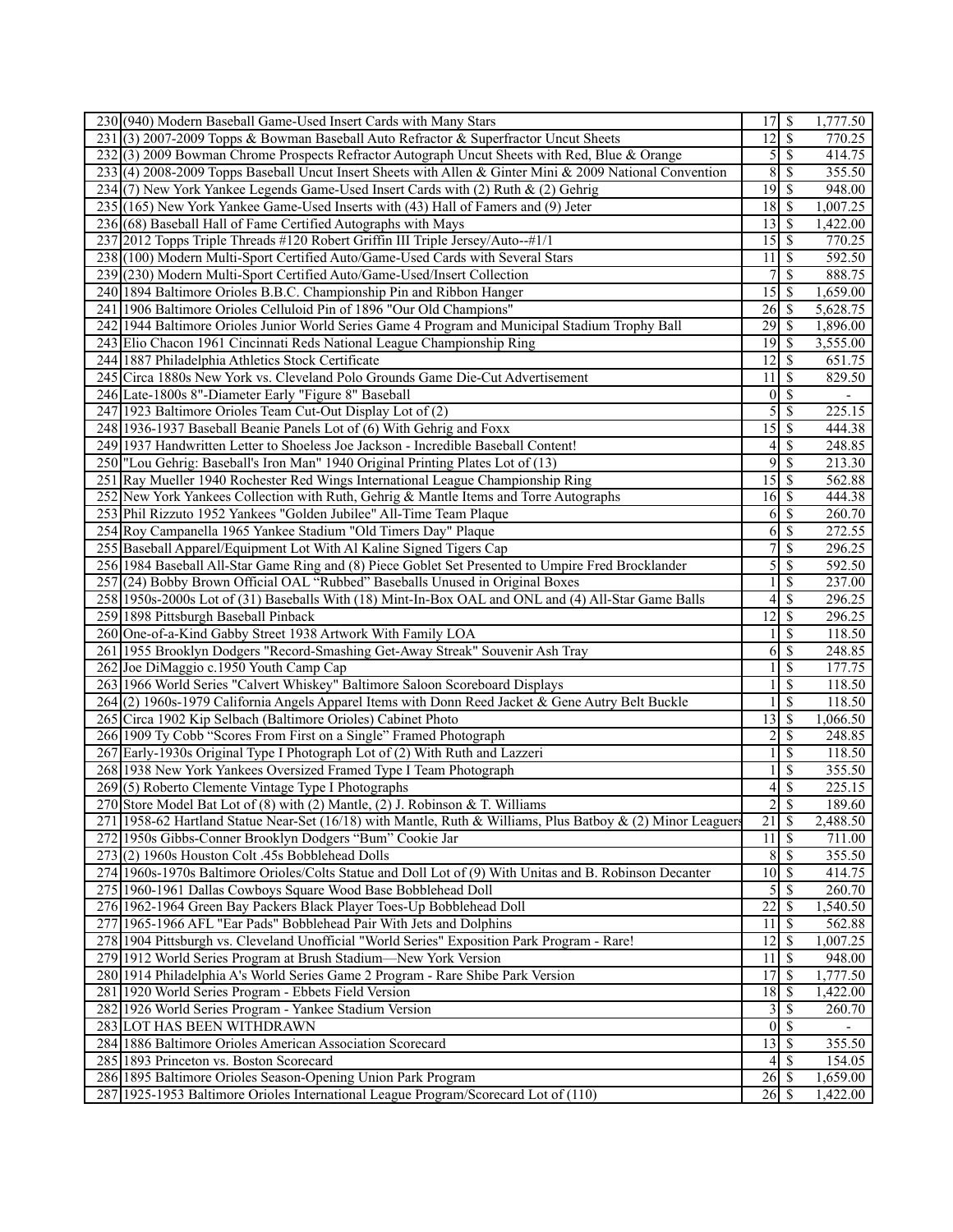| 288 (20) 1937-1958 Yankee Stadium-Issued Baseball Programs                                                   | $12 \mid$ \$                |                                            | 533.25                   |
|--------------------------------------------------------------------------------------------------------------|-----------------------------|--------------------------------------------|--------------------------|
| 289 1931-1956 Ebbets Field/Polo Grounds Baseball Program Lot of (22)                                         | $16 \mid$ \$                |                                            | 592.50                   |
| 290 1945 14th Naval District Baseball Scorecard With Musial and T. Williams - Rare!                          |                             | $3 \overline{\smash{)}\smash{)}\smash{\}}$ | 201.45                   |
| 291 1939 and 1946 All-Star Game Program Lot With 1939 Ticket Stub                                            | 7                           | $\mathbb{S}$                               | 444.38                   |
| 292 Washington Senators 1927-1971 Program/Scorecard Lot of (45) With Ruth, Gehrig and Many Greats            | $\overline{15}$ \$          |                                            | 1,066.50                 |
| 293 1923-1982 Minor League Baseball Program Lot of (81) With 1947 Montreal Royals                            | $10\vert S$                 |                                            | 444.38                   |
| 294 1934-1968 Midwestern MLB Program/Scorecard Lot of (40)                                                   | $13 \mid$ \$                |                                            | 503.63                   |
| 295 1954-1974 Baltimore Orioles Yearbook/Postseason Program Lot of (32) With Postseason Press Kits           | $13 \mid$ \$                |                                            | 651.75                   |
| 296 1954-1979 Baltimore Orioles Media Guide Complete Run of (26)                                             | 21                          | \$                                         | 948.00                   |
| 297 Complete Run of (16) Mickey Mantle World Series Home Run Ticket Stubs - All PSA Graded [reserve not m    |                             | $4\overline{3}$                            |                          |
| 298 (2) 1910 New Orleans Pelicans Full Tickets (Joe Jackson Member of Team)--Both SGC Authentic              | $\frac{3}{ }$               | S                                          | 533.25                   |
|                                                                                                              | $\overline{12}$ \$          |                                            | 1,066.50                 |
| 299 1924 World Series Game 7 Griffith Stadium PSA "Authentic" Ticket Stub - Washington's Only Title          |                             | $\sqrt{s}$                                 |                          |
| 300 1935 World Series Game 5 Wrigley Field PSA 6 Full Ticket - Highest Graded                                | $\mathfrak{S}$              |                                            | 414.75                   |
| 301 1935 NL Season/Championship Pass Set of (2) & (3) 1931-44 St. Louis Cardinals World Series Stubs         |                             |                                            | 651.75                   |
| 302 1946 World Series Game 4 Fenway Park Full Ticket - PSA "Authentic"                                       | 2                           | $\mathcal{S}$                              | 385.13                   |
| 303 May 9, 1947 Shibe Park Ticket Stub From Robinson-Chapman Meeting                                         | 6                           | $\mathcal{S}$                              | 770.25                   |
| 304 May 29, 1954 Fenway Park PSA "Authentic" Full Ticket - Mantle, Williams, Berra HRs                       |                             | \$                                         | 237.00                   |
| 305 7/1/58 Baltimore Orioles vs. New York Yankees Full Ticket PSA 2--(2) Mantle Home Runs                    |                             | $\mathcal{S}$                              | 177.75                   |
| 306 September 26, 1961 Yankee Stadium Ticket Stub - Maris' 60th Home Run                                     | $\overline{20}$ \$          |                                            | 1,066.50                 |
| 307 1964 World Series Game 3 Yankee Stadium PSA "Authentic" Full Ticket - Mantle Breaks Ruth's HR Record     | $\overline{7}$              | $\mathcal{S}$                              | 474.00                   |
| 308 PSA Graded Full Ticket Pair With Last Game at Connie Mack Stadium and Sportsman's Park                   | $\overline{c}$              | <sup>\$</sup>                              | 248.85                   |
| 309 1968 World Series Game 7 Busch Stadium PSA 3 Full Ticket                                                 |                             |                                            | 444.38                   |
| 310 1969-1971 Baltimore Orioles Near-Complete ALCS/World Series Ticket Run of (18)                           | $\overline{18}$ \$          |                                            | 888.75                   |
| 311 1970 World Series Game 5 Memorial Stadium Full Ticket - PSA 5                                            |                             | \$                                         | 296.25                   |
| 312 Hank Aaron April 4, 1974 Riverfront Stadium PSA 4 Full Ticket From HR #714                               |                             | \$                                         | 474.00                   |
| 313 Historic Old and New Yankee Stadium Ticket Lot of (5) With Last Game at Old Stadium                      |                             | $4\sqrt{3}$                                | 165.90                   |
| 314 1993-1994 Cal Ripken, Jr. Full Ticket Lot of (36) With (2) PSA Graded Including 2000th Hit               | $\overline{0}$              | \$                                         | $\overline{\phantom{a}}$ |
| 315 2009 Yankee Stadium Inaugural Season Delta Suite "Jumbo" (4) Ticket Book                                 | 4                           | \$                                         | 474.00                   |
| 316 1936 World Series Game 3 Yankee Stadium PSA 2 Ticket Stub - Gehrig Home Run                              | $\overline{c}$              | \$                                         | 130.35                   |
| 317 1936 World Series Game 4 Yankee Stadium PSA "Authentic" Ticket Stub - Gehrig Home Run                    |                             | \$                                         | 118.50                   |
| 318 June 2, 1949 Ebbets Field Ticket Stub - Jackie Robinson Steals Home                                      | 6                           | -\$                                        | 444.38                   |
| 319 July 23, 1957 Yankee Stadium Ticket From Mantle's Only "Cycle" - SGC Authentic                           |                             | $5\overline{\smash{)}\,}$                  | 533.25                   |
| 320 September 24, 1969 New York Mets N.L. East Clinching PSA Authentic Ticket Stub - Lone Graded Specime     | $\overline{\mathbf{3}}$     | \$                                         | 260.70                   |
| 321 1973 World Series Game 7 PSA 5 Full Ticket - Willie Mays' Last Game                                      | 5                           | \$                                         | 201.45                   |
| 322 Derek Jeter First Career RBI May 31, 1995 PSA 8 Full Ticket - Highest Graded                             |                             |                                            | 154.05                   |
| 323 2005 World Series Game 4 Full Ticket - PSA 10                                                            |                             | \$                                         | 118.50                   |
| 324 1888 Brooklyn Bridegrooms Scorecard vs. St. Louis Browns at Original Washington Park                     | 9                           | $\mathbb{S}$                               | 213.30                   |
| 325 1978 Bluefield Orioles Scorecard Featuring Ripken Jr.--His First Professional Collectible                |                             |                                            | 237.00                   |
| 326 1990-2002 Japanese Baseball Magazine Lot of (74)                                                         |                             | $0 \mid \mathsf{S}$                        |                          |
| 327(4) 1973-2002 Super Bowl & Rose Bowl PSA Graded Full Tickets                                              | 6                           | \$                                         | 248.85                   |
| 328 1963 Liston vs. Patterson II Full Ticket - PSA 7 (None Graded Higher)                                    |                             | $0\sqrt{s}$                                | $\overline{\phantom{a}}$ |
| 329 Super Bowl Program Lot of (9) - Including III (Jets vs. Colts)                                           | $11 \mid$ \$                |                                            | 474.00                   |
| 330 1950-1979 Baltimore Colts Media Guide Lot of (17) With 1950, 1953 and 1958                               | $\overline{12}$ \$          |                                            | 503.63                   |
| 331 (36) 1904-30 Baseball/NCAA Football "Reach" & "Spalding" Guides                                          |                             | $\sqrt{5}$                                 | 592.50                   |
| 332 1941-1964 Washington Redskins Program Lot of (131) - All Different With 1942 Championship                | $14 \overline{\smash{)}\,}$ |                                            | 4,443.75                 |
| 333 1946-1982 Baltimore Colts Program Lot of (31) With 1946 Miami Seahawks                                   | $16 \mid$ \$                |                                            | 770.25                   |
| 334 1942 NFL Championship Game Chicago Bears vs. Washington Redskins Program                                 |                             | 95                                         | 651.75                   |
| 335 1926-1976 Graded College Football Ticket Lot of (7) With 1926 Army-Navy                                  | 7                           | $\overline{\mathcal{S}}$                   | 248.85                   |
| 336 1939-1969 NFL and AAFC Program Lot of (26) With "Steagles" and Rockne Tribute Guides                     | $14 \mid$ \$                |                                            | 1,007.25                 |
| 337 (4) 1958-1971 Baltimore Colts NFL Championship/Super Bowl Game Programs Plus Ticket Stub                 | $10\overline{\smash{)}\,}$  |                                            | 948.00                   |
| 338 1958-1986 NFL Championship/Super Bowl Program/Ticket Stub Lot of (9) With Unitas Signed 1958 Progra      | $\overline{23}$ \$          |                                            | 1,540.50                 |
| 339 1880s-1980s Multi-Sport Lot of (390+) Publications/Programs/Yearbooks Loaded With Stars                  | $\overline{17}$ \$          |                                            | 829.50                   |
| 340 1910s-80s Maryland Regional Program Lot of (115) with Bowl Games, Navy, UM & Oddball                     | 17S                         |                                            | 651.75                   |
| 341 1955-67 Bound Sports Illustrated and Sport Magazine Collection from the Library of Broadcaster Warner Fu | 9                           | $\overline{\mathcal{S}}$                   | 1,007.25                 |
| 342 1870s-1950 Periodicals/Newspapers With (38) "Tip Top Weekly" Issues                                      | $\overline{\mathbf{3}}$     | $\overline{\mathcal{S}}$                   | 142.20                   |
| 343 1940s-1980s Baltimore Bullets Program/Media Guide Lot of (37)                                            | $23 \mid$ \$                |                                            | 1,007.25                 |
| 344 1953-1997 Basketball Yearbooks and Publications Lot of (84) With (6) ABA Guides                          | $14 \mid$ \$                |                                            | 651.75                   |
| 345 1950s-1990s Multi-Sport Publications Lot of (202)                                                        |                             | $6$   \$                                   | 237.00                   |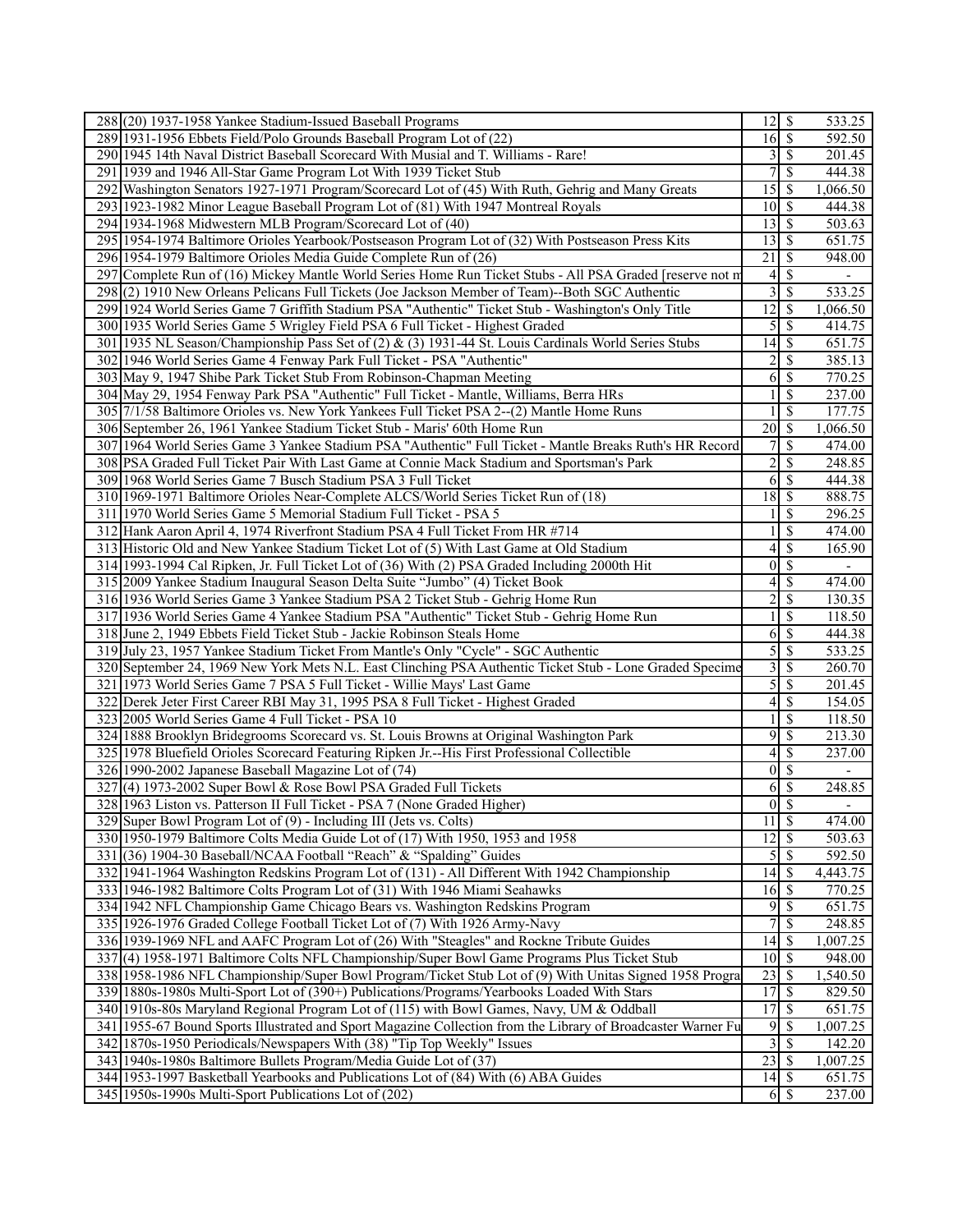| 346 1949 Kentucky Derby Lot With Oaks and Derby PSA Graded Tickets<br>$4$ \ $\frac{1}{3}$<br>165.90<br>$6\sqrt{5}$<br>347 Babe Ruth 1927 Single-Signed Baseball - Full JSA<br>4,740.00<br>$\overline{14}$ \$<br>348 Babe Ruth Single-Signed 1925 OAL Johnson Baseball - Full PSA/DNA [reserve not met]<br>$26\overline{3}$<br>3,258.75<br>349 Babe Ruth 1927 Single-Signed Baseball - Full JSA<br>350 Lou Gehrig Signed OAL Harridge Ball - Full JSA<br>$19$ $\sqrt{S}$<br>3,555.00<br>351 1930 World Champion Philadelphia Athletics Team-Signed Baseball With Foxx, Grove and Full JSA<br>11<br>l \$<br>1,303.50<br>352 Jimmie Foxx Signed OAL Harridge Baseball - Full JSA [reserve met]<br>$10 \mid$ \$<br>2,370.00<br>  S<br>353 1960 World Champion Pittsburgh Pirates Team-Signed Ball With Clemente, Mazeroski and Full JSA<br>5<br>1,185.00<br>354 Ted Williams Single-Signed Baseball With ".406" Inscription - UDA<br>$10 \mid$ \$<br>651.75<br>355 Jimmie Foxx Single-Signed OAL Harridge Baseball - Full JSA<br>31<br>  S<br>5,332.50<br>356 1949-1950 Cuban League Baseball Signed by (29) With Dolf Luque and Max Manning - Full JSA<br>\$<br>474.00<br>$\overline{21}$<br>592.50<br>357 1954 Baltimore Orioles Team-Signed Baseball With Fox, Stephens, Waitkus and Full JSA<br>  S<br>$8$   \$<br>$1,12\overline{5.75}$<br>358 1955 Washington Senators Team-Signed Ball With Rookie Killebrew and Webbo Clarke - Full JSA [reserve<br>$\overline{8}$<br>$\overline{\mathcal{S}}$<br>355.50<br>359 1957 Brooklyn Dodgers Team-Signed Ball With Campanella, Koufax and Full JSA<br>$6\overline{3}$<br>355.50<br>360 1963 New York Mets Team-Signed Ball With Stengel and Full JSA<br>$5\overline{)}$<br>361 1977 New York Yankees/Oakland A's Multi-Signed Baseball With Munson, Hunter and Full PSA/DNA<br>444.38<br>$18 \mid$ \$<br>1,066.50<br>362 1981 World Series Baseball Signed By J. DiMaggio, Mantle, Maris and Rizzuto - Full JSA<br>$10 \mid$ \$<br>363 2004 World Champion Boston Red Sox Team-Signed Baseball<br>533.25<br>$\overline{\mathcal{S}}$<br>$\overline{2}$<br>364 Hank Aaron Single-Signed Babe Ruth League Baseball - Full JSA<br>130.35<br>15<br>  \$<br>365 Joe DiMaggio Single-Signed Baseball With Hand-Painted Likeness - Full PSA/DNA<br>444.38<br>$\mathcal{S}$<br>474.00<br>366 Sandy Koufax Single-Signed Black Baseball - PSA/DNA 10<br><sup>\$</sup><br>367 Sandy Koufax Single-Signed Baseball With No-Hitter Inscription - PSA/DNA 9.5<br>444.38<br>4<br>355.50<br>\$<br>368 Sandy Koufax Single-Signed Baseball With No-Hitter Inscription - PSA/DNA 9<br>$\overline{13}$ \$<br>1,422.00<br>369 Mickey Charles Mantle Single Signed Ball with Full PSA/DNA Letter<br>$10 \overline{\smash{\big)} }$<br>592.50<br>370 Mickey Mantle Signed OAL Hand-Painted Portrait Baseball - Full PSA/DNA<br>\$<br>272.55<br>7<br>371 Ted Williams Single-Signed Baseball With Hand-Painted Likeness - Full PSA/DNA<br>3<br>$\mathcal{S}$<br>372 OML Baseball Signed by Torre, Jeter and A-Rod - Full JSA<br>260.70<br>$\boldsymbol{0}$<br>\$<br>373 One Dozen "Doc" Gooden Signed Game Used "Last Year at Shea" Baseballs - All MLB Hologram<br>4<br>\$<br>374 One Dozen Jon Lester Single Signed Baseballs<br>355.50<br>$\overline{\mathbf{c}}$<br>\$<br>375 One Dozen Evan Longoria Single Signed Baseballs - Longoria Certs<br>385.13<br>\$<br>376 (24) Single Signed Rookie of the Year Baseballs with R. Furcal and F. Howard<br>355.50<br>7<br>\$<br>377(3) Stan Musial Autographed Pieces: Mitchell & Ness Jersey, "3630" Ball and Bat<br>474.00<br>378 Mickey Mantle Signed Golf Tournament Program Display with (2) Others--SGC COA<br>2<br>$\mathcal{S}$<br>189.60<br>379 Mickey Mantle and Joe DiMaggio Single Signed Baseballs with Number Inscriptions<br>1,007.25<br>12<br>  \$<br>829.50<br>380 Joe DiMaggio and Mickey Mantle Single-Signed Baseball Lot of (3) - All Full JSA<br><sup>\$</sup><br>381 (4) Deceased Players Single-Signed Baseballs - All JSA<br>237.00<br>7<br>$\overline{\mathcal{S}}$<br>382 (17) Single Signed Baseballs with Special Inscriptions Including Red Murff and Musial – All Certed<br>651.75<br>$13 \mid$ \$<br>1,777.50<br>383 Single-Signed Hall of Fame Baseball Lot of (21) with Aaron and Koufax – All Certed<br>-\$<br>384 Modern Player Single Signed Baseball Lot of (35) with K-Rod Game Used<br>562.88<br>6<br>$\overline{2}$<br>$\overline{\$}$<br>385 (36) MLB Batting Champion Single Signed Baseballs with Madlock, Sheffield and Oliver<br>385.13<br>$0\sqrt{S}$<br>386 (39) Autographed Baseballs from Members of the 1977 & 1978 NY Yankees vs. LA Dodgers World Series<br>$\overline{\phantom{a}}$<br>3S<br>387 (41) Single Signed and Inscribed Baseballs from (4) Members of the 1962 Yankees<br>711.00<br>4S<br>388 (45) Single Signed Hall of Famer Baseballs<br>770.25<br>$4\sqrt{3}$<br>389(48) Single Signed Baseballs from Members of the 1996 WS Champ Yankees<br>770.25<br>$4\vert$<br>$\mathcal{S}$<br>385.13<br>390 (18) HOF Pitcher Single-Signed Display Stands with Drysdale, Hunter & Koufax<br>\$<br>391 (25) Baseball Player Signed Display Stands with Rose, Flood & (11) Inscribed Pieces<br>296.25<br>7<br>$\mathcal{S}$<br>392 $(27)$ HOF Hitter Single-Signed Display Stands with T. Williams & (2) Snider<br>562.88<br>$\mathbb{S}$<br>393 Roy Campanella Signed and Framed Mitchell & Ness Brooklyn Dodgers Jersey - Full JSA<br>592.50<br>22<br>$\mathcal{S}$<br>394 Mickey Mantle Signed Mitchell & Ness Jersey with Full JSA<br>2,607.00<br>284.40<br>395 Pete Rose Signed 1966 Cincinnati Reds Road Vest - Full JSA<br>396 Johnny Bench and Duke Snider Signed Apparel Lot of (4) with Hats and Mitchell & Ness Jerseys - All JSA<br>325.88<br>397 George Wright Signed 1926 "Wright & Ditson" Document - Full JSA<br>$11 \mid$ \$<br>1,303.50<br>$3 \overline{\smash{)}\,}$<br>385.13<br>398 Fred Snodgrass Handwritten Signed Letter With Great Baseball Content! - Full JSA<br>399 1946 Hack Wilson Signed Cancelled Check with Full JSA<br>1,896.00<br>$12 \mid$ \$<br>400 (17) 1952-1990s Baseball Hall of Fame/Star Letters with Sisler & L. Waner<br>562.88<br>$16 \mid$ \$<br>401 Baseball Hall of Famer Signed Personal Check Lot of (9) With Grove, Pennock and Stengel - All Full JSA<br>1,422.00<br>402 Baseball Hall of Famer/Superstar Signed Check Lot of (64) With Hunter 1978 Payroll Check - All JSA<br>$13 \overline{\smash{)}\,}$<br>1,125.75<br>403 1965 Jackie Robinson Twice-Signed Check with Full JSA Plus Rachel Robinson Letter<br>1,066.50 |  |  |
|------------------------------------------------------------------------------------------------------------------------------------------------------------------------------------------------------------------------------------------------------------------------------------------------------------------------------------------------------------------------------------------------------------------------------------------------------------------------------------------------------------------------------------------------------------------------------------------------------------------------------------------------------------------------------------------------------------------------------------------------------------------------------------------------------------------------------------------------------------------------------------------------------------------------------------------------------------------------------------------------------------------------------------------------------------------------------------------------------------------------------------------------------------------------------------------------------------------------------------------------------------------------------------------------------------------------------------------------------------------------------------------------------------------------------------------------------------------------------------------------------------------------------------------------------------------------------------------------------------------------------------------------------------------------------------------------------------------------------------------------------------------------------------------------------------------------------------------------------------------------------------------------------------------------------------------------------------------------------------------------------------------------------------------------------------------------------------------------------------------------------------------------------------------------------------------------------------------------------------------------------------------------------------------------------------------------------------------------------------------------------------------------------------------------------------------------------------------------------------------------------------------------------------------------------------------------------------------------------------------------------------------------------------------------------------------------------------------------------------------------------------------------------------------------------------------------------------------------------------------------------------------------------------------------------------------------------------------------------------------------------------------------------------------------------------------------------------------------------------------------------------------------------------------------------------------------------------------------------------------------------------------------------------------------------------------------------------------------------------------------------------------------------------------------------------------------------------------------------------------------------------------------------------------------------------------------------------------------------------------------------------------------------------------------------------------------------------------------------------------------------------------------------------------------------------------------------------------------------------------------------------------------------------------------------------------------------------------------------------------------------------------------------------------------------------------------------------------------------------------------------------------------------------------------------------------------------------------------------------------------------------------------------------------------------------------------------------------------------------------------------------------------------------------------------------------------------------------------------------------------------------------------------------------------------------------------------------------------------------------------------------------------------------------------------------------------------------------------------------------------------------------------------------------------------------------------------------------------------------------------------------------------------------------------------------------------------------------------------------------------------------------------------------------------------------------------------------------------------------------------------------------------------------------------------------------------------------------------------------------------------------------------------------------------------------------------------------------------------------------------------------------------------------------------------------------------------------------------------------------------------------------------------------------------------------------------------------------------------------------------------------------------------------------------------------------------------------------------------------------------------------------------------------------------------------------------------------------------------------------------------------------------------------------------------------------------------------------------------------------------------------------------------------------------------------------------------------------------------------------------------------------------------------------------------------------------------------------------------------------------------------------------------------------------------------------------------------------------------------------------------------------------------------------------------------------------------------------------------------------------------------------------------------------------------------------------------------------------------------------|--|--|
|                                                                                                                                                                                                                                                                                                                                                                                                                                                                                                                                                                                                                                                                                                                                                                                                                                                                                                                                                                                                                                                                                                                                                                                                                                                                                                                                                                                                                                                                                                                                                                                                                                                                                                                                                                                                                                                                                                                                                                                                                                                                                                                                                                                                                                                                                                                                                                                                                                                                                                                                                                                                                                                                                                                                                                                                                                                                                                                                                                                                                                                                                                                                                                                                                                                                                                                                                                                                                                                                                                                                                                                                                                                                                                                                                                                                                                                                                                                                                                                                                                                                                                                                                                                                                                                                                                                                                                                                                                                                                                                                                                                                                                                                                                                                                                                                                                                                                                                                                                                                                                                                                                                                                                                                                                                                                                                                                                                                                                                                                                                                                                                                                                                                                                                                                                                                                                                                                                                                                                                                                                                                                                                                                                                                                                                                                                                                                                                                                                                                                                                                                                                                                  |  |  |
|                                                                                                                                                                                                                                                                                                                                                                                                                                                                                                                                                                                                                                                                                                                                                                                                                                                                                                                                                                                                                                                                                                                                                                                                                                                                                                                                                                                                                                                                                                                                                                                                                                                                                                                                                                                                                                                                                                                                                                                                                                                                                                                                                                                                                                                                                                                                                                                                                                                                                                                                                                                                                                                                                                                                                                                                                                                                                                                                                                                                                                                                                                                                                                                                                                                                                                                                                                                                                                                                                                                                                                                                                                                                                                                                                                                                                                                                                                                                                                                                                                                                                                                                                                                                                                                                                                                                                                                                                                                                                                                                                                                                                                                                                                                                                                                                                                                                                                                                                                                                                                                                                                                                                                                                                                                                                                                                                                                                                                                                                                                                                                                                                                                                                                                                                                                                                                                                                                                                                                                                                                                                                                                                                                                                                                                                                                                                                                                                                                                                                                                                                                                                                  |  |  |
|                                                                                                                                                                                                                                                                                                                                                                                                                                                                                                                                                                                                                                                                                                                                                                                                                                                                                                                                                                                                                                                                                                                                                                                                                                                                                                                                                                                                                                                                                                                                                                                                                                                                                                                                                                                                                                                                                                                                                                                                                                                                                                                                                                                                                                                                                                                                                                                                                                                                                                                                                                                                                                                                                                                                                                                                                                                                                                                                                                                                                                                                                                                                                                                                                                                                                                                                                                                                                                                                                                                                                                                                                                                                                                                                                                                                                                                                                                                                                                                                                                                                                                                                                                                                                                                                                                                                                                                                                                                                                                                                                                                                                                                                                                                                                                                                                                                                                                                                                                                                                                                                                                                                                                                                                                                                                                                                                                                                                                                                                                                                                                                                                                                                                                                                                                                                                                                                                                                                                                                                                                                                                                                                                                                                                                                                                                                                                                                                                                                                                                                                                                                                                  |  |  |
|                                                                                                                                                                                                                                                                                                                                                                                                                                                                                                                                                                                                                                                                                                                                                                                                                                                                                                                                                                                                                                                                                                                                                                                                                                                                                                                                                                                                                                                                                                                                                                                                                                                                                                                                                                                                                                                                                                                                                                                                                                                                                                                                                                                                                                                                                                                                                                                                                                                                                                                                                                                                                                                                                                                                                                                                                                                                                                                                                                                                                                                                                                                                                                                                                                                                                                                                                                                                                                                                                                                                                                                                                                                                                                                                                                                                                                                                                                                                                                                                                                                                                                                                                                                                                                                                                                                                                                                                                                                                                                                                                                                                                                                                                                                                                                                                                                                                                                                                                                                                                                                                                                                                                                                                                                                                                                                                                                                                                                                                                                                                                                                                                                                                                                                                                                                                                                                                                                                                                                                                                                                                                                                                                                                                                                                                                                                                                                                                                                                                                                                                                                                                                  |  |  |
|                                                                                                                                                                                                                                                                                                                                                                                                                                                                                                                                                                                                                                                                                                                                                                                                                                                                                                                                                                                                                                                                                                                                                                                                                                                                                                                                                                                                                                                                                                                                                                                                                                                                                                                                                                                                                                                                                                                                                                                                                                                                                                                                                                                                                                                                                                                                                                                                                                                                                                                                                                                                                                                                                                                                                                                                                                                                                                                                                                                                                                                                                                                                                                                                                                                                                                                                                                                                                                                                                                                                                                                                                                                                                                                                                                                                                                                                                                                                                                                                                                                                                                                                                                                                                                                                                                                                                                                                                                                                                                                                                                                                                                                                                                                                                                                                                                                                                                                                                                                                                                                                                                                                                                                                                                                                                                                                                                                                                                                                                                                                                                                                                                                                                                                                                                                                                                                                                                                                                                                                                                                                                                                                                                                                                                                                                                                                                                                                                                                                                                                                                                                                                  |  |  |
|                                                                                                                                                                                                                                                                                                                                                                                                                                                                                                                                                                                                                                                                                                                                                                                                                                                                                                                                                                                                                                                                                                                                                                                                                                                                                                                                                                                                                                                                                                                                                                                                                                                                                                                                                                                                                                                                                                                                                                                                                                                                                                                                                                                                                                                                                                                                                                                                                                                                                                                                                                                                                                                                                                                                                                                                                                                                                                                                                                                                                                                                                                                                                                                                                                                                                                                                                                                                                                                                                                                                                                                                                                                                                                                                                                                                                                                                                                                                                                                                                                                                                                                                                                                                                                                                                                                                                                                                                                                                                                                                                                                                                                                                                                                                                                                                                                                                                                                                                                                                                                                                                                                                                                                                                                                                                                                                                                                                                                                                                                                                                                                                                                                                                                                                                                                                                                                                                                                                                                                                                                                                                                                                                                                                                                                                                                                                                                                                                                                                                                                                                                                                                  |  |  |
|                                                                                                                                                                                                                                                                                                                                                                                                                                                                                                                                                                                                                                                                                                                                                                                                                                                                                                                                                                                                                                                                                                                                                                                                                                                                                                                                                                                                                                                                                                                                                                                                                                                                                                                                                                                                                                                                                                                                                                                                                                                                                                                                                                                                                                                                                                                                                                                                                                                                                                                                                                                                                                                                                                                                                                                                                                                                                                                                                                                                                                                                                                                                                                                                                                                                                                                                                                                                                                                                                                                                                                                                                                                                                                                                                                                                                                                                                                                                                                                                                                                                                                                                                                                                                                                                                                                                                                                                                                                                                                                                                                                                                                                                                                                                                                                                                                                                                                                                                                                                                                                                                                                                                                                                                                                                                                                                                                                                                                                                                                                                                                                                                                                                                                                                                                                                                                                                                                                                                                                                                                                                                                                                                                                                                                                                                                                                                                                                                                                                                                                                                                                                                  |  |  |
|                                                                                                                                                                                                                                                                                                                                                                                                                                                                                                                                                                                                                                                                                                                                                                                                                                                                                                                                                                                                                                                                                                                                                                                                                                                                                                                                                                                                                                                                                                                                                                                                                                                                                                                                                                                                                                                                                                                                                                                                                                                                                                                                                                                                                                                                                                                                                                                                                                                                                                                                                                                                                                                                                                                                                                                                                                                                                                                                                                                                                                                                                                                                                                                                                                                                                                                                                                                                                                                                                                                                                                                                                                                                                                                                                                                                                                                                                                                                                                                                                                                                                                                                                                                                                                                                                                                                                                                                                                                                                                                                                                                                                                                                                                                                                                                                                                                                                                                                                                                                                                                                                                                                                                                                                                                                                                                                                                                                                                                                                                                                                                                                                                                                                                                                                                                                                                                                                                                                                                                                                                                                                                                                                                                                                                                                                                                                                                                                                                                                                                                                                                                                                  |  |  |
|                                                                                                                                                                                                                                                                                                                                                                                                                                                                                                                                                                                                                                                                                                                                                                                                                                                                                                                                                                                                                                                                                                                                                                                                                                                                                                                                                                                                                                                                                                                                                                                                                                                                                                                                                                                                                                                                                                                                                                                                                                                                                                                                                                                                                                                                                                                                                                                                                                                                                                                                                                                                                                                                                                                                                                                                                                                                                                                                                                                                                                                                                                                                                                                                                                                                                                                                                                                                                                                                                                                                                                                                                                                                                                                                                                                                                                                                                                                                                                                                                                                                                                                                                                                                                                                                                                                                                                                                                                                                                                                                                                                                                                                                                                                                                                                                                                                                                                                                                                                                                                                                                                                                                                                                                                                                                                                                                                                                                                                                                                                                                                                                                                                                                                                                                                                                                                                                                                                                                                                                                                                                                                                                                                                                                                                                                                                                                                                                                                                                                                                                                                                                                  |  |  |
|                                                                                                                                                                                                                                                                                                                                                                                                                                                                                                                                                                                                                                                                                                                                                                                                                                                                                                                                                                                                                                                                                                                                                                                                                                                                                                                                                                                                                                                                                                                                                                                                                                                                                                                                                                                                                                                                                                                                                                                                                                                                                                                                                                                                                                                                                                                                                                                                                                                                                                                                                                                                                                                                                                                                                                                                                                                                                                                                                                                                                                                                                                                                                                                                                                                                                                                                                                                                                                                                                                                                                                                                                                                                                                                                                                                                                                                                                                                                                                                                                                                                                                                                                                                                                                                                                                                                                                                                                                                                                                                                                                                                                                                                                                                                                                                                                                                                                                                                                                                                                                                                                                                                                                                                                                                                                                                                                                                                                                                                                                                                                                                                                                                                                                                                                                                                                                                                                                                                                                                                                                                                                                                                                                                                                                                                                                                                                                                                                                                                                                                                                                                                                  |  |  |
|                                                                                                                                                                                                                                                                                                                                                                                                                                                                                                                                                                                                                                                                                                                                                                                                                                                                                                                                                                                                                                                                                                                                                                                                                                                                                                                                                                                                                                                                                                                                                                                                                                                                                                                                                                                                                                                                                                                                                                                                                                                                                                                                                                                                                                                                                                                                                                                                                                                                                                                                                                                                                                                                                                                                                                                                                                                                                                                                                                                                                                                                                                                                                                                                                                                                                                                                                                                                                                                                                                                                                                                                                                                                                                                                                                                                                                                                                                                                                                                                                                                                                                                                                                                                                                                                                                                                                                                                                                                                                                                                                                                                                                                                                                                                                                                                                                                                                                                                                                                                                                                                                                                                                                                                                                                                                                                                                                                                                                                                                                                                                                                                                                                                                                                                                                                                                                                                                                                                                                                                                                                                                                                                                                                                                                                                                                                                                                                                                                                                                                                                                                                                                  |  |  |
|                                                                                                                                                                                                                                                                                                                                                                                                                                                                                                                                                                                                                                                                                                                                                                                                                                                                                                                                                                                                                                                                                                                                                                                                                                                                                                                                                                                                                                                                                                                                                                                                                                                                                                                                                                                                                                                                                                                                                                                                                                                                                                                                                                                                                                                                                                                                                                                                                                                                                                                                                                                                                                                                                                                                                                                                                                                                                                                                                                                                                                                                                                                                                                                                                                                                                                                                                                                                                                                                                                                                                                                                                                                                                                                                                                                                                                                                                                                                                                                                                                                                                                                                                                                                                                                                                                                                                                                                                                                                                                                                                                                                                                                                                                                                                                                                                                                                                                                                                                                                                                                                                                                                                                                                                                                                                                                                                                                                                                                                                                                                                                                                                                                                                                                                                                                                                                                                                                                                                                                                                                                                                                                                                                                                                                                                                                                                                                                                                                                                                                                                                                                                                  |  |  |
|                                                                                                                                                                                                                                                                                                                                                                                                                                                                                                                                                                                                                                                                                                                                                                                                                                                                                                                                                                                                                                                                                                                                                                                                                                                                                                                                                                                                                                                                                                                                                                                                                                                                                                                                                                                                                                                                                                                                                                                                                                                                                                                                                                                                                                                                                                                                                                                                                                                                                                                                                                                                                                                                                                                                                                                                                                                                                                                                                                                                                                                                                                                                                                                                                                                                                                                                                                                                                                                                                                                                                                                                                                                                                                                                                                                                                                                                                                                                                                                                                                                                                                                                                                                                                                                                                                                                                                                                                                                                                                                                                                                                                                                                                                                                                                                                                                                                                                                                                                                                                                                                                                                                                                                                                                                                                                                                                                                                                                                                                                                                                                                                                                                                                                                                                                                                                                                                                                                                                                                                                                                                                                                                                                                                                                                                                                                                                                                                                                                                                                                                                                                                                  |  |  |
|                                                                                                                                                                                                                                                                                                                                                                                                                                                                                                                                                                                                                                                                                                                                                                                                                                                                                                                                                                                                                                                                                                                                                                                                                                                                                                                                                                                                                                                                                                                                                                                                                                                                                                                                                                                                                                                                                                                                                                                                                                                                                                                                                                                                                                                                                                                                                                                                                                                                                                                                                                                                                                                                                                                                                                                                                                                                                                                                                                                                                                                                                                                                                                                                                                                                                                                                                                                                                                                                                                                                                                                                                                                                                                                                                                                                                                                                                                                                                                                                                                                                                                                                                                                                                                                                                                                                                                                                                                                                                                                                                                                                                                                                                                                                                                                                                                                                                                                                                                                                                                                                                                                                                                                                                                                                                                                                                                                                                                                                                                                                                                                                                                                                                                                                                                                                                                                                                                                                                                                                                                                                                                                                                                                                                                                                                                                                                                                                                                                                                                                                                                                                                  |  |  |
|                                                                                                                                                                                                                                                                                                                                                                                                                                                                                                                                                                                                                                                                                                                                                                                                                                                                                                                                                                                                                                                                                                                                                                                                                                                                                                                                                                                                                                                                                                                                                                                                                                                                                                                                                                                                                                                                                                                                                                                                                                                                                                                                                                                                                                                                                                                                                                                                                                                                                                                                                                                                                                                                                                                                                                                                                                                                                                                                                                                                                                                                                                                                                                                                                                                                                                                                                                                                                                                                                                                                                                                                                                                                                                                                                                                                                                                                                                                                                                                                                                                                                                                                                                                                                                                                                                                                                                                                                                                                                                                                                                                                                                                                                                                                                                                                                                                                                                                                                                                                                                                                                                                                                                                                                                                                                                                                                                                                                                                                                                                                                                                                                                                                                                                                                                                                                                                                                                                                                                                                                                                                                                                                                                                                                                                                                                                                                                                                                                                                                                                                                                                                                  |  |  |
|                                                                                                                                                                                                                                                                                                                                                                                                                                                                                                                                                                                                                                                                                                                                                                                                                                                                                                                                                                                                                                                                                                                                                                                                                                                                                                                                                                                                                                                                                                                                                                                                                                                                                                                                                                                                                                                                                                                                                                                                                                                                                                                                                                                                                                                                                                                                                                                                                                                                                                                                                                                                                                                                                                                                                                                                                                                                                                                                                                                                                                                                                                                                                                                                                                                                                                                                                                                                                                                                                                                                                                                                                                                                                                                                                                                                                                                                                                                                                                                                                                                                                                                                                                                                                                                                                                                                                                                                                                                                                                                                                                                                                                                                                                                                                                                                                                                                                                                                                                                                                                                                                                                                                                                                                                                                                                                                                                                                                                                                                                                                                                                                                                                                                                                                                                                                                                                                                                                                                                                                                                                                                                                                                                                                                                                                                                                                                                                                                                                                                                                                                                                                                  |  |  |
|                                                                                                                                                                                                                                                                                                                                                                                                                                                                                                                                                                                                                                                                                                                                                                                                                                                                                                                                                                                                                                                                                                                                                                                                                                                                                                                                                                                                                                                                                                                                                                                                                                                                                                                                                                                                                                                                                                                                                                                                                                                                                                                                                                                                                                                                                                                                                                                                                                                                                                                                                                                                                                                                                                                                                                                                                                                                                                                                                                                                                                                                                                                                                                                                                                                                                                                                                                                                                                                                                                                                                                                                                                                                                                                                                                                                                                                                                                                                                                                                                                                                                                                                                                                                                                                                                                                                                                                                                                                                                                                                                                                                                                                                                                                                                                                                                                                                                                                                                                                                                                                                                                                                                                                                                                                                                                                                                                                                                                                                                                                                                                                                                                                                                                                                                                                                                                                                                                                                                                                                                                                                                                                                                                                                                                                                                                                                                                                                                                                                                                                                                                                                                  |  |  |
|                                                                                                                                                                                                                                                                                                                                                                                                                                                                                                                                                                                                                                                                                                                                                                                                                                                                                                                                                                                                                                                                                                                                                                                                                                                                                                                                                                                                                                                                                                                                                                                                                                                                                                                                                                                                                                                                                                                                                                                                                                                                                                                                                                                                                                                                                                                                                                                                                                                                                                                                                                                                                                                                                                                                                                                                                                                                                                                                                                                                                                                                                                                                                                                                                                                                                                                                                                                                                                                                                                                                                                                                                                                                                                                                                                                                                                                                                                                                                                                                                                                                                                                                                                                                                                                                                                                                                                                                                                                                                                                                                                                                                                                                                                                                                                                                                                                                                                                                                                                                                                                                                                                                                                                                                                                                                                                                                                                                                                                                                                                                                                                                                                                                                                                                                                                                                                                                                                                                                                                                                                                                                                                                                                                                                                                                                                                                                                                                                                                                                                                                                                                                                  |  |  |
|                                                                                                                                                                                                                                                                                                                                                                                                                                                                                                                                                                                                                                                                                                                                                                                                                                                                                                                                                                                                                                                                                                                                                                                                                                                                                                                                                                                                                                                                                                                                                                                                                                                                                                                                                                                                                                                                                                                                                                                                                                                                                                                                                                                                                                                                                                                                                                                                                                                                                                                                                                                                                                                                                                                                                                                                                                                                                                                                                                                                                                                                                                                                                                                                                                                                                                                                                                                                                                                                                                                                                                                                                                                                                                                                                                                                                                                                                                                                                                                                                                                                                                                                                                                                                                                                                                                                                                                                                                                                                                                                                                                                                                                                                                                                                                                                                                                                                                                                                                                                                                                                                                                                                                                                                                                                                                                                                                                                                                                                                                                                                                                                                                                                                                                                                                                                                                                                                                                                                                                                                                                                                                                                                                                                                                                                                                                                                                                                                                                                                                                                                                                                                  |  |  |
|                                                                                                                                                                                                                                                                                                                                                                                                                                                                                                                                                                                                                                                                                                                                                                                                                                                                                                                                                                                                                                                                                                                                                                                                                                                                                                                                                                                                                                                                                                                                                                                                                                                                                                                                                                                                                                                                                                                                                                                                                                                                                                                                                                                                                                                                                                                                                                                                                                                                                                                                                                                                                                                                                                                                                                                                                                                                                                                                                                                                                                                                                                                                                                                                                                                                                                                                                                                                                                                                                                                                                                                                                                                                                                                                                                                                                                                                                                                                                                                                                                                                                                                                                                                                                                                                                                                                                                                                                                                                                                                                                                                                                                                                                                                                                                                                                                                                                                                                                                                                                                                                                                                                                                                                                                                                                                                                                                                                                                                                                                                                                                                                                                                                                                                                                                                                                                                                                                                                                                                                                                                                                                                                                                                                                                                                                                                                                                                                                                                                                                                                                                                                                  |  |  |
|                                                                                                                                                                                                                                                                                                                                                                                                                                                                                                                                                                                                                                                                                                                                                                                                                                                                                                                                                                                                                                                                                                                                                                                                                                                                                                                                                                                                                                                                                                                                                                                                                                                                                                                                                                                                                                                                                                                                                                                                                                                                                                                                                                                                                                                                                                                                                                                                                                                                                                                                                                                                                                                                                                                                                                                                                                                                                                                                                                                                                                                                                                                                                                                                                                                                                                                                                                                                                                                                                                                                                                                                                                                                                                                                                                                                                                                                                                                                                                                                                                                                                                                                                                                                                                                                                                                                                                                                                                                                                                                                                                                                                                                                                                                                                                                                                                                                                                                                                                                                                                                                                                                                                                                                                                                                                                                                                                                                                                                                                                                                                                                                                                                                                                                                                                                                                                                                                                                                                                                                                                                                                                                                                                                                                                                                                                                                                                                                                                                                                                                                                                                                                  |  |  |
|                                                                                                                                                                                                                                                                                                                                                                                                                                                                                                                                                                                                                                                                                                                                                                                                                                                                                                                                                                                                                                                                                                                                                                                                                                                                                                                                                                                                                                                                                                                                                                                                                                                                                                                                                                                                                                                                                                                                                                                                                                                                                                                                                                                                                                                                                                                                                                                                                                                                                                                                                                                                                                                                                                                                                                                                                                                                                                                                                                                                                                                                                                                                                                                                                                                                                                                                                                                                                                                                                                                                                                                                                                                                                                                                                                                                                                                                                                                                                                                                                                                                                                                                                                                                                                                                                                                                                                                                                                                                                                                                                                                                                                                                                                                                                                                                                                                                                                                                                                                                                                                                                                                                                                                                                                                                                                                                                                                                                                                                                                                                                                                                                                                                                                                                                                                                                                                                                                                                                                                                                                                                                                                                                                                                                                                                                                                                                                                                                                                                                                                                                                                                                  |  |  |
|                                                                                                                                                                                                                                                                                                                                                                                                                                                                                                                                                                                                                                                                                                                                                                                                                                                                                                                                                                                                                                                                                                                                                                                                                                                                                                                                                                                                                                                                                                                                                                                                                                                                                                                                                                                                                                                                                                                                                                                                                                                                                                                                                                                                                                                                                                                                                                                                                                                                                                                                                                                                                                                                                                                                                                                                                                                                                                                                                                                                                                                                                                                                                                                                                                                                                                                                                                                                                                                                                                                                                                                                                                                                                                                                                                                                                                                                                                                                                                                                                                                                                                                                                                                                                                                                                                                                                                                                                                                                                                                                                                                                                                                                                                                                                                                                                                                                                                                                                                                                                                                                                                                                                                                                                                                                                                                                                                                                                                                                                                                                                                                                                                                                                                                                                                                                                                                                                                                                                                                                                                                                                                                                                                                                                                                                                                                                                                                                                                                                                                                                                                                                                  |  |  |
|                                                                                                                                                                                                                                                                                                                                                                                                                                                                                                                                                                                                                                                                                                                                                                                                                                                                                                                                                                                                                                                                                                                                                                                                                                                                                                                                                                                                                                                                                                                                                                                                                                                                                                                                                                                                                                                                                                                                                                                                                                                                                                                                                                                                                                                                                                                                                                                                                                                                                                                                                                                                                                                                                                                                                                                                                                                                                                                                                                                                                                                                                                                                                                                                                                                                                                                                                                                                                                                                                                                                                                                                                                                                                                                                                                                                                                                                                                                                                                                                                                                                                                                                                                                                                                                                                                                                                                                                                                                                                                                                                                                                                                                                                                                                                                                                                                                                                                                                                                                                                                                                                                                                                                                                                                                                                                                                                                                                                                                                                                                                                                                                                                                                                                                                                                                                                                                                                                                                                                                                                                                                                                                                                                                                                                                                                                                                                                                                                                                                                                                                                                                                                  |  |  |
|                                                                                                                                                                                                                                                                                                                                                                                                                                                                                                                                                                                                                                                                                                                                                                                                                                                                                                                                                                                                                                                                                                                                                                                                                                                                                                                                                                                                                                                                                                                                                                                                                                                                                                                                                                                                                                                                                                                                                                                                                                                                                                                                                                                                                                                                                                                                                                                                                                                                                                                                                                                                                                                                                                                                                                                                                                                                                                                                                                                                                                                                                                                                                                                                                                                                                                                                                                                                                                                                                                                                                                                                                                                                                                                                                                                                                                                                                                                                                                                                                                                                                                                                                                                                                                                                                                                                                                                                                                                                                                                                                                                                                                                                                                                                                                                                                                                                                                                                                                                                                                                                                                                                                                                                                                                                                                                                                                                                                                                                                                                                                                                                                                                                                                                                                                                                                                                                                                                                                                                                                                                                                                                                                                                                                                                                                                                                                                                                                                                                                                                                                                                                                  |  |  |
|                                                                                                                                                                                                                                                                                                                                                                                                                                                                                                                                                                                                                                                                                                                                                                                                                                                                                                                                                                                                                                                                                                                                                                                                                                                                                                                                                                                                                                                                                                                                                                                                                                                                                                                                                                                                                                                                                                                                                                                                                                                                                                                                                                                                                                                                                                                                                                                                                                                                                                                                                                                                                                                                                                                                                                                                                                                                                                                                                                                                                                                                                                                                                                                                                                                                                                                                                                                                                                                                                                                                                                                                                                                                                                                                                                                                                                                                                                                                                                                                                                                                                                                                                                                                                                                                                                                                                                                                                                                                                                                                                                                                                                                                                                                                                                                                                                                                                                                                                                                                                                                                                                                                                                                                                                                                                                                                                                                                                                                                                                                                                                                                                                                                                                                                                                                                                                                                                                                                                                                                                                                                                                                                                                                                                                                                                                                                                                                                                                                                                                                                                                                                                  |  |  |
|                                                                                                                                                                                                                                                                                                                                                                                                                                                                                                                                                                                                                                                                                                                                                                                                                                                                                                                                                                                                                                                                                                                                                                                                                                                                                                                                                                                                                                                                                                                                                                                                                                                                                                                                                                                                                                                                                                                                                                                                                                                                                                                                                                                                                                                                                                                                                                                                                                                                                                                                                                                                                                                                                                                                                                                                                                                                                                                                                                                                                                                                                                                                                                                                                                                                                                                                                                                                                                                                                                                                                                                                                                                                                                                                                                                                                                                                                                                                                                                                                                                                                                                                                                                                                                                                                                                                                                                                                                                                                                                                                                                                                                                                                                                                                                                                                                                                                                                                                                                                                                                                                                                                                                                                                                                                                                                                                                                                                                                                                                                                                                                                                                                                                                                                                                                                                                                                                                                                                                                                                                                                                                                                                                                                                                                                                                                                                                                                                                                                                                                                                                                                                  |  |  |
|                                                                                                                                                                                                                                                                                                                                                                                                                                                                                                                                                                                                                                                                                                                                                                                                                                                                                                                                                                                                                                                                                                                                                                                                                                                                                                                                                                                                                                                                                                                                                                                                                                                                                                                                                                                                                                                                                                                                                                                                                                                                                                                                                                                                                                                                                                                                                                                                                                                                                                                                                                                                                                                                                                                                                                                                                                                                                                                                                                                                                                                                                                                                                                                                                                                                                                                                                                                                                                                                                                                                                                                                                                                                                                                                                                                                                                                                                                                                                                                                                                                                                                                                                                                                                                                                                                                                                                                                                                                                                                                                                                                                                                                                                                                                                                                                                                                                                                                                                                                                                                                                                                                                                                                                                                                                                                                                                                                                                                                                                                                                                                                                                                                                                                                                                                                                                                                                                                                                                                                                                                                                                                                                                                                                                                                                                                                                                                                                                                                                                                                                                                                                                  |  |  |
|                                                                                                                                                                                                                                                                                                                                                                                                                                                                                                                                                                                                                                                                                                                                                                                                                                                                                                                                                                                                                                                                                                                                                                                                                                                                                                                                                                                                                                                                                                                                                                                                                                                                                                                                                                                                                                                                                                                                                                                                                                                                                                                                                                                                                                                                                                                                                                                                                                                                                                                                                                                                                                                                                                                                                                                                                                                                                                                                                                                                                                                                                                                                                                                                                                                                                                                                                                                                                                                                                                                                                                                                                                                                                                                                                                                                                                                                                                                                                                                                                                                                                                                                                                                                                                                                                                                                                                                                                                                                                                                                                                                                                                                                                                                                                                                                                                                                                                                                                                                                                                                                                                                                                                                                                                                                                                                                                                                                                                                                                                                                                                                                                                                                                                                                                                                                                                                                                                                                                                                                                                                                                                                                                                                                                                                                                                                                                                                                                                                                                                                                                                                                                  |  |  |
|                                                                                                                                                                                                                                                                                                                                                                                                                                                                                                                                                                                                                                                                                                                                                                                                                                                                                                                                                                                                                                                                                                                                                                                                                                                                                                                                                                                                                                                                                                                                                                                                                                                                                                                                                                                                                                                                                                                                                                                                                                                                                                                                                                                                                                                                                                                                                                                                                                                                                                                                                                                                                                                                                                                                                                                                                                                                                                                                                                                                                                                                                                                                                                                                                                                                                                                                                                                                                                                                                                                                                                                                                                                                                                                                                                                                                                                                                                                                                                                                                                                                                                                                                                                                                                                                                                                                                                                                                                                                                                                                                                                                                                                                                                                                                                                                                                                                                                                                                                                                                                                                                                                                                                                                                                                                                                                                                                                                                                                                                                                                                                                                                                                                                                                                                                                                                                                                                                                                                                                                                                                                                                                                                                                                                                                                                                                                                                                                                                                                                                                                                                                                                  |  |  |
|                                                                                                                                                                                                                                                                                                                                                                                                                                                                                                                                                                                                                                                                                                                                                                                                                                                                                                                                                                                                                                                                                                                                                                                                                                                                                                                                                                                                                                                                                                                                                                                                                                                                                                                                                                                                                                                                                                                                                                                                                                                                                                                                                                                                                                                                                                                                                                                                                                                                                                                                                                                                                                                                                                                                                                                                                                                                                                                                                                                                                                                                                                                                                                                                                                                                                                                                                                                                                                                                                                                                                                                                                                                                                                                                                                                                                                                                                                                                                                                                                                                                                                                                                                                                                                                                                                                                                                                                                                                                                                                                                                                                                                                                                                                                                                                                                                                                                                                                                                                                                                                                                                                                                                                                                                                                                                                                                                                                                                                                                                                                                                                                                                                                                                                                                                                                                                                                                                                                                                                                                                                                                                                                                                                                                                                                                                                                                                                                                                                                                                                                                                                                                  |  |  |
|                                                                                                                                                                                                                                                                                                                                                                                                                                                                                                                                                                                                                                                                                                                                                                                                                                                                                                                                                                                                                                                                                                                                                                                                                                                                                                                                                                                                                                                                                                                                                                                                                                                                                                                                                                                                                                                                                                                                                                                                                                                                                                                                                                                                                                                                                                                                                                                                                                                                                                                                                                                                                                                                                                                                                                                                                                                                                                                                                                                                                                                                                                                                                                                                                                                                                                                                                                                                                                                                                                                                                                                                                                                                                                                                                                                                                                                                                                                                                                                                                                                                                                                                                                                                                                                                                                                                                                                                                                                                                                                                                                                                                                                                                                                                                                                                                                                                                                                                                                                                                                                                                                                                                                                                                                                                                                                                                                                                                                                                                                                                                                                                                                                                                                                                                                                                                                                                                                                                                                                                                                                                                                                                                                                                                                                                                                                                                                                                                                                                                                                                                                                                                  |  |  |
|                                                                                                                                                                                                                                                                                                                                                                                                                                                                                                                                                                                                                                                                                                                                                                                                                                                                                                                                                                                                                                                                                                                                                                                                                                                                                                                                                                                                                                                                                                                                                                                                                                                                                                                                                                                                                                                                                                                                                                                                                                                                                                                                                                                                                                                                                                                                                                                                                                                                                                                                                                                                                                                                                                                                                                                                                                                                                                                                                                                                                                                                                                                                                                                                                                                                                                                                                                                                                                                                                                                                                                                                                                                                                                                                                                                                                                                                                                                                                                                                                                                                                                                                                                                                                                                                                                                                                                                                                                                                                                                                                                                                                                                                                                                                                                                                                                                                                                                                                                                                                                                                                                                                                                                                                                                                                                                                                                                                                                                                                                                                                                                                                                                                                                                                                                                                                                                                                                                                                                                                                                                                                                                                                                                                                                                                                                                                                                                                                                                                                                                                                                                                                  |  |  |
|                                                                                                                                                                                                                                                                                                                                                                                                                                                                                                                                                                                                                                                                                                                                                                                                                                                                                                                                                                                                                                                                                                                                                                                                                                                                                                                                                                                                                                                                                                                                                                                                                                                                                                                                                                                                                                                                                                                                                                                                                                                                                                                                                                                                                                                                                                                                                                                                                                                                                                                                                                                                                                                                                                                                                                                                                                                                                                                                                                                                                                                                                                                                                                                                                                                                                                                                                                                                                                                                                                                                                                                                                                                                                                                                                                                                                                                                                                                                                                                                                                                                                                                                                                                                                                                                                                                                                                                                                                                                                                                                                                                                                                                                                                                                                                                                                                                                                                                                                                                                                                                                                                                                                                                                                                                                                                                                                                                                                                                                                                                                                                                                                                                                                                                                                                                                                                                                                                                                                                                                                                                                                                                                                                                                                                                                                                                                                                                                                                                                                                                                                                                                                  |  |  |
|                                                                                                                                                                                                                                                                                                                                                                                                                                                                                                                                                                                                                                                                                                                                                                                                                                                                                                                                                                                                                                                                                                                                                                                                                                                                                                                                                                                                                                                                                                                                                                                                                                                                                                                                                                                                                                                                                                                                                                                                                                                                                                                                                                                                                                                                                                                                                                                                                                                                                                                                                                                                                                                                                                                                                                                                                                                                                                                                                                                                                                                                                                                                                                                                                                                                                                                                                                                                                                                                                                                                                                                                                                                                                                                                                                                                                                                                                                                                                                                                                                                                                                                                                                                                                                                                                                                                                                                                                                                                                                                                                                                                                                                                                                                                                                                                                                                                                                                                                                                                                                                                                                                                                                                                                                                                                                                                                                                                                                                                                                                                                                                                                                                                                                                                                                                                                                                                                                                                                                                                                                                                                                                                                                                                                                                                                                                                                                                                                                                                                                                                                                                                                  |  |  |
|                                                                                                                                                                                                                                                                                                                                                                                                                                                                                                                                                                                                                                                                                                                                                                                                                                                                                                                                                                                                                                                                                                                                                                                                                                                                                                                                                                                                                                                                                                                                                                                                                                                                                                                                                                                                                                                                                                                                                                                                                                                                                                                                                                                                                                                                                                                                                                                                                                                                                                                                                                                                                                                                                                                                                                                                                                                                                                                                                                                                                                                                                                                                                                                                                                                                                                                                                                                                                                                                                                                                                                                                                                                                                                                                                                                                                                                                                                                                                                                                                                                                                                                                                                                                                                                                                                                                                                                                                                                                                                                                                                                                                                                                                                                                                                                                                                                                                                                                                                                                                                                                                                                                                                                                                                                                                                                                                                                                                                                                                                                                                                                                                                                                                                                                                                                                                                                                                                                                                                                                                                                                                                                                                                                                                                                                                                                                                                                                                                                                                                                                                                                                                  |  |  |
|                                                                                                                                                                                                                                                                                                                                                                                                                                                                                                                                                                                                                                                                                                                                                                                                                                                                                                                                                                                                                                                                                                                                                                                                                                                                                                                                                                                                                                                                                                                                                                                                                                                                                                                                                                                                                                                                                                                                                                                                                                                                                                                                                                                                                                                                                                                                                                                                                                                                                                                                                                                                                                                                                                                                                                                                                                                                                                                                                                                                                                                                                                                                                                                                                                                                                                                                                                                                                                                                                                                                                                                                                                                                                                                                                                                                                                                                                                                                                                                                                                                                                                                                                                                                                                                                                                                                                                                                                                                                                                                                                                                                                                                                                                                                                                                                                                                                                                                                                                                                                                                                                                                                                                                                                                                                                                                                                                                                                                                                                                                                                                                                                                                                                                                                                                                                                                                                                                                                                                                                                                                                                                                                                                                                                                                                                                                                                                                                                                                                                                                                                                                                                  |  |  |
|                                                                                                                                                                                                                                                                                                                                                                                                                                                                                                                                                                                                                                                                                                                                                                                                                                                                                                                                                                                                                                                                                                                                                                                                                                                                                                                                                                                                                                                                                                                                                                                                                                                                                                                                                                                                                                                                                                                                                                                                                                                                                                                                                                                                                                                                                                                                                                                                                                                                                                                                                                                                                                                                                                                                                                                                                                                                                                                                                                                                                                                                                                                                                                                                                                                                                                                                                                                                                                                                                                                                                                                                                                                                                                                                                                                                                                                                                                                                                                                                                                                                                                                                                                                                                                                                                                                                                                                                                                                                                                                                                                                                                                                                                                                                                                                                                                                                                                                                                                                                                                                                                                                                                                                                                                                                                                                                                                                                                                                                                                                                                                                                                                                                                                                                                                                                                                                                                                                                                                                                                                                                                                                                                                                                                                                                                                                                                                                                                                                                                                                                                                                                                  |  |  |
|                                                                                                                                                                                                                                                                                                                                                                                                                                                                                                                                                                                                                                                                                                                                                                                                                                                                                                                                                                                                                                                                                                                                                                                                                                                                                                                                                                                                                                                                                                                                                                                                                                                                                                                                                                                                                                                                                                                                                                                                                                                                                                                                                                                                                                                                                                                                                                                                                                                                                                                                                                                                                                                                                                                                                                                                                                                                                                                                                                                                                                                                                                                                                                                                                                                                                                                                                                                                                                                                                                                                                                                                                                                                                                                                                                                                                                                                                                                                                                                                                                                                                                                                                                                                                                                                                                                                                                                                                                                                                                                                                                                                                                                                                                                                                                                                                                                                                                                                                                                                                                                                                                                                                                                                                                                                                                                                                                                                                                                                                                                                                                                                                                                                                                                                                                                                                                                                                                                                                                                                                                                                                                                                                                                                                                                                                                                                                                                                                                                                                                                                                                                                                  |  |  |
|                                                                                                                                                                                                                                                                                                                                                                                                                                                                                                                                                                                                                                                                                                                                                                                                                                                                                                                                                                                                                                                                                                                                                                                                                                                                                                                                                                                                                                                                                                                                                                                                                                                                                                                                                                                                                                                                                                                                                                                                                                                                                                                                                                                                                                                                                                                                                                                                                                                                                                                                                                                                                                                                                                                                                                                                                                                                                                                                                                                                                                                                                                                                                                                                                                                                                                                                                                                                                                                                                                                                                                                                                                                                                                                                                                                                                                                                                                                                                                                                                                                                                                                                                                                                                                                                                                                                                                                                                                                                                                                                                                                                                                                                                                                                                                                                                                                                                                                                                                                                                                                                                                                                                                                                                                                                                                                                                                                                                                                                                                                                                                                                                                                                                                                                                                                                                                                                                                                                                                                                                                                                                                                                                                                                                                                                                                                                                                                                                                                                                                                                                                                                                  |  |  |
|                                                                                                                                                                                                                                                                                                                                                                                                                                                                                                                                                                                                                                                                                                                                                                                                                                                                                                                                                                                                                                                                                                                                                                                                                                                                                                                                                                                                                                                                                                                                                                                                                                                                                                                                                                                                                                                                                                                                                                                                                                                                                                                                                                                                                                                                                                                                                                                                                                                                                                                                                                                                                                                                                                                                                                                                                                                                                                                                                                                                                                                                                                                                                                                                                                                                                                                                                                                                                                                                                                                                                                                                                                                                                                                                                                                                                                                                                                                                                                                                                                                                                                                                                                                                                                                                                                                                                                                                                                                                                                                                                                                                                                                                                                                                                                                                                                                                                                                                                                                                                                                                                                                                                                                                                                                                                                                                                                                                                                                                                                                                                                                                                                                                                                                                                                                                                                                                                                                                                                                                                                                                                                                                                                                                                                                                                                                                                                                                                                                                                                                                                                                                                  |  |  |
|                                                                                                                                                                                                                                                                                                                                                                                                                                                                                                                                                                                                                                                                                                                                                                                                                                                                                                                                                                                                                                                                                                                                                                                                                                                                                                                                                                                                                                                                                                                                                                                                                                                                                                                                                                                                                                                                                                                                                                                                                                                                                                                                                                                                                                                                                                                                                                                                                                                                                                                                                                                                                                                                                                                                                                                                                                                                                                                                                                                                                                                                                                                                                                                                                                                                                                                                                                                                                                                                                                                                                                                                                                                                                                                                                                                                                                                                                                                                                                                                                                                                                                                                                                                                                                                                                                                                                                                                                                                                                                                                                                                                                                                                                                                                                                                                                                                                                                                                                                                                                                                                                                                                                                                                                                                                                                                                                                                                                                                                                                                                                                                                                                                                                                                                                                                                                                                                                                                                                                                                                                                                                                                                                                                                                                                                                                                                                                                                                                                                                                                                                                                                                  |  |  |
|                                                                                                                                                                                                                                                                                                                                                                                                                                                                                                                                                                                                                                                                                                                                                                                                                                                                                                                                                                                                                                                                                                                                                                                                                                                                                                                                                                                                                                                                                                                                                                                                                                                                                                                                                                                                                                                                                                                                                                                                                                                                                                                                                                                                                                                                                                                                                                                                                                                                                                                                                                                                                                                                                                                                                                                                                                                                                                                                                                                                                                                                                                                                                                                                                                                                                                                                                                                                                                                                                                                                                                                                                                                                                                                                                                                                                                                                                                                                                                                                                                                                                                                                                                                                                                                                                                                                                                                                                                                                                                                                                                                                                                                                                                                                                                                                                                                                                                                                                                                                                                                                                                                                                                                                                                                                                                                                                                                                                                                                                                                                                                                                                                                                                                                                                                                                                                                                                                                                                                                                                                                                                                                                                                                                                                                                                                                                                                                                                                                                                                                                                                                                                  |  |  |
|                                                                                                                                                                                                                                                                                                                                                                                                                                                                                                                                                                                                                                                                                                                                                                                                                                                                                                                                                                                                                                                                                                                                                                                                                                                                                                                                                                                                                                                                                                                                                                                                                                                                                                                                                                                                                                                                                                                                                                                                                                                                                                                                                                                                                                                                                                                                                                                                                                                                                                                                                                                                                                                                                                                                                                                                                                                                                                                                                                                                                                                                                                                                                                                                                                                                                                                                                                                                                                                                                                                                                                                                                                                                                                                                                                                                                                                                                                                                                                                                                                                                                                                                                                                                                                                                                                                                                                                                                                                                                                                                                                                                                                                                                                                                                                                                                                                                                                                                                                                                                                                                                                                                                                                                                                                                                                                                                                                                                                                                                                                                                                                                                                                                                                                                                                                                                                                                                                                                                                                                                                                                                                                                                                                                                                                                                                                                                                                                                                                                                                                                                                                                                  |  |  |
|                                                                                                                                                                                                                                                                                                                                                                                                                                                                                                                                                                                                                                                                                                                                                                                                                                                                                                                                                                                                                                                                                                                                                                                                                                                                                                                                                                                                                                                                                                                                                                                                                                                                                                                                                                                                                                                                                                                                                                                                                                                                                                                                                                                                                                                                                                                                                                                                                                                                                                                                                                                                                                                                                                                                                                                                                                                                                                                                                                                                                                                                                                                                                                                                                                                                                                                                                                                                                                                                                                                                                                                                                                                                                                                                                                                                                                                                                                                                                                                                                                                                                                                                                                                                                                                                                                                                                                                                                                                                                                                                                                                                                                                                                                                                                                                                                                                                                                                                                                                                                                                                                                                                                                                                                                                                                                                                                                                                                                                                                                                                                                                                                                                                                                                                                                                                                                                                                                                                                                                                                                                                                                                                                                                                                                                                                                                                                                                                                                                                                                                                                                                                                  |  |  |
|                                                                                                                                                                                                                                                                                                                                                                                                                                                                                                                                                                                                                                                                                                                                                                                                                                                                                                                                                                                                                                                                                                                                                                                                                                                                                                                                                                                                                                                                                                                                                                                                                                                                                                                                                                                                                                                                                                                                                                                                                                                                                                                                                                                                                                                                                                                                                                                                                                                                                                                                                                                                                                                                                                                                                                                                                                                                                                                                                                                                                                                                                                                                                                                                                                                                                                                                                                                                                                                                                                                                                                                                                                                                                                                                                                                                                                                                                                                                                                                                                                                                                                                                                                                                                                                                                                                                                                                                                                                                                                                                                                                                                                                                                                                                                                                                                                                                                                                                                                                                                                                                                                                                                                                                                                                                                                                                                                                                                                                                                                                                                                                                                                                                                                                                                                                                                                                                                                                                                                                                                                                                                                                                                                                                                                                                                                                                                                                                                                                                                                                                                                                                                  |  |  |
|                                                                                                                                                                                                                                                                                                                                                                                                                                                                                                                                                                                                                                                                                                                                                                                                                                                                                                                                                                                                                                                                                                                                                                                                                                                                                                                                                                                                                                                                                                                                                                                                                                                                                                                                                                                                                                                                                                                                                                                                                                                                                                                                                                                                                                                                                                                                                                                                                                                                                                                                                                                                                                                                                                                                                                                                                                                                                                                                                                                                                                                                                                                                                                                                                                                                                                                                                                                                                                                                                                                                                                                                                                                                                                                                                                                                                                                                                                                                                                                                                                                                                                                                                                                                                                                                                                                                                                                                                                                                                                                                                                                                                                                                                                                                                                                                                                                                                                                                                                                                                                                                                                                                                                                                                                                                                                                                                                                                                                                                                                                                                                                                                                                                                                                                                                                                                                                                                                                                                                                                                                                                                                                                                                                                                                                                                                                                                                                                                                                                                                                                                                                                                  |  |  |
|                                                                                                                                                                                                                                                                                                                                                                                                                                                                                                                                                                                                                                                                                                                                                                                                                                                                                                                                                                                                                                                                                                                                                                                                                                                                                                                                                                                                                                                                                                                                                                                                                                                                                                                                                                                                                                                                                                                                                                                                                                                                                                                                                                                                                                                                                                                                                                                                                                                                                                                                                                                                                                                                                                                                                                                                                                                                                                                                                                                                                                                                                                                                                                                                                                                                                                                                                                                                                                                                                                                                                                                                                                                                                                                                                                                                                                                                                                                                                                                                                                                                                                                                                                                                                                                                                                                                                                                                                                                                                                                                                                                                                                                                                                                                                                                                                                                                                                                                                                                                                                                                                                                                                                                                                                                                                                                                                                                                                                                                                                                                                                                                                                                                                                                                                                                                                                                                                                                                                                                                                                                                                                                                                                                                                                                                                                                                                                                                                                                                                                                                                                                                                  |  |  |
|                                                                                                                                                                                                                                                                                                                                                                                                                                                                                                                                                                                                                                                                                                                                                                                                                                                                                                                                                                                                                                                                                                                                                                                                                                                                                                                                                                                                                                                                                                                                                                                                                                                                                                                                                                                                                                                                                                                                                                                                                                                                                                                                                                                                                                                                                                                                                                                                                                                                                                                                                                                                                                                                                                                                                                                                                                                                                                                                                                                                                                                                                                                                                                                                                                                                                                                                                                                                                                                                                                                                                                                                                                                                                                                                                                                                                                                                                                                                                                                                                                                                                                                                                                                                                                                                                                                                                                                                                                                                                                                                                                                                                                                                                                                                                                                                                                                                                                                                                                                                                                                                                                                                                                                                                                                                                                                                                                                                                                                                                                                                                                                                                                                                                                                                                                                                                                                                                                                                                                                                                                                                                                                                                                                                                                                                                                                                                                                                                                                                                                                                                                                                                  |  |  |
|                                                                                                                                                                                                                                                                                                                                                                                                                                                                                                                                                                                                                                                                                                                                                                                                                                                                                                                                                                                                                                                                                                                                                                                                                                                                                                                                                                                                                                                                                                                                                                                                                                                                                                                                                                                                                                                                                                                                                                                                                                                                                                                                                                                                                                                                                                                                                                                                                                                                                                                                                                                                                                                                                                                                                                                                                                                                                                                                                                                                                                                                                                                                                                                                                                                                                                                                                                                                                                                                                                                                                                                                                                                                                                                                                                                                                                                                                                                                                                                                                                                                                                                                                                                                                                                                                                                                                                                                                                                                                                                                                                                                                                                                                                                                                                                                                                                                                                                                                                                                                                                                                                                                                                                                                                                                                                                                                                                                                                                                                                                                                                                                                                                                                                                                                                                                                                                                                                                                                                                                                                                                                                                                                                                                                                                                                                                                                                                                                                                                                                                                                                                                                  |  |  |
|                                                                                                                                                                                                                                                                                                                                                                                                                                                                                                                                                                                                                                                                                                                                                                                                                                                                                                                                                                                                                                                                                                                                                                                                                                                                                                                                                                                                                                                                                                                                                                                                                                                                                                                                                                                                                                                                                                                                                                                                                                                                                                                                                                                                                                                                                                                                                                                                                                                                                                                                                                                                                                                                                                                                                                                                                                                                                                                                                                                                                                                                                                                                                                                                                                                                                                                                                                                                                                                                                                                                                                                                                                                                                                                                                                                                                                                                                                                                                                                                                                                                                                                                                                                                                                                                                                                                                                                                                                                                                                                                                                                                                                                                                                                                                                                                                                                                                                                                                                                                                                                                                                                                                                                                                                                                                                                                                                                                                                                                                                                                                                                                                                                                                                                                                                                                                                                                                                                                                                                                                                                                                                                                                                                                                                                                                                                                                                                                                                                                                                                                                                                                                  |  |  |
|                                                                                                                                                                                                                                                                                                                                                                                                                                                                                                                                                                                                                                                                                                                                                                                                                                                                                                                                                                                                                                                                                                                                                                                                                                                                                                                                                                                                                                                                                                                                                                                                                                                                                                                                                                                                                                                                                                                                                                                                                                                                                                                                                                                                                                                                                                                                                                                                                                                                                                                                                                                                                                                                                                                                                                                                                                                                                                                                                                                                                                                                                                                                                                                                                                                                                                                                                                                                                                                                                                                                                                                                                                                                                                                                                                                                                                                                                                                                                                                                                                                                                                                                                                                                                                                                                                                                                                                                                                                                                                                                                                                                                                                                                                                                                                                                                                                                                                                                                                                                                                                                                                                                                                                                                                                                                                                                                                                                                                                                                                                                                                                                                                                                                                                                                                                                                                                                                                                                                                                                                                                                                                                                                                                                                                                                                                                                                                                                                                                                                                                                                                                                                  |  |  |
|                                                                                                                                                                                                                                                                                                                                                                                                                                                                                                                                                                                                                                                                                                                                                                                                                                                                                                                                                                                                                                                                                                                                                                                                                                                                                                                                                                                                                                                                                                                                                                                                                                                                                                                                                                                                                                                                                                                                                                                                                                                                                                                                                                                                                                                                                                                                                                                                                                                                                                                                                                                                                                                                                                                                                                                                                                                                                                                                                                                                                                                                                                                                                                                                                                                                                                                                                                                                                                                                                                                                                                                                                                                                                                                                                                                                                                                                                                                                                                                                                                                                                                                                                                                                                                                                                                                                                                                                                                                                                                                                                                                                                                                                                                                                                                                                                                                                                                                                                                                                                                                                                                                                                                                                                                                                                                                                                                                                                                                                                                                                                                                                                                                                                                                                                                                                                                                                                                                                                                                                                                                                                                                                                                                                                                                                                                                                                                                                                                                                                                                                                                                                                  |  |  |
|                                                                                                                                                                                                                                                                                                                                                                                                                                                                                                                                                                                                                                                                                                                                                                                                                                                                                                                                                                                                                                                                                                                                                                                                                                                                                                                                                                                                                                                                                                                                                                                                                                                                                                                                                                                                                                                                                                                                                                                                                                                                                                                                                                                                                                                                                                                                                                                                                                                                                                                                                                                                                                                                                                                                                                                                                                                                                                                                                                                                                                                                                                                                                                                                                                                                                                                                                                                                                                                                                                                                                                                                                                                                                                                                                                                                                                                                                                                                                                                                                                                                                                                                                                                                                                                                                                                                                                                                                                                                                                                                                                                                                                                                                                                                                                                                                                                                                                                                                                                                                                                                                                                                                                                                                                                                                                                                                                                                                                                                                                                                                                                                                                                                                                                                                                                                                                                                                                                                                                                                                                                                                                                                                                                                                                                                                                                                                                                                                                                                                                                                                                                                                  |  |  |
|                                                                                                                                                                                                                                                                                                                                                                                                                                                                                                                                                                                                                                                                                                                                                                                                                                                                                                                                                                                                                                                                                                                                                                                                                                                                                                                                                                                                                                                                                                                                                                                                                                                                                                                                                                                                                                                                                                                                                                                                                                                                                                                                                                                                                                                                                                                                                                                                                                                                                                                                                                                                                                                                                                                                                                                                                                                                                                                                                                                                                                                                                                                                                                                                                                                                                                                                                                                                                                                                                                                                                                                                                                                                                                                                                                                                                                                                                                                                                                                                                                                                                                                                                                                                                                                                                                                                                                                                                                                                                                                                                                                                                                                                                                                                                                                                                                                                                                                                                                                                                                                                                                                                                                                                                                                                                                                                                                                                                                                                                                                                                                                                                                                                                                                                                                                                                                                                                                                                                                                                                                                                                                                                                                                                                                                                                                                                                                                                                                                                                                                                                                                                                  |  |  |
|                                                                                                                                                                                                                                                                                                                                                                                                                                                                                                                                                                                                                                                                                                                                                                                                                                                                                                                                                                                                                                                                                                                                                                                                                                                                                                                                                                                                                                                                                                                                                                                                                                                                                                                                                                                                                                                                                                                                                                                                                                                                                                                                                                                                                                                                                                                                                                                                                                                                                                                                                                                                                                                                                                                                                                                                                                                                                                                                                                                                                                                                                                                                                                                                                                                                                                                                                                                                                                                                                                                                                                                                                                                                                                                                                                                                                                                                                                                                                                                                                                                                                                                                                                                                                                                                                                                                                                                                                                                                                                                                                                                                                                                                                                                                                                                                                                                                                                                                                                                                                                                                                                                                                                                                                                                                                                                                                                                                                                                                                                                                                                                                                                                                                                                                                                                                                                                                                                                                                                                                                                                                                                                                                                                                                                                                                                                                                                                                                                                                                                                                                                                                                  |  |  |
|                                                                                                                                                                                                                                                                                                                                                                                                                                                                                                                                                                                                                                                                                                                                                                                                                                                                                                                                                                                                                                                                                                                                                                                                                                                                                                                                                                                                                                                                                                                                                                                                                                                                                                                                                                                                                                                                                                                                                                                                                                                                                                                                                                                                                                                                                                                                                                                                                                                                                                                                                                                                                                                                                                                                                                                                                                                                                                                                                                                                                                                                                                                                                                                                                                                                                                                                                                                                                                                                                                                                                                                                                                                                                                                                                                                                                                                                                                                                                                                                                                                                                                                                                                                                                                                                                                                                                                                                                                                                                                                                                                                                                                                                                                                                                                                                                                                                                                                                                                                                                                                                                                                                                                                                                                                                                                                                                                                                                                                                                                                                                                                                                                                                                                                                                                                                                                                                                                                                                                                                                                                                                                                                                                                                                                                                                                                                                                                                                                                                                                                                                                                                                  |  |  |
|                                                                                                                                                                                                                                                                                                                                                                                                                                                                                                                                                                                                                                                                                                                                                                                                                                                                                                                                                                                                                                                                                                                                                                                                                                                                                                                                                                                                                                                                                                                                                                                                                                                                                                                                                                                                                                                                                                                                                                                                                                                                                                                                                                                                                                                                                                                                                                                                                                                                                                                                                                                                                                                                                                                                                                                                                                                                                                                                                                                                                                                                                                                                                                                                                                                                                                                                                                                                                                                                                                                                                                                                                                                                                                                                                                                                                                                                                                                                                                                                                                                                                                                                                                                                                                                                                                                                                                                                                                                                                                                                                                                                                                                                                                                                                                                                                                                                                                                                                                                                                                                                                                                                                                                                                                                                                                                                                                                                                                                                                                                                                                                                                                                                                                                                                                                                                                                                                                                                                                                                                                                                                                                                                                                                                                                                                                                                                                                                                                                                                                                                                                                                                  |  |  |
|                                                                                                                                                                                                                                                                                                                                                                                                                                                                                                                                                                                                                                                                                                                                                                                                                                                                                                                                                                                                                                                                                                                                                                                                                                                                                                                                                                                                                                                                                                                                                                                                                                                                                                                                                                                                                                                                                                                                                                                                                                                                                                                                                                                                                                                                                                                                                                                                                                                                                                                                                                                                                                                                                                                                                                                                                                                                                                                                                                                                                                                                                                                                                                                                                                                                                                                                                                                                                                                                                                                                                                                                                                                                                                                                                                                                                                                                                                                                                                                                                                                                                                                                                                                                                                                                                                                                                                                                                                                                                                                                                                                                                                                                                                                                                                                                                                                                                                                                                                                                                                                                                                                                                                                                                                                                                                                                                                                                                                                                                                                                                                                                                                                                                                                                                                                                                                                                                                                                                                                                                                                                                                                                                                                                                                                                                                                                                                                                                                                                                                                                                                                                                  |  |  |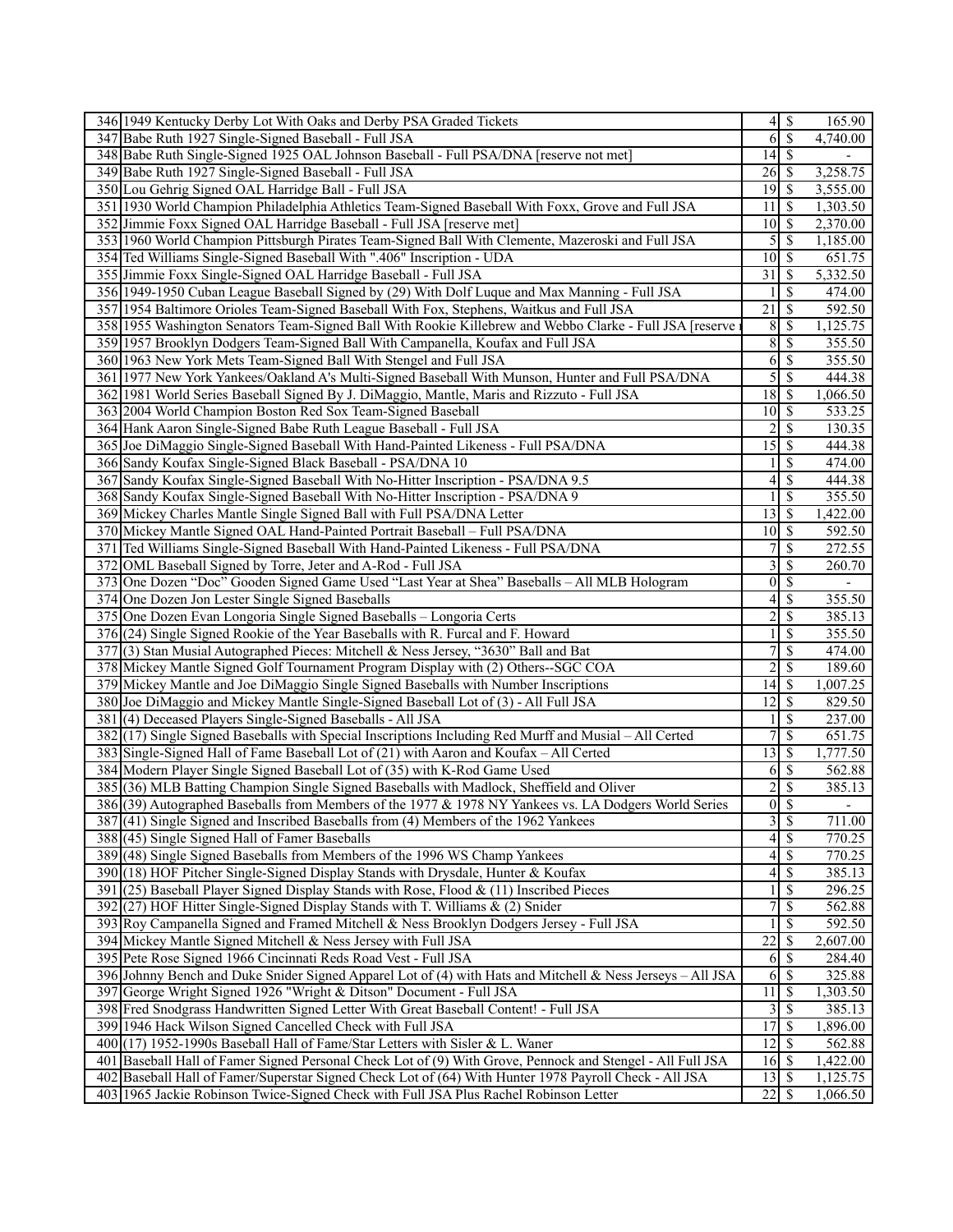| $404$ (5) 1945-1984 Baseball Signed Contracts with (5) Hall of Famers                                                             | $13 \mid$ \$                      |                          | 355.50    |
|-----------------------------------------------------------------------------------------------------------------------------------|-----------------------------------|--------------------------|-----------|
| 405 1961 Bill Veeck Signed Chicago White Sox Stock Certificate with Full JSA                                                      | 7                                 | $\overline{\mathcal{S}}$ | 296.25    |
| 406 Mickey Mantle Autograph Trio with Yellow HOF Postcard - All Individual Certs                                                  | $13 \mid$ \$                      |                          | 503.63    |
| 407(5) 1930-1946 International League Baltimore Orioles Items Including Multi-Signed Program                                      |                                   |                          | 474.00    |
| 408 1969 St. Louis Cardinals Scorecard Signed by (12) HOFers Including DiMaggio, Dean, Stengel & Traynor--                        | 6                                 | S                        | 272.55    |
| 409 April 8, 1974 Hank Aaron 715th Home Run Signed Full Proof Ticket with JSA                                                     |                                   | 8S                       | 414.75    |
| 410 Mickey Mantle Autographed Dinner Plate Lot of (4) With (3) "Country Cookin'" Plates - All Full JSA                            | 12                                | \$                       | 711.00    |
| 411 (13) Hideki Matsui Signed Hardcover Biographies                                                                               | 8                                 | $\overline{\mathcal{S}}$ | 260.70    |
| 412 Babe Ruth/Dusty Cooke 1930-1932 Cut Signature Display - Full JSA                                                              |                                   |                          | 2,844.00  |
| 413 Lou Gehrig 1932 Cut Signature Display With (9) Others - Full JSA                                                              | $16 \,$ \$                        |                          | 2,014.50  |
|                                                                                                                                   |                                   |                          |           |
| 414 (41) Baseball Signed Photos & Cuts with (15) Hall of Famers Including Rixey & Walsh                                           |                                   |                          | 711.00    |
| 415 1933 American League Champion Washington Senators Cut Signature Display With Griffith, Cronin and Ful                         |                                   | $3$ $\sqrt{3}$           | 592.50    |
| 416 1951 New York Yankees Framed Cut Signature Display of (45) With DiMaggio, Stengel and Full JSA                                | $12 \mid$ \$                      |                          | 414.75    |
| 417(85) Signed Yellow Hall of Fame Plaque Postcards With Combs, Haines and S. Rice                                                | 11                                | $\mathcal{S}$            | 1,007.25  |
| 418 Ty Cobb Signed Government Postcard - PSA/DNA 9                                                                                | 9                                 | \$                       | 1,185.00  |
| 419 Pat Collins Signed 5x3 Index Card - PSA/DNA 8                                                                                 |                                   | \$                       | 592.50    |
| 420 Roger Bresnahan Signed Index Card - PSA/DNA 8 [reserve met]                                                                   | 15                                | $\sqrt{S}$               | 2,251.50  |
| 421 Gil Hodges Signed 1947-1966 Exhibits Card - PSA/DNA 9                                                                         | 5                                 | $\overline{\mathcal{S}}$ | 503.63    |
| 422 Larry Lajoie Signed 1947 Government Postcard - PSA/DNA 10                                                                     | 3                                 | $\mathcal{S}$            | 711.00    |
| 423 Ed Walsh Autographed Postcard With "White Sox" Inscription - BVG/JSA                                                          |                                   | $\mathbb{S}$             | 355.50    |
| 424 Early Mickey Mantle Signed 3x5 Index Card--PSA/DNA Authentic                                                                  |                                   | \$                       | 592.50    |
| 425 Jim Bottomley and Joe Sewell Single-Signed 1920s Exhibits Cards - Both BVG/JSA                                                | 7                                 | \$                       | 474.00    |
| 426 Roger Maris Cut Signature Matted Display - Full JSA                                                                           |                                   | $\mathcal{S}$            | 474.00    |
| 427(8) 1950s Baseball Hall of Famer Signed Government Postcards With Griffith and Hornsby - All Full JSA                          |                                   |                          | 1,777.50  |
| 428 Negro League Memorabilia Collection With (33) Signed Items                                                                    | $10\overline{\smash{)}\,}$        |                          | 592.50    |
| 429(11) Baseball Hall of Famer Single-Signed Sepia-Toned Photos With Rice and Traynor - All JSA                                   | $14 \mid$ \$                      |                          | 474.00    |
| 430 (23) Baseball Hall of Famers Signed 8x10 Photos With Stengel and Traynor                                                      | $\overline{13}$ \ $\overline{\$}$ |                          | 711.00    |
| 431 (14) Baseball Announcer, Executive & Umpire Signed 8x10 Photographs with Koufax                                               | $10\vert S$                       |                          | 296.25    |
| 432(60) Baseball Black & White Signed 8x10 Photographs with Many Tougher                                                          | $\overline{20}$ \$                |                          | 651.75    |
| 433 (61) Baseball Hall of Famer Single-Signed 8x10s With Mays, Hunter and T. Williams - All JSA                                   | 9                                 | \$                       | 1,185.00  |
| 434 (85) Single-Signed 8x10 Baseball Photographs With M. Marshall, Flood and N. Cash                                              | 7                                 | $\overline{\mathcal{S}}$ | 711.00    |
| 435 1949 Ty Cobb Signed Large Black & White Photograph with Full JSA [reserve met]                                                | $10 \mid$ \$                      |                          | 2,014.50  |
| 436 Cy Young Signed Black & White Photograph with Full JSA                                                                        | 17                                | $\sqrt{s}$               | 711.00    |
| 437 Joe McCarthy Framed and Matted Signed 8x10 Photograph with Full JSA                                                           |                                   | \$                       | 237.00    |
| 438 Bill Terry and Ted Williams Dual-Signed Framed Photograph - Full JSA                                                          |                                   | $\mathcal{S}$            | 237.00    |
| 439 Roger Maris Signed 10x8 Black-and-White Photograph - Full JSA                                                                 | 5                                 | $\overline{\mathcal{S}}$ | 414.75    |
| 440 Mickey Mantle Signed and Framed 20x24 "Gallo" Photo with No. 7Inscription - Full PSA/DNA                                      | $11 \mid S$                       |                          | 770.25    |
| 441 (4) Single-Signed 8x10 Photographs With J. DiMaggio, Koufax and (2) T. Williams - All Full JSA                                | $14 \mid$ \$                      |                          | 414.75    |
| 442 Derek Jeter Signed 20x24 and Mariano Rivera Signed 16x20 - Both Steiner Cert Cards                                            | $10\overline{\smash{)}\,}$        |                          |           |
|                                                                                                                                   |                                   |                          | 711.00    |
| 443 (24) Jon Lester Single Signed "No Hitter" Photographs<br>444 Turkey Stearnes Signed 3x5 Index Card with Inscription--Full JSA | $\overline{14}$ \$                | $0 \mid \mathsf{S}$      | 829.50    |
|                                                                                                                                   |                                   |                          |           |
| 445 Mel Ott Signed Government Postcard - Full JSA                                                                                 | $19$ $\overline{\text{S}}$        | $\overline{\mathcal{S}}$ | 562.88    |
| 446 Wahoo Sam Crawford Signed and Inscribed Index Card - Full JSA                                                                 | 4                                 |                          | 237.00    |
| 447 Jimmie Foxx Cut Signature Signed "Jim Foxx" - Full JSA                                                                        |                                   | $\overline{\mathcal{S}}$ | 474.00    |
| 448 Jackie Robinson Autographed Government Postcard with Full JSA                                                                 | $20\overline{\smash{)}\,}$        |                          | 1,125.75  |
| 449 Mel Ott Cut Signature - Full JSA                                                                                              |                                   | S                        | 355.50    |
| 450 Mel Ott Signed Photograph - Full JSA                                                                                          | $16$ \$                           |                          | 711.00    |
| 451 (2) George Weiss Signed Items with Book Cut & Original Photo with Full JSA                                                    | 2                                 | $\overline{\mathcal{S}}$ | 130.35    |
| $452(50)$ Single Signed Pete Rose $8x10s$                                                                                         | $14 \mid$ \$                      |                          | 592.50    |
| 453 (14) 1973-1974 TCMA Greats Autographed Cards with Hubbard, Paige & Williams with Full JSA                                     | 11                                | $\sqrt{s}$               | 711.00    |
| 454 1982 TCMA Greatest Players of the 1950s & 1960s Autographed Near Set of (16/17) Possible with Mantle                          | $10\overline{\smash{)}\,}$        |                          | 562.88    |
| 455 1983 Topps Baseball 1952 Commemorative Set (407/407) with (50) Signed                                                         | $12 \mid$ \$                      |                          | 444.38    |
| 456 (97) 1982-1989 Baseball Commemorative Signed Cards with Mostly Hall of Famers                                                 | $\overline{20}$ \$                |                          | 829.50    |
| 457 (3) Mickey Mantle Autographed Gerry Dvorak Framed Lithographs with Full JSA                                                   | $13 \mid$ \$                      |                          | 829.50    |
| 458 (4) Fenway Park Lithograph Prints Signed by Ted Williams - All Full PSA/DNA                                                   | $10 \mid$ \$                      |                          | 474.00    |
| 459 Hank Aaron, Cal Ripken & Carl Yastrzemski Single-Signed Special Edition Bats - Each PSA/DNA                                   | 7                                 | l s                      | 474.00    |
| $460(5)$ Multi-Signed Baseball Themed Bats with $(68)$ Signatures                                                                 |                                   | $6$ \ $\sqrt{3}$         | 296.25    |
| 461 Hub Pruett 1924 St. Louis Browns Game-Worn Road Jersey                                                                        | $30\overline{\smash{)}\,}$        |                          | 26,070.00 |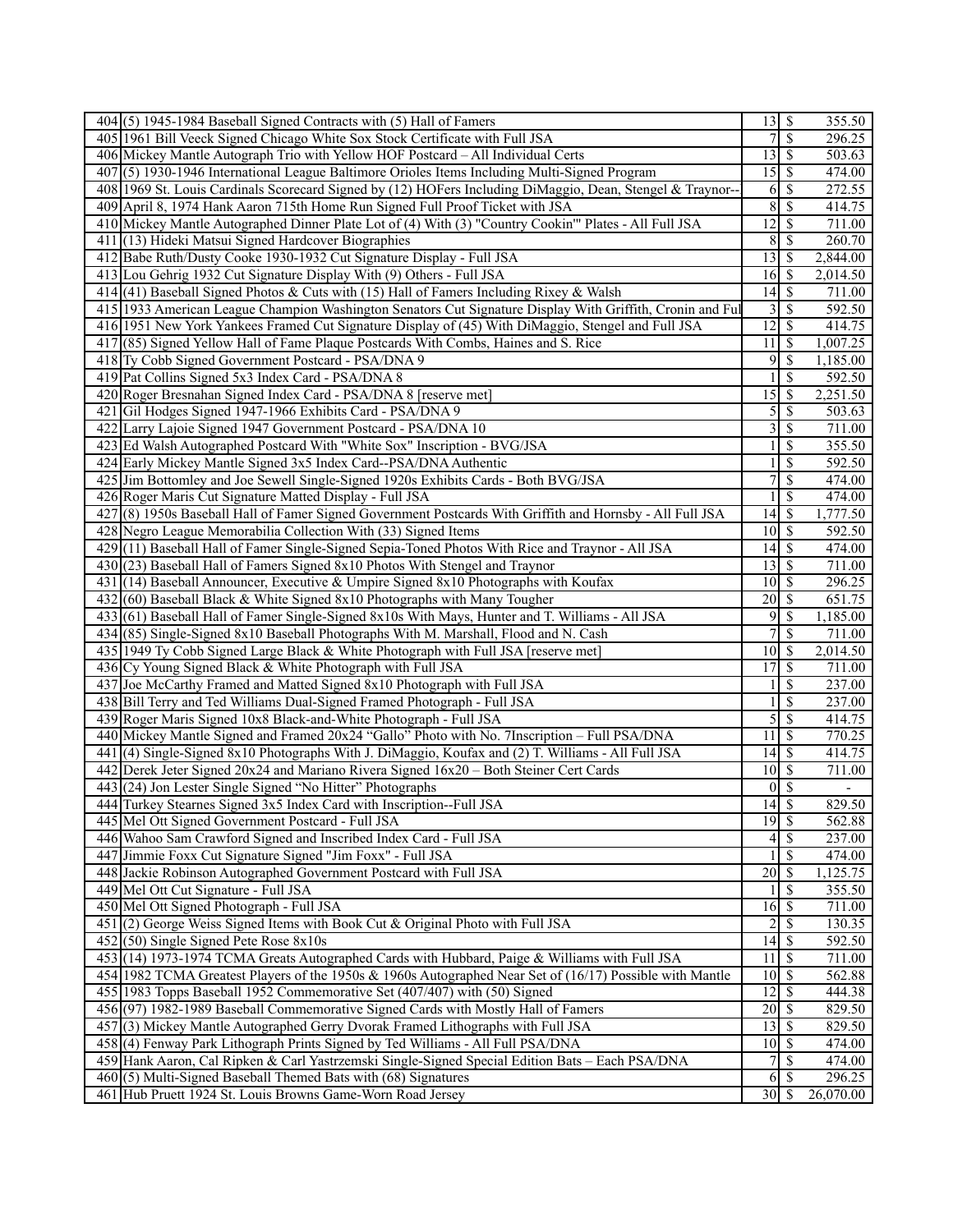| 462 Hank Bauer 1958 New York Yankees Signed Game-Worn Road Jersey - Full Miedema LOA                      | 22<br>  \$                                   | 4,443.75         |
|-----------------------------------------------------------------------------------------------------------|----------------------------------------------|------------------|
| 463 Carl Yastrzemski 1965 Boston Red Sox Game-Worn Home Jersey - Miedema LOA                              | $\sqrt{s}$<br>23                             | 5,036.25         |
| 464 1960 Mickey Mantle Game-Worn Undershirt With Johnny James LOA                                         | $18$ $\overline{\phantom{1}5}$               | 5,036.25         |
| 465 Sammy White 1958 Boston Red Sox Game-Worn Road Jersey                                                 | -\$<br>11                                    | 651.75           |
| 466 1968 Atlanta Braves Road Ensemble With Busby Coach's Road Jersey [reserve not met]                    | \$                                           |                  |
| 467 Angel Mangual 1972 World Champion Oakland A's Game-Worn Road Jersey                                   | $10 \mid$ \$                                 | 1,007.25         |
| 468 Eddie Murray 1978 Game-Worn Baltimore Orioles Sunday Home Jersey                                      | $\sqrt{s}$<br>25                             | 3,555.00         |
| 469 Baltimore Orioles 1977-1985 Game-Worn Lot of (6) With L. May and Flanagan Jerseys                     | 23<br>l \$                                   | 1,066.50         |
| 470 Hanley Ramirez 2009 Signed Game-Worn Florida Marlins Home Jersey                                      | $0\sqrt{s}$                                  |                  |
| 471 1963 Washington Senators Game-Worn Cap - First year of "Curly W"                                      | $\overline{\mathcal{S}}$                     | 237.00           |
| 472 Mike Flanagan 1977 Signed Game-Used Fielder's Glove - Flanagan LOA                                    | 11<br>  \$                                   | 770.25           |
| 473 1980s-1990s Cincinnati Reds Game-Worn Lot of (10) With Duffle Bag and D. Sanders Pants                | 95                                           | 592.50           |
| 474 Todd Frazier 2013 Signed Game-Used Lot of (9) With Bat                                                | $\mathcal{S}$                                | 296.25           |
| 475 Alex Gordon Signed and Game-Used Lot of (13)                                                          | $\overline{\mathcal{S}}$<br>$\boldsymbol{0}$ |                  |
| 476 Hanley Ramirez Signed/Game-Used Lot of (7) With Bat, Cap, Batting Gloves and (3) Balls                | $\mathcal{S}$                                | 474.00           |
| 477 Carlos Santana 2012 Signed Game-Used Lot of (4) With Mask, Shin Guards and Chest Protector            | $\overline{\mathcal{S}}$<br>$\boldsymbol{0}$ |                  |
| 478 Carlos Santana Signed/Game-Used Lot of (6) With Bat, Batting Gloves, Cleats and Ball                  | \$                                           | 296.25           |
| 479 Charlie Gehringer 1917-1921 Signed Game-Used Bat - Full PSA/DNA and JSA                               | 10<br>$\vert$ \$                             | 2,725.50         |
| 480 Tony Lazzeri 1930-1934 Game-Used "Hanna Batrite" Bat - PSA/DNA GU 6                                   | $\sqrt{s}$<br>8                              | 1,422.00         |
| 481 Hank Bauer 1959 Game-Used Bat Signed by Bauer and Mantle - Full PSA/DNA and JSA                       | 24<br>l \$                                   | 3,555.00         |
| 482 Cookie Lavagetto 1934 Rookie Season Sidewritten Bat                                                   | $\sqrt{s}$<br>$\overline{0}$                 |                  |
| 483 1910s-1960s Game-Used/Sidewritten Bat Lot of (11) With Hack, H. Davis and Silvestri                   | $10 \mid$ \$                                 | 770.25           |
| 484 1990s-2000s Game-Used Bat Lot of (18) With Sosa, Tejada and Giambi                                    | 13<br>  \$                                   | 1,125.75         |
| 485 Adam Jones 2009 Signed Game-Used Bat and (2) Signed Baseballs                                         | 5<br>$\vert$ \$                              | 284.40           |
| 486 Ralph Salvon 1972 All-Star Game Professional Model Bat - Full PSA/DNA                                 | $\mathcal{S}$                                | 118.50           |
| 487 Ellie Hendricks 1977-1979 Game-Used Bat - Full PSA/DNA                                                | 5<br>$\overline{\mathcal{S}}$                | 213.30           |
| 488 Dave May and Tom Shopay 1970s Game-Used Bats - Each With Full PSA/DNA                                 | 4<br>$\vert$ \$                              | 154.05           |
| 489 Andre Dawson 1993-1994 Signed Game-Used Bat - Full PSA/DNA                                            | $\mathcal{S}$<br>7                           | 260.70           |
| 490 Prince Fielder 2009 Game-Used Bat - Full PSA/DNA                                                      | -\$<br>6                                     | 272.55           |
| 491 Evan Longoria 2008-2009 Game-Used Bat - MEARS A8                                                      | $6$ \ $\sqrt{3}$                             | 260.70           |
|                                                                                                           |                                              |                  |
|                                                                                                           |                                              |                  |
| 492 1947-1949 Baltimore Colts AAFC Team-Issued Jacket                                                     | 44<br><sup>\$</sup>                          | 22,515.00        |
| 493 "The Bob Dove Collection" with 1940s-50s Game Worn NFL/AAFC/NCAA Articles & Chicago Cardinals P       | 6S                                           | 444.38           |
| 494 Troy Aikman 1990-1991 Signed Game-Worn Dallas Cowboys Helmet                                          | $15 \overline{\smash{)}\,}$                  | 1,896.00         |
| 495 1952 Bowman Football Large Complete Set (144/144)                                                     | $10 \mid$ \$                                 | 1,777.50         |
| 496(9) 1957-1976 Football Complete/Near/Partial Sets Plus (244) 1951-1976 Singles with Many Stars         | 9<br>  \$                                    | 3,258.75         |
| 497 High-Grade 1972 Topps Football Near Set of (350/351) with (236) PSA 7-9 Graded                        | 15<br>  \$                                   | 2,844.00         |
| 498 1948-1990s Green Bay Packers Complete/Near Team Set & Singles Run of (429) Cards                      | 14<br>l \$                                   | 651.75           |
| 499 (145) 1948-52 W468 Football Exhibits with (98) Hall of Famers—All GAI Graded                          | 8<br>  S                                     | 1,066.50         |
| 500 1953 Bowman Football Complete Set of (96) Cards                                                       | $\overline{\mathcal{S}}$<br>20               | 1,303.50         |
| 501 1954 Bowman Football Complete Set (128/128)                                                           | $\overline{12}$ \$                           | 770.25           |
| 502 1955 Bowman Football Complete Set of (160/160)                                                        | 8S                                           | 651.75           |
| 503 1951-1959 Topps and Bowman Football Collection of (646) Cards                                         | $11 \overline{\smash{\big)}\, \, \text{\$}}$ | 385.13           |
| 504 1960 Topps Football Complete Set of (132) Cards                                                       | $\overline{7}$<br>$\sqrt{s}$                 | 414.75           |
| 505 (560) 1968-1971 Topps Football Insert Hoard with (8) Sets                                             | $\overline{12}$<br>$\sqrt{s}$                | 385.13           |
| 506(9) 1933-2005 Football Hall of Fame Vintage & Modern Insert Cards with Grange, Nagurski & Thorpe       |                                              | 948.00           |
| 507 (3800+) 1955-1980 Topps Football Card Collection with Brown, Thorpe & 1976 Topps Set                  | $20 \mid$ \$                                 | 1,125.75         |
| 508 1980-1986 Topps Football Complete Run of (7) Sets                                                     | $15 \overline{\smash{\big)}\ 5}$             | 503.63           |
| 509(5) 1950 Topps Football Felt Back Unopened Packs with (2) Attached to Greeting Cards                   | $\overline{12}$<br>  \$                      | 1,007.25         |
| 510(3) 1971 Topps Football Series 1 Unopened Cello Packs--All GAI 7 to 8.5                                |                                              | 1,303.50         |
| 511 1947 AAFC New York Yankees Team-Signed Football With Flaherty, Kinard and Full JSA                    | $6 \overline{\smash{)}\,}$                   | 325.88           |
| 512 1958 NFL Champion Baltimore Colts Team-Signed Football With Unitas, Lipscomb and Ewbank               | $\overline{10}$ \$                           | 1,066.50         |
| 513 1958 Topps Football #62 Jim Brown Rookie SGC 84                                                       | $13 \mid$ \$                                 | 711.00           |
| 514 1965 Topps Football #122 Joe Namath Rookie SP SGC 82--"Butterfly" Variation                           | $\,8\,$<br>  \$                              | 1,777.50         |
| 515 1972 Topps Football #55 Archie Manning Rookie PSA 10                                                  |                                              | 1,422.00         |
| 516 1935 National Chicle Football Wax Wrapper                                                             | $\sqrt{s}$<br>$\overline{0}$                 |                  |
| 517 1948 Bowman Football One-Cent Wax Wrapper                                                             | $\sqrt{3}$                                   | 177.75           |
| 518 1950 Topps Felt Back Football Wrapper<br>519 Early 1900s Yale University Football Embroidered Display | $\sqrt{S}$<br>$1 \mid \text{\$}$             | 177.75<br>118.50 |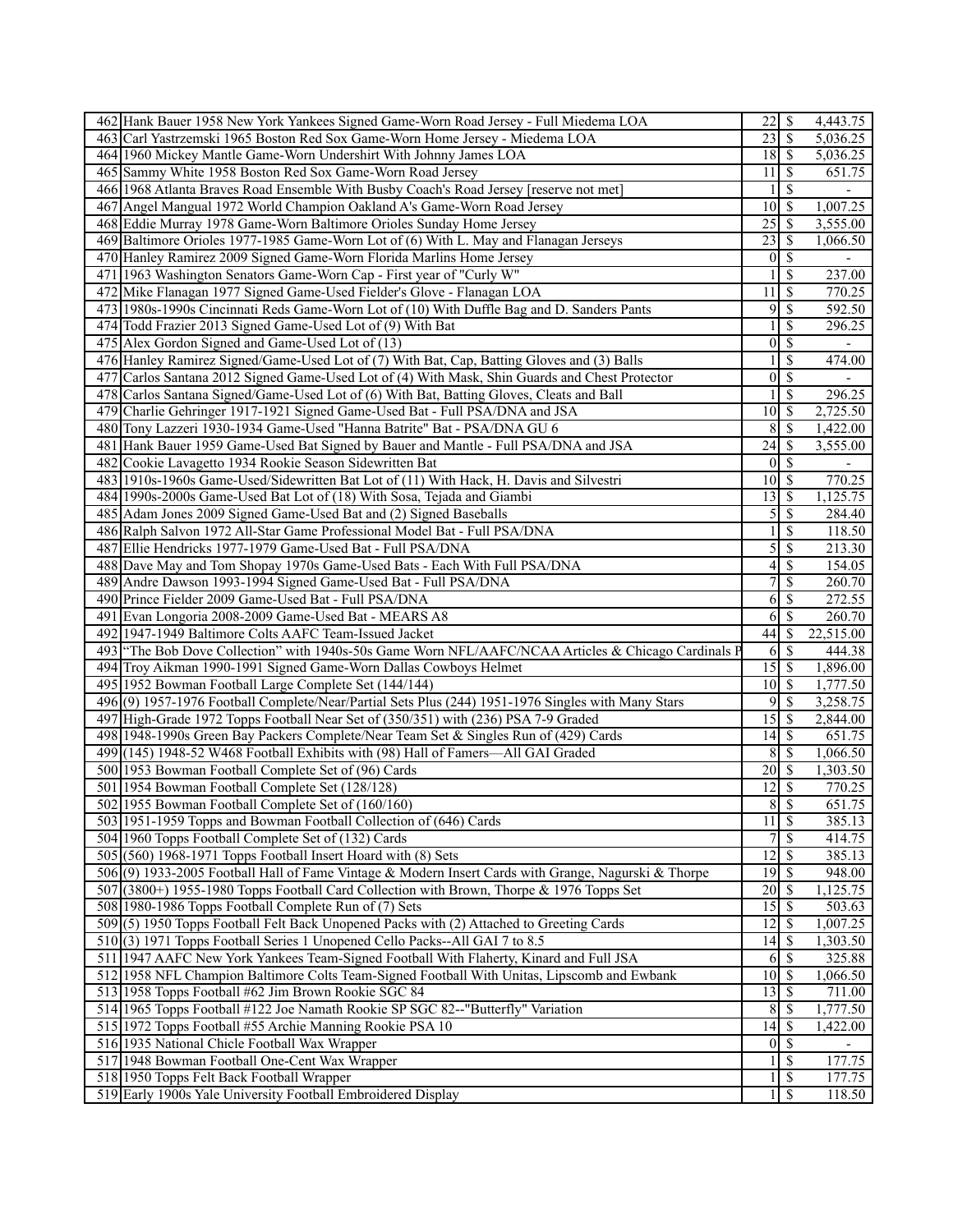| 520 1940s Washington Redskins Full-Size Pennant with Tassles                                                 |                                             | 6S                            | 296.25                   |
|--------------------------------------------------------------------------------------------------------------|---------------------------------------------|-------------------------------|--------------------------|
| 521 1936 Massillon High Yearbook Signed by Paul Brown with Full JSA                                          | $\overline{2}$                              | $\overline{\mathcal{S}}$      | 201.45                   |
| 522 John Riggins 1983 Washington Redskins NFC Championship Salesman's Sample Ring                            |                                             | 5S                            | 1,125.75                 |
| 523 Gib Crockett Original Art for Naval Academy 11/11/72 Navy vs. Pitt Program Cover with Copy of Program    | $\overline{c}$                              | \$                            | 325.88                   |
| 524 LOT HAS BEEN WITHDRAWN                                                                                   | $\overline{0}$                              | \$                            |                          |
| 525 Bill Garner Original Art for Naval Academy 10/8/83 Navy vs. Air Force Football Program with Copy of Prog | $\overline{2}$                              | $\mathcal{S}$                 | 325.88                   |
| 526(2) New York Jets 2002 Trophy Game Balls Awarded to Marvin Jones with (1) Playoff/Division Championsh     | $\overline{2}$                              | $\overline{\mathcal{S}}$      | 189.60                   |
| 527 Johnny Unitas Signed Baltimore Colts Jersey - Full JSA                                                   | 5                                           | $\overline{\mathcal{S}}$      | 651.75                   |
| 528 1952 New York Giants Team-Signed Football With Gifford, Tunnell and Full JSA                             | $\overline{17}$                             | $\sqrt{s}$                    | 562.88                   |
| 529 1970 Baltimore Colts Super Bowl V Champion Team-Signed Football with (38) Autographs                     | $10 \mid$ \$                                |                               | 562.88                   |
| 530 1983 Chicago Bears Team-Signed Football With Payton and Full JSA                                         | 3                                           | \$                            | 201.45                   |
| 531 1986 Super Bowl Champion New York Giants Team-Signed Football - Full JSA                                 | $\overline{c}$                              | $\mathcal{S}$                 | 325.88                   |
| 532(3) 1969 NY Jets Super Bowl Champion Items with Team Signed Helmet and Namath LE Football                 | 6                                           | $\overline{\mathcal{S}}$      | 651.75                   |
| 533 Single Signed Quarterbacks Football Lot of (9) with Namath, Marino and Young                             | 11                                          | $\mathbb{S}$                  | 888.75                   |
| 534(9) Single Signed HOFer and Superstar Footballs with Brown, Sanders and Smith                             | $10 \overline{\smash{)}\,}$                 |                               | 770.25                   |
| 535 Chicago Bears Autographed Helmet and Football Lot of (6) with Payton, Sayers & Ditka                     | 7                                           | \$                            | 1,007.25                 |
| 536 Joe Namath and Johnny Unitas Signed Vintage Spalding Helmet - Full JSA                                   | 5                                           | \$                            | 414.75                   |
|                                                                                                              | $\overline{\bf 8}$                          | $\overline{\mathcal{S}}$      |                          |
| 537 [(14) Single- and Multi-Signed Football Mini-Helmets With Butkus, Hornung and Sayers - All JSA           |                                             |                               | 533.25                   |
| 538 (15) Single Signed Super Bowl "MVP" Inscribed Mini Helmets with Staubach                                 | 11                                          | $\mathcal{S}$                 | 592.50<br>385.13         |
| 539 Peyton Manning Autograph Lot of (3) with Pro Line Helmet, Uncut Sheet and 8x10 – All Certified           | 3                                           | $\mathbb{S}$                  |                          |
| 540(6) Multi/Single-Signed Football Items Including 1974 Vikings Team Football with Full JSA                 | 8                                           | \$                            | 503.63                   |
| 541 National Champion Coaches Signed Photograph Lot of (42) with Bowden & Switzer                            |                                             | \$                            | 592.50                   |
| 542 Matthew Stafford and Ndamukong Suh Autographed 16x20 & 8x10 Lot of (30)                                  | 9                                           | $\overline{\mathcal{S}}$      | 444.38                   |
| 543 Los Angeles/St. Louis Rams Signed/Unsigned Memorabilia Collection of (38) with "Fearsome Foursome"       | $\overline{20}$ \$                          |                               | 444.38                   |
| 544 1969-70 Topps Basketball Complete Set (99/99)                                                            | $8\,$                                       | $\overline{\mathcal{S}}$      | 533.25                   |
| 545 1969-70 Topps Basketball Complete Set of (99) Cards                                                      | $\overline{7}$                              | $\overline{\mathcal{S}}$      | 651.75                   |
| 546 (11) 1970-1981 Topps Basketball Pete Maravich Card Run Plus (2) 1970s Fan Club Items                     |                                             | \$                            | 237.00                   |
| 547 1976-77 Topps Basketball Complete Set (144/144) & Partial Set (121/144) Plus (403) Dupes with Stars      | 13                                          | $\sqrt{S}$                    | 355.50                   |
| 548 1983-84 Star Basketball Complete Set of (276) Cards                                                      | 12                                          | l \$                          | 651.75                   |
| 549 (300+) 1960s-1990s Pete Maravich Collection with Rookie Card, Signed Index Card & Memorabilia            | 18                                          | $\vert$ \$                    | 1,066.50                 |
| 550(2) 1970s Pete Maravich Full-Size Posters                                                                 |                                             | \$                            | 177.75                   |
| 551 Pete Maravich Endorsement/Tribute Display Lot of (8) With 1973 "Pete Maravich Night" Framed Poster       | 9                                           | $\sqrt{s}$                    | 225.15                   |
| 552 Kobe Bryant Autographed UDA Jersey Number & Name Plate with Photo Display                                | 11                                          | \$                            | 237.00                   |
| 553 1962 Cleveland Pipers ABL Basketball Contract Signed by George Steinbrenner with Full JSA                | 2                                           | \$                            | 325.88                   |
| 554 Bill Russell Signed Jersey, Cap and Oversized Photograph                                                 | $\overline{2}$                              | $\mathcal{S}$                 | 325.88                   |
| 555 Bill Russell Signed Piece of Boston Garden Parquet Floor                                                 | $\overline{\mathcal{L}}$                    | \$                            | 385.13                   |
| 556 Boston Celtics Autograph Lot With (3) Jerseys and (2) Photos                                             |                                             | $3\overline{3}$               | 444.38                   |
| 557 Basketball Signed/Unsigned Memorabilia Collection of (40) with Chamberlain, Johnson & Mikan Autos        | $16 \mid$ \$                                |                               | 711.00                   |
| 558 Michael Jordan, Larry Bird and Magic Johnson Signed and Framed Magazine/Book Covers - Full JSA           | $13\overline{3}$                            |                               | 562.88                   |
| 559 Signed NBA Jersey Lot of (3) With Parker, Paul and Wade                                                  | 4                                           | \$                            | 414.75                   |
| 560 Pete Maravich Photograph Lot of (62) With (6) News Service/Wire Photos                                   |                                             | $\overline{0}$ $\overline{s}$ | $\overline{\phantom{a}}$ |
| 561 (7) 1880s Boxing Items with A16 & A17 Allen & Ginter Album Pages Plus More                               | $16$ $\sqrt{s}$                             |                               | 444.38                   |
| 562 1895-1950s Boxing Card Grab Bag with (4) Strips, Set & Graded                                            | $11 \overline{\smash{\big)}\, \, \text{s}}$ |                               | 414.75                   |
| 563(3) 1920s-1940s Boxing Display Pieces with English & Strip Card Sets                                      |                                             | $\sqrt{5}$                    | 213.30                   |
| 564 1948 Leaf Boxing Complete PSA Graded Set of (49) Cards                                                   | $10 \mid$ \$                                |                               | 948.00                   |
| 565 1948 Leaf Boxing Near Set of (40/49) Cards                                                               | $12 \mid$ \$                                |                               | 414.75                   |
|                                                                                                              |                                             |                               |                          |
| 566 (71) 1890s-1960s Boxing Books, Publications and Guides                                                   |                                             |                               | 829.50                   |
| 567 1888 N332 S.F. Hess Billy Myers SGC 55--Highest Graded                                                   |                                             | $6\overline{3}$               | 355.50                   |
| 568(2) 1888 N332 S.F. Hess SGC Graded Boxers with Myers & Rooke--Both SGC Authentic                          |                                             | $0 \mid \mathsf{S}$           |                          |
| 569 Muhammad Ali Single-Signed Baseball--Full JSA                                                            | $14 \overline{\smash{)}\,}$                 |                               | 562.88                   |
| 570 Vince DiVenti 1944 Golden Gloves Fight-Worn Trunks, Shoes and Sweater                                    |                                             | $5\sqrt{5}$                   | 260.70                   |
| 571 Muhammad Ali Autographed 1965 Neil Leifer Photo Print - Full JSA                                         |                                             | \$                            | 474.00                   |
| 572 Muhammad Ali Signed 8x10 Photograph of Liston Knockout - Full JSA                                        | $13 \overline{\smash{)}\, \text{S}}$        |                               | 533.25                   |
| 573 Pair of Multi-Signed Boxing Gloves from 1996 MSG "U.S. Olympic Fight Night" Fundraiser with Frazier &    |                                             | $0\sqrt{s}$                   |                          |
| $574(2)$ Mike Tyson Autographed Items with $16x20$ Photograph                                                | $\overline{\mathbf{3}}$                     | $\mathbb{S}$                  | $\overline{201}.45$      |
| 575 Vintage Boxing Memorabilia Lot With (3) Ali Fight Pennants, (18) Simulcast Tickets and More!             | $\overline{7}$                              | $\overline{\mathcal{S}}$      | 260.70                   |
| 576 (47) 1890s-1950s Boxing Pinback Collection with Many Champions—All Different                             | 21                                          | \$                            | 2,014.50                 |
| $577$ $(15)$ 1940s-1980s Joe Louis Memorabilia Items with Pins & Trinkets                                    | $10 \mid$ \$                                |                               | 284.40                   |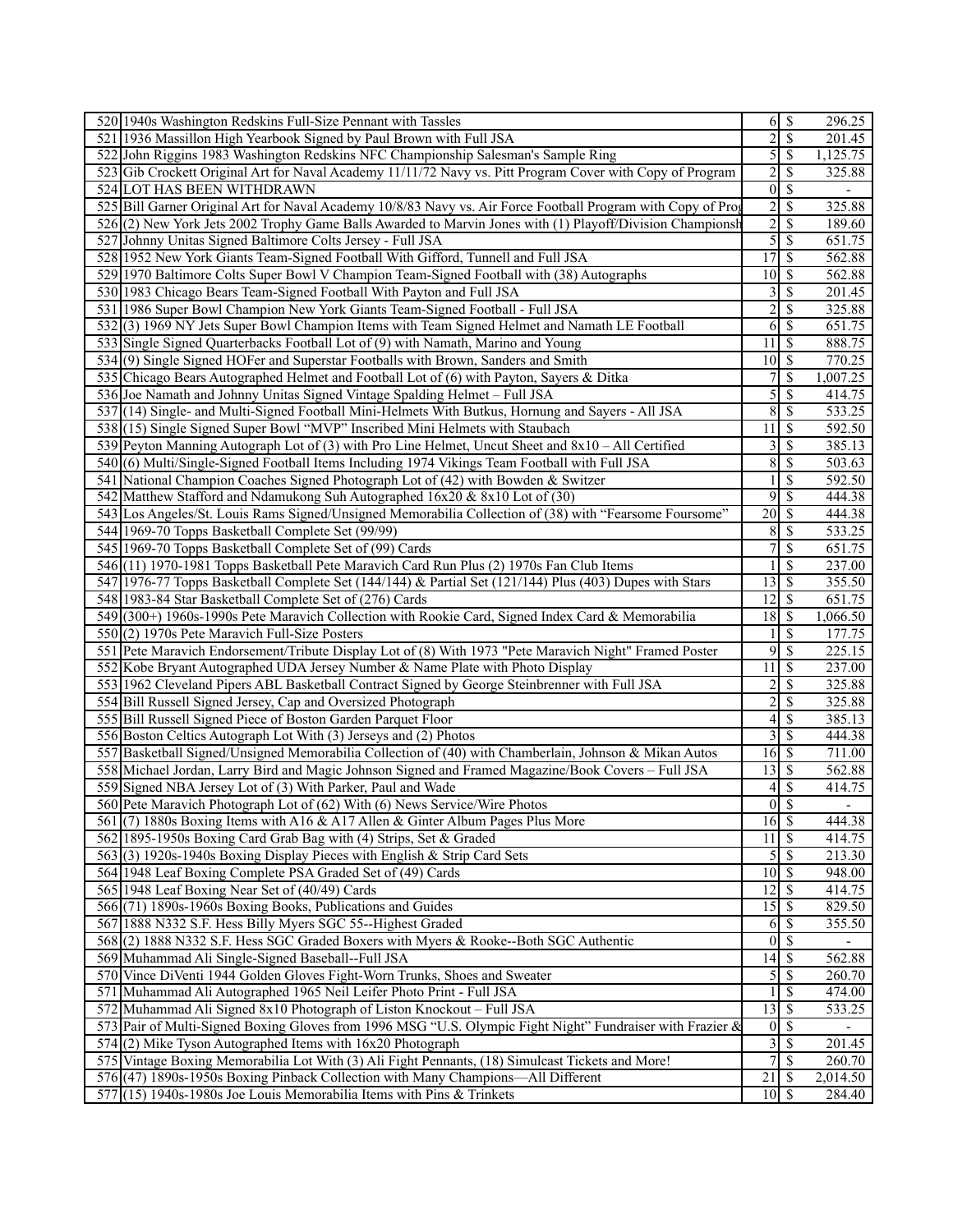| 578(11) 1910s-1960s Boxing Pinback Collection with Glove Charms                                           | $18 \overline{\smash{)}\,5}$    |                                | 1,185.00                 |
|-----------------------------------------------------------------------------------------------------------|---------------------------------|--------------------------------|--------------------------|
| 579 1950s Rare "Boxing Stance" Rocky Marciano Fight Sold Celluloid Pin with Ribbon & Charms               | $\overline{0}$                  | $\sqrt{s}$                     |                          |
| 580 (46) 1950s-1980s Boxing Pinback Treasure Chest with (13) Ali/Clay                                     | 18S                             |                                | 1,007.25                 |
| 581 Rocky Marciano vs. Muhammad Ali 1970 "Computer Fight" Poster                                          | 3                               | -\$                            | 414.75                   |
| 582 1890s-Modern Boxing Treasure Chest with Champion Emphasis                                             | $\overline{25}$                 | -\$                            | 829.50                   |
| 583 1981-1998 On-Site Boxing Event Full Ticket Lot of (11,500+) [reserve met]                             | 7                               | <sup>\$</sup>                  | 5,925.00                 |
| 584 (17) 1898-1940s Boxing Photograph & Display Group with Dempsey, Louis & Tunney                        | 3                               | $\mathcal{S}$                  | 201.45                   |
| 585 6/18/41 Louis vs. Conn Fight Dressing Room Pass and Unique Oversized Conn Matchbook                   | $\overline{0}$                  | $\overline{\mathcal{S}}$       |                          |
| 586 1964-1999 Muhammad Ali/Cassius Clay Memorabilia Group of (12) Items                                   | 7                               | $\overline{\mathcal{S}}$       | 385.13                   |
| 587 (19) 1940s Eagle Hall of Fame Multi/Non-Sport 9x11 Pictures with Uncatalogued Boxers                  | 12                              | $\mathcal{S}$                  | 651.75                   |
| 588 1952 Royal Desserts Hockey #7 Red Kelly PSA 3--Only Graded                                            | 3                               | $\overline{\mathcal{S}}$       | 1,422.00                 |
| 589 1962-63 Topps Hockey Complete Set of (66/66) Cards                                                    | $\overline{10}$ \$              |                                | 770.25                   |
| 590(9) 1971-1986 Topps & O-Pee-Chee Hockey Complete/Near Sets                                             | 18                              | \$                             | 1,303.50                 |
| 591 (126) 1980-1984 Topps & O-Pee-Chee Hockey Wax Packs                                                   | $15\overline{\smash{)}\,}$      |                                | 711.00                   |
| 592 1963-65 Wheat Chex Hockey Complete Cereal Box with Marcel Pronovost Photo                             | $\overline{0}$                  | $\sqrt{s}$                     |                          |
| 593 1930s-1969 Hockey Group of (9) Items Including 1968-69 Post Marbles Near (29/30)                      | 11                              | $\sqrt{S}$                     | 533.25                   |
|                                                                                                           | $\overline{17}$                 | $\overline{\mathcal{S}}$       |                          |
| 594 1948 Topps Magic Photos Series 1 Uncut Sheet with Baseball Hall of Fame Set                           |                                 |                                | 2,251.50                 |
| 595 1960-1962 Topps & Fleer Multi-Sport Shoebox Collection of (452) Cards with (2) Chamberlain, Ditka RC  | 11                              | \$                             | 1,540.50                 |
| 596 1959-1972 Topps Baseball & Football Shoebox Collection of (2191) Cards with (2) Ryan RC               | $\overline{17}$                 | $\sqrt{s}$                     | 1,185.00                 |
| 597 (20) 1959-1986 Multi-Sport Complete/Near Oddball Sets Plus (121) 1911-1971 Singles & Postcards        | $\overline{12}$                 | $\sqrt{s}$                     | 1,540.50                 |
| 598(11) 1978-1991 Quality Baseball & Basketball Complete Sets                                             | 12                              | $\sqrt{s}$                     | 533.25                   |
| 599 (709) 1972-Modern Multi-Sport Singles Treasure Chest with (58) Modern Inserts                         | 15                              | $\sqrt{s}$                     | 1,185.00                 |
| 600 (156) 1880s-1950 Multi/Non-Sport Strip Card Collection with Boxing Emphasis                           | $13 \mid$ \$                    |                                | 385.13                   |
| 601 Circa 1940 Cromus Cultura (Spain) Complete Set of (156) Stamps in Album with Joe Louis & Babe Ruth    | 5                               | $\vert$ \$                     | 225.15                   |
| 602 1953 Sport Magazine All-Star Portfolio Premiums PSA Graded Set of (10) Pictures                       | 4                               | $\overline{\mathcal{S}}$       | 296.25                   |
| 603 (3800+) 1948-Modern Multi-Sport Singles Collection with (710) Chicago Bears, Bulls & Blackhawks Cards |                                 | $4\sqrt{3}$                    | 385.13                   |
| 604 (6650+) 1934-1986 Baseball & Football Singles Treasure Chest with Payton RC                           | $\overline{13}$ $\overline{\$}$ |                                | 770.25                   |
| 605 (7500+) 1955-1980 Multi-Sport Shoebox Collection with Mantle                                          |                                 |                                | 770.25                   |
| 606(11100+) 1964-1979 Topps Multi/Non-Sport Shoebox Collection                                            | $\overline{0}$                  | \$                             | $\overline{\phantom{0}}$ |
| $607$ (18,875+) 1970-1981 Mostly Topps Baseball & Football Cards with Several Hall of Famers              | 11                              | $\sqrt{s}$                     | 829.50                   |
| 608 (3800+) 1980s-2000s Modern Multi-Sport Wax Box/Pack & Singles Treasure Chest                          | $16 \mid$ \$                    |                                | 1,125.75                 |
| 609 (4900+) Mostly 1980s Multi-Sport Stars & Singles Collection                                           | $23 \mid$ \$                    |                                | 829.50                   |
| $610(2)$ Mickey Mantle Signed 8x10s and Joe Namath Signed Pro Line Helmet – All Full JSA                  |                                 | <sup>\$</sup>                  | 562.88                   |
| 611 Multi-Sport Autographed Treasure Chest of (21) with Mantle Display and Magic Johnson                  | 10                              | \$                             | 651.75                   |
| 612 Multi-Sport Autograph Treasure Chest of (25) With J. DiMaggio, Unitas and T. Williams - All JSA       | 14                              | $\sqrt{S}$                     | 888.75                   |
| 613 Philadelphia Region Baseball/Football Autographed Flats Lot of (21)--All Certified                    | $\,$ 8 $\,$                     | $\overline{\mathcal{S}}$       | 414.75                   |
| 614 1889-1963 Multi-Sport Treasure Chest of (17) Items with Ty Cobb Movie Viewer                          | 7                               | $\overline{\mathcal{S}}$       | 444.38                   |
| 615 1930s-Present Wisconsin Professional/Collegiate Sports Team Treasure Chest                            | $\overline{14}$ \$              |                                | 562.88                   |
| 616 Bobby Jones & Olin Dutra Dual-Signed Original Photograph - Full JSA [reserve not met]                 | 4                               | -\$                            |                          |
| 617 1940s-1960s Vintage Pennant Lot of (8) With "Very Rare" Steelers and Dodgers                          | 10                              | $\mathcal{S}$                  | 444.38                   |
| 618 1960 National Sports Council "Training Kit" Set in Original Mailer                                    | $\mathbf{1}$                    | $\overline{\mathcal{S}}$       | 118.50                   |
| 619 1920s-80s Soccer Treasure Chest of Memorabilia/Publications with 1930s Leather Soccer Ball            |                                 | 4S                             | 272.55                   |
| 620 Tiger Woods Autographed UDA LE Framed "Sunset" Lithograph Print                                       | 7                               | $\overline{\mathcal{S}}$       | 474.00                   |
| 621 (30) Gene Sarazen Signed Checks                                                                       | $\overline{17}$ \$              |                                | 770.25                   |
| 622 Jack Nicklaus Signed 2000 Open Championship Flag From His Final Appearance at St. Andrews - Full JSA  |                                 | $2$ $\sqrt{ }$                 | 325.88                   |
| $623(2)$ 1940s "House of David" Broadsides With Pete Gray Autograph                                       | $\,$ 8 $\,$                     |                                |                          |
|                                                                                                           | $\overline{\bf 8}$              | \$                             | 272.55                   |
| 624 (8) 1895-1930s Non-Sport Complete/Near Sets Plus (2) 1948 Leaf & Topps Uncut Sheets                   |                                 | $\mathcal{S}$                  | 355.50                   |
| 625(5) 1906-1940s Non-Sport Complete/Near Set with 1906 E230 Lowney's Chocolates SGC Graded Set (6/6)     |                                 | $\mathcal{S}$                  | 237.00                   |
| 626 (164) 1933 Goudey Indian Gum & 1940 Gum Inc. Lone Ranger Cards with (22) PSA Graded                   | $\overline{13}$                 | $\sqrt{s}$                     | 829.50                   |
| 627 (454) 1938-1942 Gum Inc. War Related Cards with (29) PSA Graded                                       | 12                              | \$                             | 948.00                   |
| 628(4) 1953-1956 Topps Non-Sport Complete/Near/Partial Sets & (750) 1950-1955 Topps & Bowman Singles      |                                 |                                | 829.50                   |
| 629(18) 1930s-1972 Non-Sport Complete/Near Sets Plus (206) 1938-1962 Singles                              | 15                              | \$                             | 1,896.00                 |
| 630 1933 R142 Goudey Soldier Boys Complete Set of (24) Cards on Uncut Sheet                               | 15                              | \$                             | 829.50                   |
| 631 1939 Gumakers of America True Spy Stories Complete Graded Set (24/24) Plus (6) Dupes                  | 5                               | $\overline{\mathcal{S}}$       | 414.75                   |
| 632 1940 Goudey First Column Defenders Complete PSA Graded Set (24/24)--#5 on Registry                    | 8                               | $\overline{\mathcal{S}}$       | 503.63                   |
| 633 1949 R714-7 Topps Flags of Nations/Soldiers of the World Complete Set of (100) Cards on Uncut Sheet   | 3                               | $\sqrt{s}$                     | 260.70                   |
| 634(3) 1940s-1950s Non-Sport Aviation Themed Complete/Near/Partial Sets Plus (86) Singles                 |                                 |                                | 213.30                   |
| 635 1951 Bowman Jets, Rockets & Spacemen Complete Set (108/108) with (10) PSA Graded                      |                                 | $\overline{5}$ $\overline{\$}$ | 414.75                   |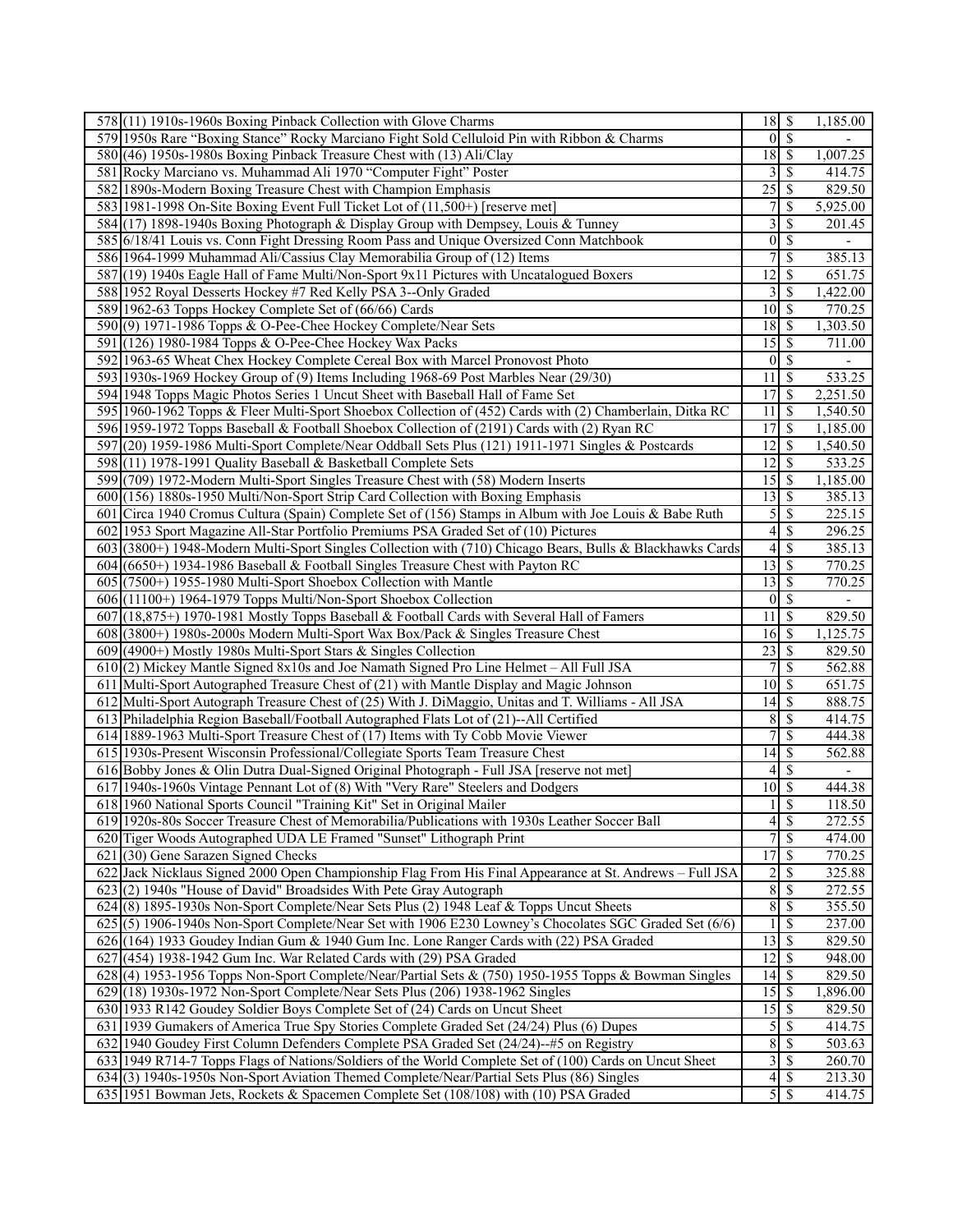| 636 1952-53 Topps Wings Complete Set (200/200) Plus (53) Aviation Themed Singles                                | $10 \mid S$        |                          | 296.25                   |
|-----------------------------------------------------------------------------------------------------------------|--------------------|--------------------------|--------------------------|
| 637 1963 Topps Flag Midgee Complete Set (99/99) in Panels Plus (22) Dupes                                       | 7                  | $\sqrt{s}$               | 355.50                   |
| 638(7) 1966 Topps Batman Signed Cards with PSA/DNA                                                              | $10 \mid S$        |                          | 284.40                   |
| 639 1890 N23 Allen & Ginter Song Birds of the World Album Plus (2) Graded Cards                                 | $\overline{0}$     | \$                       | $\overline{\phantom{a}}$ |
| 640 1880s A28 W. Duke Sons & Co. "The Heroes of the Civil War" Album                                            | 6                  | $\mathcal{S}$            | 385.13                   |
| $641(3)$ Late 1800s Tobacco Albums with "Famous People" Theme                                                   | 9                  | -\$                      | 503.63                   |
| $642$ (4) Late 1800s Allen & Ginter Tobacco Albums with Bird Theme                                              | 11                 | -\$                      | $\overline{711.00}$      |
| $643(5)$ Late 1800s Tobacco Albums with "Women of the World" Theme                                              |                    |                          | 770.25                   |
| 644 (6) 1880s-1912 Leathers & Ladies Non-Sport Group with (2) 1912 L5 Hamilton King                             | 13                 | \$                       | 355.50                   |
| 645 (83) 1880s-1910s American Tobacciana Collection with Old Judge Display                                      | 3                  | -\$                      | 201.45                   |
| 646 1933-1944 Non-Sport Shoebox Collection of (820) Cards                                                       | 18                 | \$                       | 1,777.50                 |
| 647 (233) 1952-1954 Topps Non-Sport Singles Group with Look 'N See, Scoop & Wings                               | 11                 | \$                       | 385.13                   |
| 648 Turn-of-the-Century Boston Garter Wood Display Case                                                         | 2                  | $\overline{\mathcal{S}}$ | 142.20                   |
| 649 1935 Gum Inc. Mickey Mouse Card & Wrapper                                                                   | $\overline{c}$     | $\mathcal{S}$            | 189.60                   |
| 650 1953 Topps Tarzan & The She Devil & Who-Z-At-Star? Near/Starter Sets                                        | 8                  | $\mathcal{S}$            | 201.45                   |
| 651 1862 Abraham Lincoln Signed Presidential Military Appointment with Full JSA                                 |                    |                          | 5,332.50                 |
| 652 1788 Robert Morris Signed Handwritten Letter with Full JSA                                                  |                    | \$                       | 1,066.50                 |
| 653 1771 John Hancock Signed Document [reserve not met]                                                         | 3                  | - \$                     |                          |
| 654 General George Custer Signed 1872 Bank Check [reserve met]                                                  | 8                  | \$                       | 4,147.50                 |
| 655 Dual Signed Harry Truman "The Buck Stops Here" Framed Display [reserve not met]                             |                    | $\mathbb{S}$             |                          |
| 656 James Madison POTUS Signed 1815 Land Grant [reserve not met]                                                | $\overline{c}$     | $\mathcal{S}$            | $\overline{\phantom{a}}$ |
| 657 Abraham Lincoln Hair Strands Matted Display [reserve not met]                                               | 2                  | $\mathbb{S}$             | $\overline{\phantom{a}}$ |
| 658(4) Benjamin Harrison Signed Checks [reserve met]                                                            | $10 \mid S$        |                          | 533.25                   |
| 659 U.S. Presidential Signed Correspondence Lot of (4) With Coolidge, Taft, Truman & Humphrey - All JSA         | 12                 | \$                       | 503.63                   |
| 660 US Presidential/Political Autograph Treasure Chest of (13) With (2) Hoover, Truman & Nixon - All JSA        | 17                 | $\overline{\mathcal{S}}$ | 948.00                   |
| 661 Ronald Reagan Whitehouse Letterhead Typed Letter Signed "Dutch" [reserve not met]                           | $\overline{0}$     | $\overline{\mathcal{S}}$ |                          |
| 662 Ronald Reagan Typed Letter on Official Reagan Stationary Signed "Ron" [reserve not met]                     | 0                  | $\mathcal{S}$            | $\blacksquare$           |
| 663 1986 Gold-Gilt Collector's Book "Ronald Reagan" by Gino Gullace LE #633/999                                 |                    | \$                       | 296.25                   |
| 664 John F. Kennedy Cigar from His Personal Collection Mounted in Framed Display [reserve met]                  | 5                  | <sup>\$</sup>            | 1,185.00                 |
| 665 1840 "No Drapery" Seated Liberty Quarter ANACS Graded AU-55                                                 |                    | $0\vert S$               | $\blacksquare$           |
| 666 1908 Proof Barber Quarter ANACS Graded PF64-Cameo                                                           | $\overline{8}$     | $\mathcal{S}$            | 1,896.00                 |
| 667 1911 Barber "Proof Strike" Quarter NGC Graded PF-65                                                         | 4                  | $\overline{\mathbf{s}}$  | 2,370.00                 |
| 668 U.S. and Foreign Coin/Medal/Commemorative Treasure Chest with (3) Shipwreck Coins                           | 12                 | -\$                      | 1,303.50                 |
| 669 Gold and Silver Coin/Jewelry/Bullion Lot of (5) with (2) Gold British Sovereigns                            | 9                  | $\mathbb{S}$             | 888.75                   |
| $670$ $(177)$ 1933-1969 U.S. Silver Half-Dollar Coins with (93) Walking Liberty Type                            | 11                 | $\sqrt{S}$               | 1,540.50                 |
| $671$ (44) U.S. 1956-71 Proof Coin Sets with (34) Silver Sets                                                   | $\overline{1}3$ \$ |                          | 770.25                   |
| 672 (100) BU 1964 Kennedy Silver Half-Dollar Coins                                                              | 11                 | -\$                      | 1,066.50                 |
| 673 Amazing Charles Lindbergh Framed Display with Autographed Photo & "Spirit of St. Louis" Relic [reserve      | 1                  | $\overline{\mathcal{S}}$ |                          |
| 674 Martin Luther King, Jr. Signed Handwritten Note Display - Full JSA [reserve met]                            | 9                  | \$                       | 2,133.00                 |
| 675 1970 Meyer Lansky Signed Handwritten Letter From Israel With Original Envelope [reserve not met]            | $\overline{0}$     | <sup>\$</sup>            |                          |
| 676 Impressive 1910s-1940s Russian Postcards Lot of (380) with Lenin & Stalin Emphasis [reserve not met]        | $\mathbf{1}$       | $\sqrt{s}$               | $\overline{\phantom{0}}$ |
| 677 Walt Disney Autographed Polo Ball [reserve not met]                                                         | $\overline{2}$     | $\sqrt{s}$               |                          |
| 678 Jean Harlow Framed Display With Personally Worn Silk Bra [reserve met]                                      |                    | $\overline{\mathcal{S}}$ | 592.50                   |
| 679 Joe Bonanno Worn Eyeglasses and Signed Check [reserve not met]                                              |                    | $0\sqrt{s}$              |                          |
| $680(4)$ 1850s E. Remington & Sons Signed Checks                                                                | $\boldsymbol{0}$   | $\sqrt{s}$               | $\overline{\phantom{a}}$ |
| 681 John Gotti Signed Handwritten Letter with Original Prison Envelope [reserve not met]                        |                    | $\mathbb{S}$             | $\overline{\phantom{a}}$ |
| 682 The Godfather" Joe Bonanno Signed Check                                                                     | $\overline{c}$     | $\overline{\mathcal{S}}$ | 142.20                   |
| 683 FBI Computer Processor Board from James "Whitey Bulger" Wire-Tap Investigation                              |                    | $\overline{\mathcal{S}}$ |                          |
| 684 1945 Lou Costello Signed Personal Check                                                                     | $\boldsymbol{0}$   | $\sqrt{s}$               | 118.50                   |
| 685 1945 Errol Flynn Signed Personal Check                                                                      | 4                  | $\sqrt{s}$               | $\overline{213.30}$      |
| 686 Charles Addams Signed and Framed Original "Uncle Fester" Sketch - Full JSA                                  |                    | $\sqrt{s}$               |                          |
| 687(2) 1964 Beatles Original Color Photographs                                                                  | 11                 | $2 \mid$ \$              | 651.75<br>189.60         |
| 688 1927 Milton Bradley "Movie-Land" Boxed Set of (2) Puzzles with "Babe Comes Homes" & "The Yankee C           |                    | 4S                       | 444.38                   |
|                                                                                                                 |                    | $0\sqrt{s}$              |                          |
| 689 Greta Garbo's Estate Copy of Book "Ekolod" Signed by Author Marguerite Wenner-Gren                          | 17S                |                          | $\overline{829}.50$      |
| 690 Entertainers Autograph Lot of (8) With Mansfield, Bardot and Bacall - All JSA                               |                    |                          |                          |
| $691(52)$ 1930s-1990s Entertainer/Musician Signed Checks with Doris Day & Jimmy Stewart                         |                    |                          | 592.50                   |
| 692 Original 1960s G.I. Joe Collection of (9) Action Figures Plus Jeep Set in Original Box & an Assortment of A |                    |                          | 1,303.50                 |
| 693 (24) Chuck Connors Signed "Rifle Man" 8x10 Photographs                                                      |                    |                          | 414.75                   |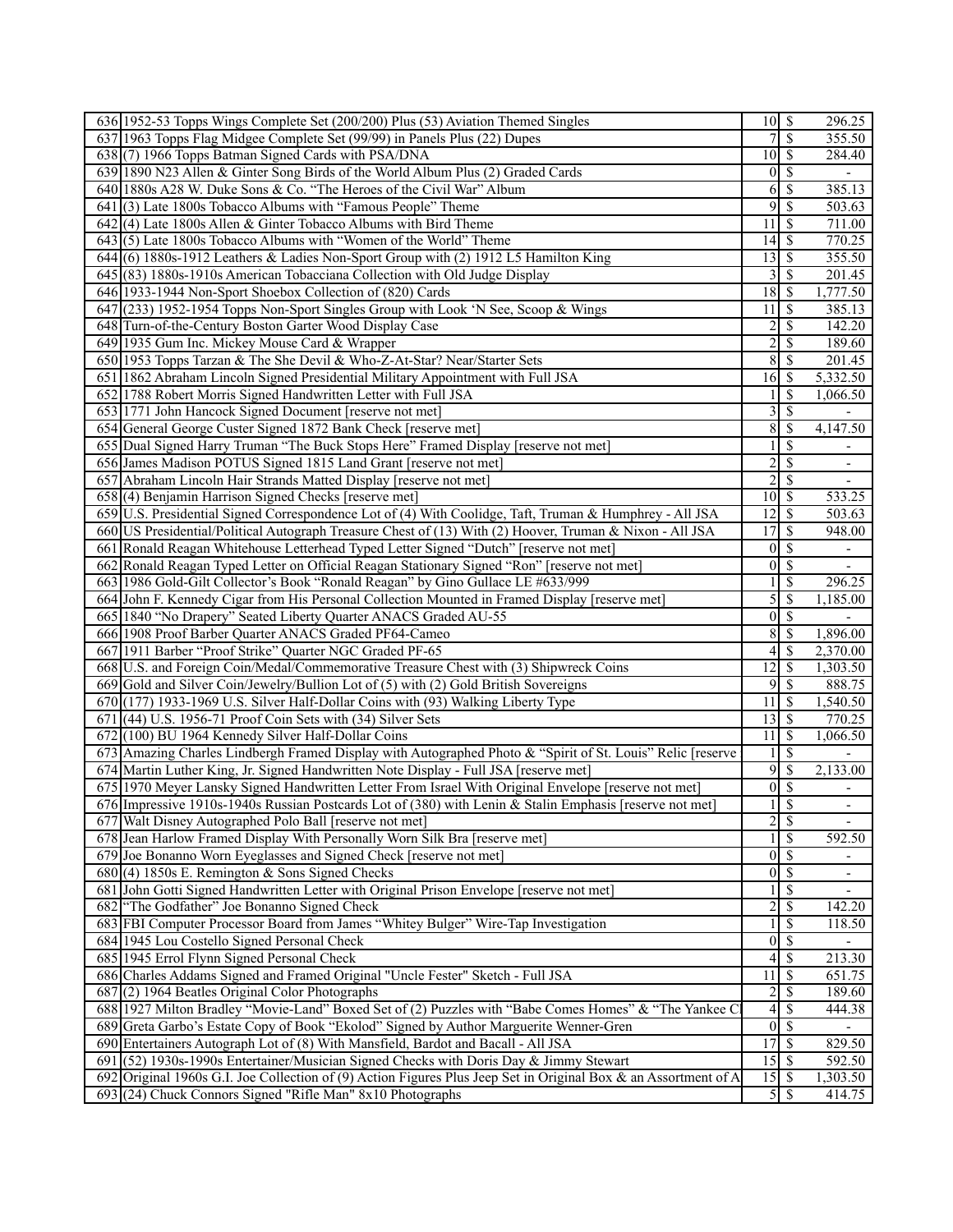| 694 (4) Turn-of-the-Century Framed Tobacco Advertisements                                                                               | $10 \overline{\smash{)}\,}$       |                          | 474.00         |
|-----------------------------------------------------------------------------------------------------------------------------------------|-----------------------------------|--------------------------|----------------|
| 695 1890s-1960s World's Fair and Expositions Memorabilia Collection with 1893 Art Book & 1939 Diorama                                   |                                   | \$                       | 177.75         |
| 696 1950s Post Cereal Grandma Moses Giveaway Advertising Display                                                                        |                                   | $0\vert\$                | $\blacksquare$ |
| 697 Rudy Valleé Signed Check Lot of (200+) [reserve met]                                                                                |                                   | \$                       | 414.75         |
| 698(4) 1960s Music Group/Star Pennants with The Rolling Stones & Elvis                                                                  |                                   | \$                       | 296.25         |
| 699 Paul McCartney Single-Signed Baseball - Full JSA                                                                                    | $\overline{25}$                   | \$                       | 2,251.50       |
| 700 Classic Rock Band "Official Tour" Guitar Pick Lot of (30) with (2) Rolling Stones                                                   | 3                                 | \$                       | 284.40         |
| 701 Rock & Roll Band Lot of (30) Concert Tour Guitar Picks with (3) Kiss                                                                |                                   | \$                       | 237.00         |
| 702 Late 1880s Raised Seam Baseball                                                                                                     | 3                                 | $\overline{\mathcal{S}}$ | 189.60         |
| 703 1949 Bowman Baseball #226 Duke Snider Rookie PSA 5                                                                                  | $10 \mid$ \$                      |                          | 592.50         |
| 704 1954 Bowman Baseball #66 Ted Williams PSA 6                                                                                         | $16 \mid$ \$                      |                          | 1,659.00       |
| 705 Gibbs-Conner 1954 Cleveland Indians "111 Win" Version Bank                                                                          |                                   | $0\vert S$               |                |
| 706(4) 1982 O-Pee-Chee Baseball Unopened Wax Boxes                                                                                      |                                   |                          | 562.88         |
| 707 (16) 1986 O-Pee-Chee Baseball Unopened Complete/Near Wax Boxes                                                                      | 11                                | $\sqrt{s}$               | 474.00         |
| 708 1987 Donruss Baseball Wax & Rack Case                                                                                               | $13 \overline{\smash{)}\,}$       |                          | 503.63         |
| 709 (6) 1986-1992 Topps & Fleer Baseball Wax/Rack Cases                                                                                 | 8                                 | <sup>\$</sup>            | 355.50         |
| 710 St. Patrick's Day Baseball Cap Lot of (10) With (3) Professional Model Caps                                                         | 7                                 | <sup>\$</sup>            | 225.15         |
| 711 1986 World Champion New York Mets Team-Signed Ball - Full JSA                                                                       |                                   | <sup>\$</sup>            | 118.50         |
| 712 1993 American League All-Star Team-Signed Baseball with (28) Autographs with Full JSA                                               | 5                                 | $\mathcal{S}$            | 225.15         |
| 713 1960s North Texas State University Rare "Scrappy" Mascot Bobble Head                                                                |                                   | $\overline{\mathcal{S}}$ | 296.25         |
|                                                                                                                                         | 3                                 | $\sqrt{S}$               | 154.05         |
| 714 Jack Dempsey Signed World War II U.S. Coast Guard Promotional Photo<br>715 1986-87 Fleer Basketball #57 Michael Jordan Rookie PSA 9 |                                   |                          |                |
|                                                                                                                                         | $16$ \$<br>$\overline{7}$         |                          | 2,251.50       |
| 716 Robert F. Kennedy Signed and Framed Display - Full JSA                                                                              |                                   | \$                       | 248.85         |
| 717 (37) 1933-1941 Pre-War Baseball Grab Bag with (32) Graded Including (4) Hall of Famers                                              | 18S                               |                          | 1,125.75       |
| 718 1887-1972 Baseball Shoebox Collection of (152) Cards with (8) Koufax & Many Pre-War Hall of Famers                                  | $\overline{13}$ $\overline{S}$    |                          | 1,185.00       |
| 719(21) 1951-1971 Topps & Red Heart Baseball Stars with (13) Graded—Mostly Stars Including Mantle                                       | $16 \overline{\smash{)}\,}$       |                          | 1,185.00       |
| 720 1963 Fleer Baseball Complete Set (66/66) with (4) SGC Graded                                                                        |                                   | $9$ \ $\frac{1}{2}$      | 829.50         |
| 721 1973-1979 Topps Baseball Complete Run of (7) Sets                                                                                   | 11                                | \$                       | 1,125.75       |
| 722(15) 1920s-70s Unsigned Vintage Baseballs in Original Boxes/Wrappers                                                                 | 6                                 | l \$                     | 651.75         |
| 723 1908 Dietsche Postcards Ty Cobb (Batting) BVG 1.5 with Copyright 1908 on Back But No "Cobb" Printed of                              | $\overline{12}$ \$                |                          | 651.75         |
| 724 1922 Lion Brand Babe Ruth Flip Book Miniature Movie                                                                                 | $\overline{c}$                    | $\overline{\mathcal{S}}$ | 355.50         |
| 725 1946-49 W603 Sports Exchange All-Star Picture File Near Set (70/113)                                                                |                                   | 8s                       | 533.25         |
| 726 (83) 1948-1954 Bowman Baseball Cards with (26) Graded Including Many Stars                                                          | 11                                | $\overline{\mathcal{S}}$ | 829.50         |
| 727 (2) 1951 Topps Connie Mack's All-Time All-Star Team PSA Graded Cards with Johnson & Wagner                                          | 11                                | l \$                     | 385.13         |
| 728 1954-56 Spic & Span Milwaukee Braves Complete Set of (18) Postcards                                                                 | 11                                | l \$                     | 533.25         |
| 729(7) 1953-1959 Topps Baseball Willie Mays Cards                                                                                       | $\overline{12}$ \$                |                          | 829.50         |
| 730 (12) 1959-1992 Willie Mays Bazooka Items with Boxes, Panels & Singles                                                               | $11 \mid S$                       |                          | 651.75         |
| 731 (21) 1965-1976 Willie Mays O-Pee-Chee and Post Canadian Issues                                                                      |                                   | $\overline{\mathcal{S}}$ | 296.25         |
| 732(36) 1960-1983 Mostly Topps Willie Mays Oddball, Test & Proof Cards                                                                  | 8                                 | $\mathcal{S}$            | 770.25         |
| 733 1954 "Say Hey, Willie Mays" Sheet Music & 45 RPM Record                                                                             | 6                                 | \$                       | 592.50         |
| 734 (17) 1960s-Modern Willie Mays Bobble Head Dolls                                                                                     |                                   | 85                       | 651.75         |
| 735 (345) 1970 Topps Baseball High Numbers from Vending                                                                                 | $16 \overline{\smash{)}\,}$       |                          | 948.00         |
| 736 (783) 1970 Topps Baseball Semi-High Numbers from Vending                                                                            | $\overline{12}$ \ $\overline{\$}$ |                          | 711.00         |
| 737 (751) 1970 Topps Baseball Singles from Vending                                                                                      |                                   |                          | 770.25         |
| 738 (303) 1971 Topps Baseball High Numbers from Vending                                                                                 | $10 \mid$ \$                      |                          | 770.25         |
| 739 (608) 1971 Topps Baseball Semi-High Numbers from Vending                                                                            | 6                                 | S                        | 474.00         |
| 740 1950s-60s Photo Pack/Poster Lot of (66) with Clemente, Mantle & Mays                                                                | $\overline{8}$                    | l \$                     | 385.13         |
| 741 1978 & 1979 Topps Baseball Unopened Wax Boxes                                                                                       | $26 \overline{\smash{\big)}\,}$   |                          | 1,896.00       |
| 742 Baseball Balance of Collection Lot of (70) with (4) 1958-62 Hartland Statues                                                        | $10 \vert S$                      |                          | 651.75         |
| 743 1950s-2000s Philadelphia Phillies/Athletics Treasure Chest Lot of (36) with (3) Bobble Heads                                        | $\overline{c}$                    | $\overline{\mathcal{S}}$ | 325.88         |
| 744 (20) 1960s Yoo-Hoo Cans Endorsed by New York Yankees Players with Mantle                                                            | $\overline{19}$ \$                |                          | 948.00         |
| 745 1970s-1990s Game-Used Bat Lot of (10) With Garvey, D. Murphy and Stirnweiss Lathe Bat                                               | $10 \mid$ \$                      |                          | 474.00         |
| 746 1970s-1990s Game-Worn Major League Baseball Jersey Lot of (4)                                                                       | 2                                 | S                        | 248.85         |
| 747 Montreal Expos Game-Worn Lot of (3) With Jersey, Jacket and Cap                                                                     | $10 \overline{\smash{)}\,}$       |                          | 385.13         |
| 748 Kansas City Royals 1980s-2000s Game-Worn Lot of (4) With (2) Jackets and (2) Caps                                                   |                                   | $\overline{\mathcal{S}}$ | 248.85         |
|                                                                                                                                         |                                   |                          |                |
|                                                                                                                                         | $\overline{2}$                    |                          |                |
| 749 1990s-2000s San Francisco Giants Game-Worn Lot of (4) With (2) Jerseys and (2) Caps                                                 | $\overline{c}$                    | $\overline{\mathcal{S}}$ | 260.70         |
| 750 Joe Torre and Derek Jeter Game-Worn New York Yankees Caps<br>751 Early-2000s Los Angeles Dodgers Game-Worn Bullpen Jacket           | $13 \mid$ \$                      | $0 \mid S$               | 533.25         |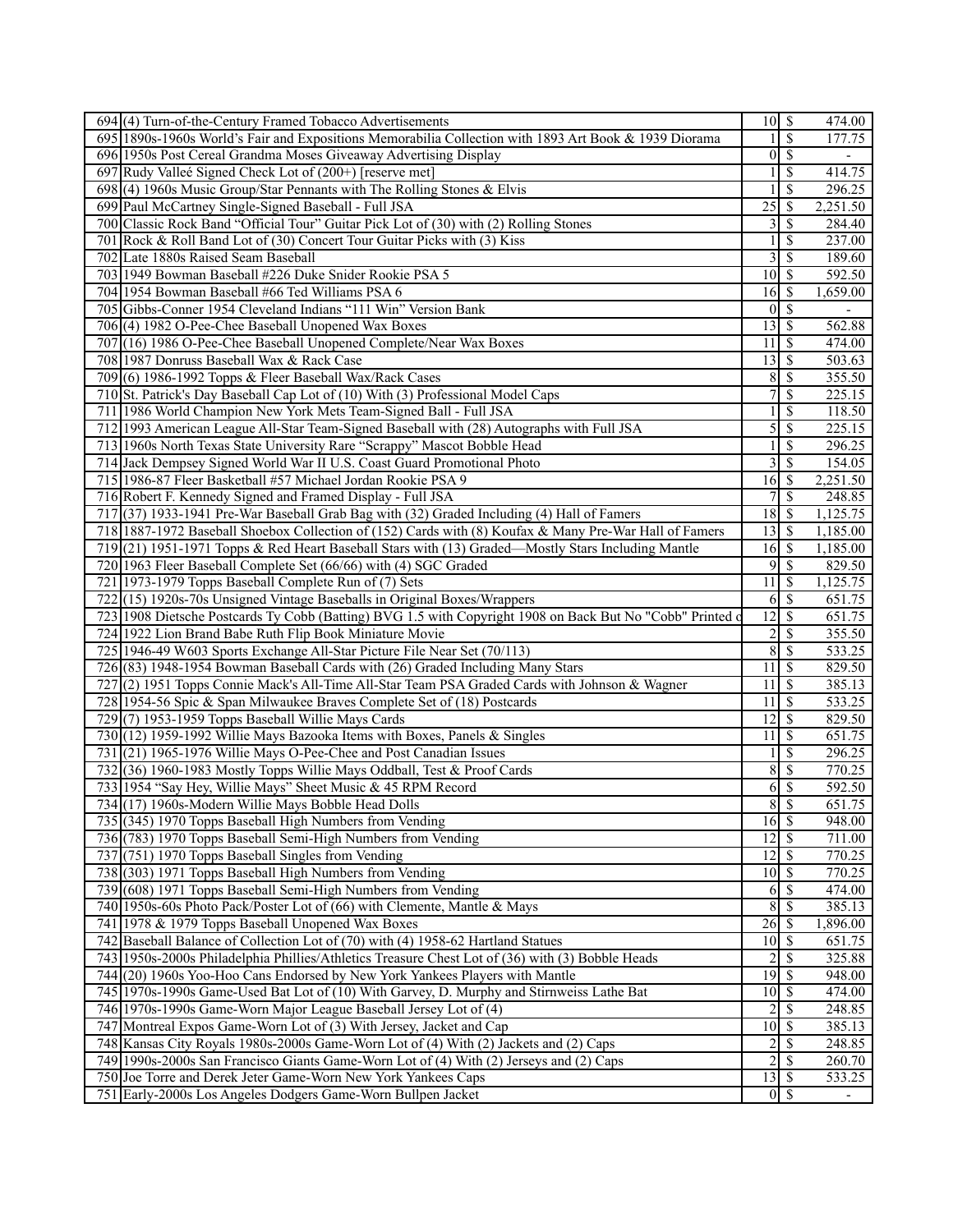| 752(3) "Legends of the Diamond" Giant-Size LE Orioles Bobbing Heads with Ripken, B. Robinson & Tejada                                                                         | $\overline{12}$ \$              |                                    | 888.75             |
|-------------------------------------------------------------------------------------------------------------------------------------------------------------------------------|---------------------------------|------------------------------------|--------------------|
| 753 Multi-Signed Baseball With Babe Ruth on Sweet Spot - Full JSA                                                                                                             | 25                              | \$                                 | 2,133.00           |
| 754 (2) 1929-1930 Philadelphia Athletics Team-Signed Balls With Foxx and Mack - Both Full JSA                                                                                 | $19$ \$                         |                                    | 770.25             |
| 755 1937 Kansas City Blues Team-Signed Baseball With Rare Chris Hartje Signature - Full JSA                                                                                   | 5                               | \$                                 | 272.55             |
| 756 1946 World Champion St. Louis Cardinals Team-Signed Ball With Musial, Schoendienst and Full JSA                                                                           | 11                              | \$                                 | 562.88             |
| 757 1925 and 1962 New York Yankees Team-Signed Baseballs With Ruth, Mantle and Maris - Full JSA                                                                               | 18                              | \$                                 | 1,185.00           |
| 758 1950 Boston Braves & 1953 St. Louis Cardinals Team-Signed Baseballs with Full JSA                                                                                         |                                 | $\overline{\mathcal{S}}$           | 237.00             |
|                                                                                                                                                                               | 14                              | $\mathbb{S}$                       |                    |
| 759 500 Home Run Club/Future Member Signed Baseball with (14) Signatures Including Mantle, Williams & Pu                                                                      |                                 |                                    | 1,007.25           |
| 760 Umpires Multi-Signed Baseball Lot of (6) with Al Barlick                                                                                                                  |                                 | \$                                 | 177.75             |
| Autographed HOFer/Superstar Ball Trio With Single-Signed Aaron and J. DiMaggio - All Full JSA<br>761                                                                          | 9                               | \$                                 | 296.25             |
| 762(5) Multi-Signed Hall of Fame Baseballs with (79) Autographs                                                                                                               | 12                              | \$                                 | 711.00             |
| 763(6) Multi-Signed Themed Baseballs with 1980 American League All-Stars                                                                                                      |                                 | \$                                 | 237.00             |
| 764(6) 1974-1988 Baltimore Orioles Team-Signed/Themed Baseballs                                                                                                               | 7                               | \$                                 | 248.85             |
| 765(17) Single-Signed/Inscribed Baseballs with Aaron & Ripken--All Certified                                                                                                  | 14S                             |                                    | 1,066.50           |
| 766 (21) Multi/Single-Signed Baseballs with Bonds Family & Mays                                                                                                               | 7                               | \$                                 | 651.75             |
| (34) Hall of Fame/Star Single-Signed Baseballs with Many Inscriptions<br>7671                                                                                                 | 12 <sup>1</sup>                 | \$                                 | 888.75             |
| 768 (38) Baseball Award Winners Single-Signed Baseballs with Inscriptions                                                                                                     | $\overline{5}$                  | \$                                 | 414.75             |
| 769 Signed 1968 Topps Baseball #150 Roberto Clemente with Full JSA                                                                                                            | 9                               | \$                                 | 2,133.00           |
| 770(5) Multi-Signed Themed Baseball Items with (2) Old Timer's & 1983 National League All-Stars with Full J                                                                   | $\overline{12}$ \$              |                                    | 651.75             |
| 771 (31) Baseball Hall of Fame/Star Single-Signed Balls & Bat with DiMaggio & UDA Mantle                                                                                      | $20 \mid S$                     |                                    | 1,659.00           |
| 772 (4) Mickey Mantle & Joe DiMaggio Signed Hardcover Books with Full JSA                                                                                                     | 11                              | <sup>\$</sup>                      | 711.00             |
| 773 Early 1982 Baltimore Orioles Team-Signed Bat with (30) Signatures--Full JSA                                                                                               |                                 |                                    | 355.50             |
|                                                                                                                                                                               | $2\vert$<br>$\overline{25}$ \$  | \$                                 |                    |
| 774 (7) Baseball Autographed Treasure Chest with 1947 Yankees Team-Signed Ball with Full JSA                                                                                  |                                 |                                    | 1,659.00           |
| 775 Signed 1928 Exhibit Hack Wilson BVG/JSA 10                                                                                                                                | $26 \mid$ \$                    |                                    | 2,725.50           |
| 776 LOT HAS BEEN WITHDRAWN                                                                                                                                                    |                                 | $0 \mid \mathsf{S}$                |                    |
| 777 1953-63 Artvue Hall of Fame Plaque Postcard Signed by Rogers Hornsby--BVG/JSA 8                                                                                           | 8S                              |                                    | 770.25             |
| 778 1953-63 Artvue Hall of Fame Plaque Postcard Signed by Frank Baker--BVG/JSA 9                                                                                              | $10 \mid S$                     |                                    | 562.88             |
| 779 1953-63 Artvue Hall of Fame Plaque Postcard Signed by Bill McKechnie--BVG/JSA 9                                                                                           | 14                              | \$                                 | 562.88             |
| 780 1953-63 Artvue Hall of Fame Plaque Postcard Signed by Ed Walsh--BVG/JSA 9                                                                                                 | 9                               | <sup>\$</sup>                      | 414.75             |
| 781 (2) 1953-63 Artvue Hall of Fame Plaque Signed Postcards: Fred Clarke (BVG/JSA 8) & Elmer Flick (BVG/                                                                      | $\overline{13}$ $\overline{\$}$ |                                    | 474.00             |
| 782 Signed 1971 Topps Baseball #5 Thurman Munson with Full JSA                                                                                                                | 21                              | <sup>\$</sup>                      | 1,540.50           |
| 783 (379) Major League Signed Index Cards with (41) Hall of Famers                                                                                                            | $8\sqrt{5}$                     |                                    | 444.38             |
| 784 1940 Mordecai Brown Signed Handwritten Correspondence - Full JSA                                                                                                          | 19                              | \$                                 | 1,540.50           |
| 785 1949 Washington Senators Scorecard Signed by (6) Including Cuyler with Full JSA                                                                                           | $\frac{2}{ }$                   | \$                                 | 189.60             |
| 786(2) 1951 New York Yankees Period Multi-Signed 11x14 Photographs Including DiMaggio with Full JSA                                                                           |                                 | $3 \overline{\smash{)}\, \text{}}$ | 385.13             |
| 787 Ty Cobb Signed Check Display with Full JSA                                                                                                                                | 16S                             |                                    | 1,303.50           |
| 788 1954 New York Giants World Champions Team-Signed Youth Jersey & Pants with Full JSA                                                                                       | 11S                             |                                    | 948.00             |
| 789(48) Multi/Single-Signed Baseball Flats with 1951 Giants/Dodger Display                                                                                                    | 7 <sup>1</sup>                  | \$                                 | 325.88             |
|                                                                                                                                                                               | $\overline{5}$                  |                                    | 325.88             |
| $(8)$ Richie Allen Autographed Memorabilia Group with Mitchell & Ness Jersey<br>790                                                                                           |                                 | \$                                 |                    |
| 791 (14) Multi/Single-Signed Baseball "Great Moments" 8x10 Black-and-White Photographs with DiMaggio &                                                                        | 14                              | \$                                 | 562.88             |
| 792(5) Mickey Mantle & Sandy Koufax Items with (2) 1965-1966 Topps Cards $\&$ (3) Signed Pieces                                                                               | $\overline{13}$ $\overline{\$}$ |                                    | 711.00             |
| 793(2) Ted Williams Signed & Framed 16x20 Photographs with Full JSA                                                                                                           | $16 \mid$ \$                    |                                    | 651.75             |
| 794 Baseball Treasure Chest of (5) With (2) Multi-Signed Bats and Thurman Munson Golf Club                                                                                    |                                 | $\overline{\mathcal{S}}$           | 237.00             |
| 795 Modern Sluggers Single-Signed Bat Lot of (10) With Bonds, A-Rod and Trout - All JSA                                                                                       | 17S                             |                                    | 948.00             |
| 796 HOFer Single-Signed Bat Lot of (18) With R. Jackson and Puckett - All JSA                                                                                                 |                                 |                                    | 1,185.00           |
| 797(11) 1990s-2000s Minnesota Twins Team-Signed Game-Used Bats                                                                                                                | 9                               | \$                                 | 385.13             |
| 798 (12) Single-Signed Baseball Gloves with R. Jackson & I. Suzuki                                                                                                            | $16 \overline{\smash{)}\,}$     |                                    | 651.75             |
| (20) Multi/Single-Signed Fitted Caps with Several Hall of Famers<br>799                                                                                                       | $\overline{22}$                 | \$                                 | 770.25             |
| 800 (20) Washington Senators Signed & Unsigned Items with Reunion Bat & Ball                                                                                                  | $\overline{5}$                  | \$                                 | 444.38             |
| 801 2001 World Series Game 5 Used Base Signed by Paul O'Neill with Full JSA                                                                                                   | $16 \overline{\smash{\big)} }$  |                                    | 888.75             |
| 802 (149) 1910s-1990s Multi/Non-Sport Sheet, Panel & Strip Group with 1952 Topps Baseball Panel                                                                               | 21                              | \$                                 | 888.75             |
| 803 (46) 1948-1970 Topps, Bowman & Fleer Basketball Cards with (29) Graded Including Stars                                                                                    | $10 \mid \mathsf{S}$            |                                    | 770.25             |
| 804 1986-87 Fleer Basketball Complete Set of (132/132) Plus (11) Stickers with (2) SGC Graded Jordan RC                                                                       | $20$ $\sqrt{s}$                 |                                    | 2,370.00           |
|                                                                                                                                                                               |                                 | $\overline{\mathcal{S}}$           | 355.50             |
|                                                                                                                                                                               |                                 |                                    |                    |
| 805 1986-87 Fleer Basketball Sticker Complete PSA 8 Graded Set (11/11)                                                                                                        | 11                              |                                    |                    |
| 806 Multi-Sport Signed Treasure Chest of (183) Items with Gretzky, Mantle & Williams                                                                                          | $14\overline{3}$                |                                    | 1,007.25           |
| 807 (185) 1968-69 O-Pee-Chee Hockey Puck Stickers from Vending with Many Stars                                                                                                |                                 | $9 \mid \frac{2}{3}$               | 711.00             |
| 808 (13) New York Giants & Yankees Legends Multi/Single-Signed Items with (2) Jeter<br>809 Multi-Sport Signed Jersey Lot of (20) with (2) Coyotes Multi-Signed, Bryant & More | $16 \mid$ \$<br>$13 \mid$ \$    |                                    | 651.75<br>1,185.00 |